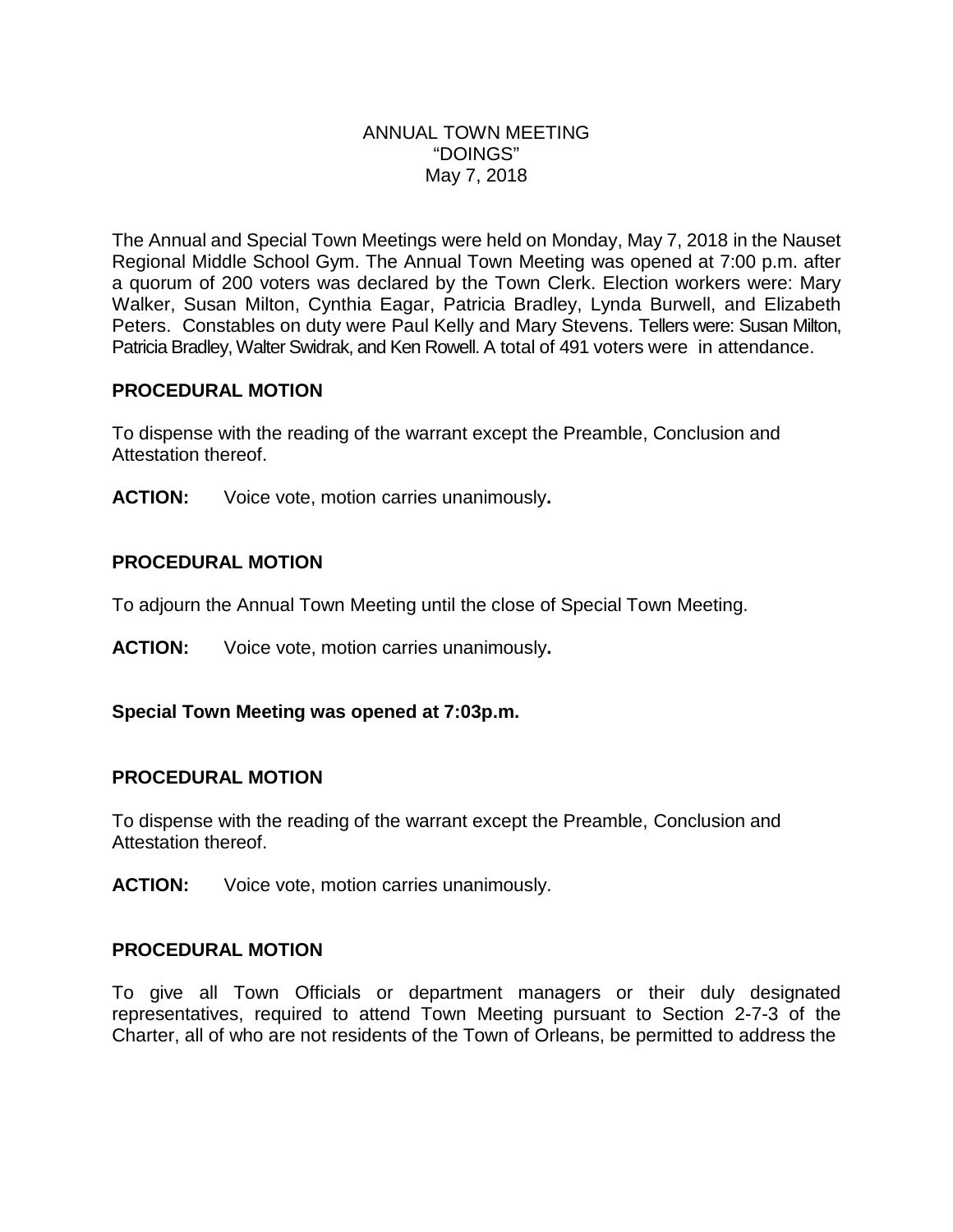Special Town Meeting on matters affecting their office, department or organization, or for which projects they have performed services for the Town.

ACTION: Voice vote, motion carries unanimously.

#### **ARTICLE 1. PAY BILLS OF PRIOR YEARS**

To see if the Town will vote to transfer from available funds a sum of money to pay bills of prior years under the provisions of Chapter 179, Acts of 1941, as amended, or to take any other action relative thereto. (9/10 Vote Required)

**MOTION:** To accept and adopt Article #1 and that the sum of Two Hundred Four and 90/100 Dollars (\$204.90) be transferred from the Overlay Surplus Account to pay the following unpaid bills:

| <b>TOTAL</b>            |                                                | \$204.90            |
|-------------------------|------------------------------------------------|---------------------|
| <b>Beaches</b><br>Water | Comcast<br><b>Barnstable County Health Lab</b> | \$84.90<br>\$120.00 |
| <b>DEPT</b>             | <b>VENDOR</b>                                  | <b>AMOUNT</b>       |

**ACTION:** Voice voted, motion carries unanimously

# **ARTICLE 2. FY 18 BUDGET ADJUSTMENTS**

To see if the Town will vote to transfer from available funds and/or authorize the transfer from various line items within current appropriations, such sums of money as necessary to supplement the operating budgets of the various Town departments for Fiscal Year 2018 as follows:

- 1. Transfer from the Water Surplus Account the sum of Twelve Thousand and 00/100 Dollars (\$12,000.00), or any other sum, to the Water Department Electricity Account for the purpose of paying Eversource electric bills.
- 2. Transfer from the Water Surplus Account the sum of Seven Thousand Five Hundred and 00/100 Dollars (\$7,500.00), or any other sum, to the Water Department Chemical Account for the purpose of purchasing water treatment chemicals.
- 3. Transfer from Water Surplus Account the sum of Nine Thousand Five Hundred and 00/100 Dollars (\$9,500.00), or any other sum, to the Water Department Overtime Account for the purpose of funding additional overtime for storm repair.
- 4. Transfer from the Water Surplus Account the sum of Six Thousand and 00/100 Dollars (\$6,000.00), or any other sum, to the Water Department Heating Account for the purpose of paying for additional propane for generators due to storm.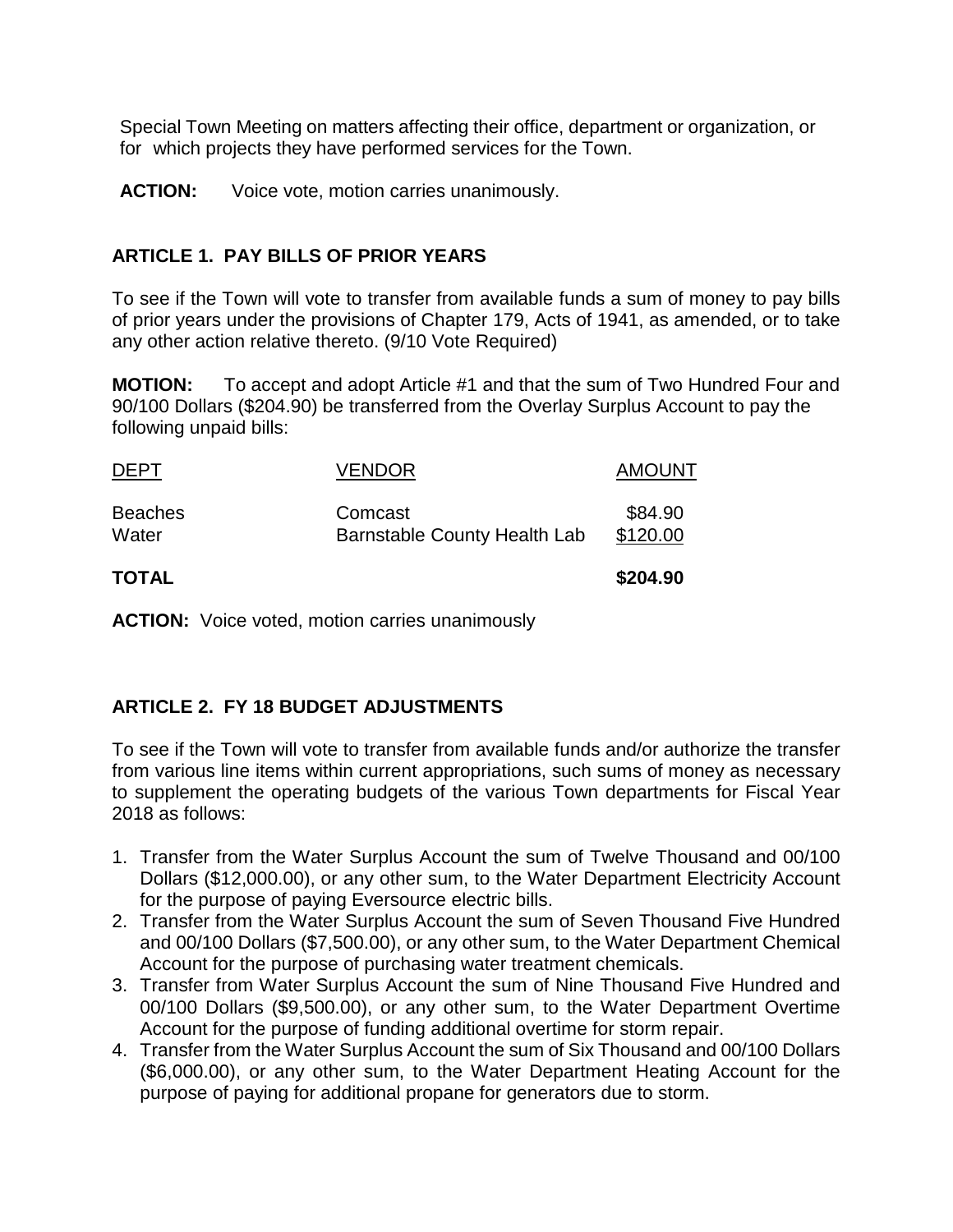- 5. Transfer from Overlay Surplus the sum of Fifteen Thousand and 00/100 Dollars (\$15,000.00), or any other sum, to the Veterans Benefits Account for the purpose of paying veterans benefits due to residents.
- 6. Transfer from Overlay Surplus the sum of Fifteen Thousand and 00/100 Dollars (\$15,000.00), or any other sum, to the Police Department Overtime Salary Account.

Or to take any other action relative thereto. (Simple Majority Vote Required)

**MOTION:** To accepted and adopted Article #2 as read, and the transfers be made from available funds for the purpose(s) set forth in the article.

- 1. Transfer from the Water Surplus Account the sum of Twelve Thousand and 00/100 Dollars (\$12,000.00), or any other sum, to the Water Department Electricity Account for the purpose of paying Eversource electric bills.
- 2. Transfer from the Water Surplus Account the sum of Seven Thousand Five Hundred and 00/100 Dollars (\$7,500.00), or any other sum, to the Water Department Chemical Account for the purpose of purchasing water treatment chemicals.
- 3. Transfer from Water Surplus Account the sum of Nine Thousand Five Hundred and 00/100 Dollars (\$9,500.00), or any other sum, to the Water Department Overtime Account for the purpose of funding additional overtime for storm repair.
- 4. Transfer from the Water Surplus Account the sum of Six Thousand and 00/100 Dollars (\$6,000.00), or any other sum, to the Water Department Heating Account for the purpose of paying for additional propane for generators due to storm.
- 5. Transfer from Overlay Surplus the sum of Fifteen Thousand and 00/100 Dollars (\$15,000.00), or any other sum, to the Veterans Benefits Account for the purpose of paying veterans benefits due to residents.
- 6. Transfer from Overlay Surplus the sum of Fifteen Thousand and 00/100 Dollars (\$15,000.00), or any other sum, to the Police Department Overtime Salary Account.

**ACTION:** Voice voted, motion carries unanimously

# **ARTICLE 3. APPLICATION OF BOND PREMIUM**

To see if the Town will vote to appropriate the premium paid to the Town upon the sale of bonds issued on November 16, 2017 to pay costs of capital projects and to reduce the amounts appropriated for such projects by the same amount; or to take any other action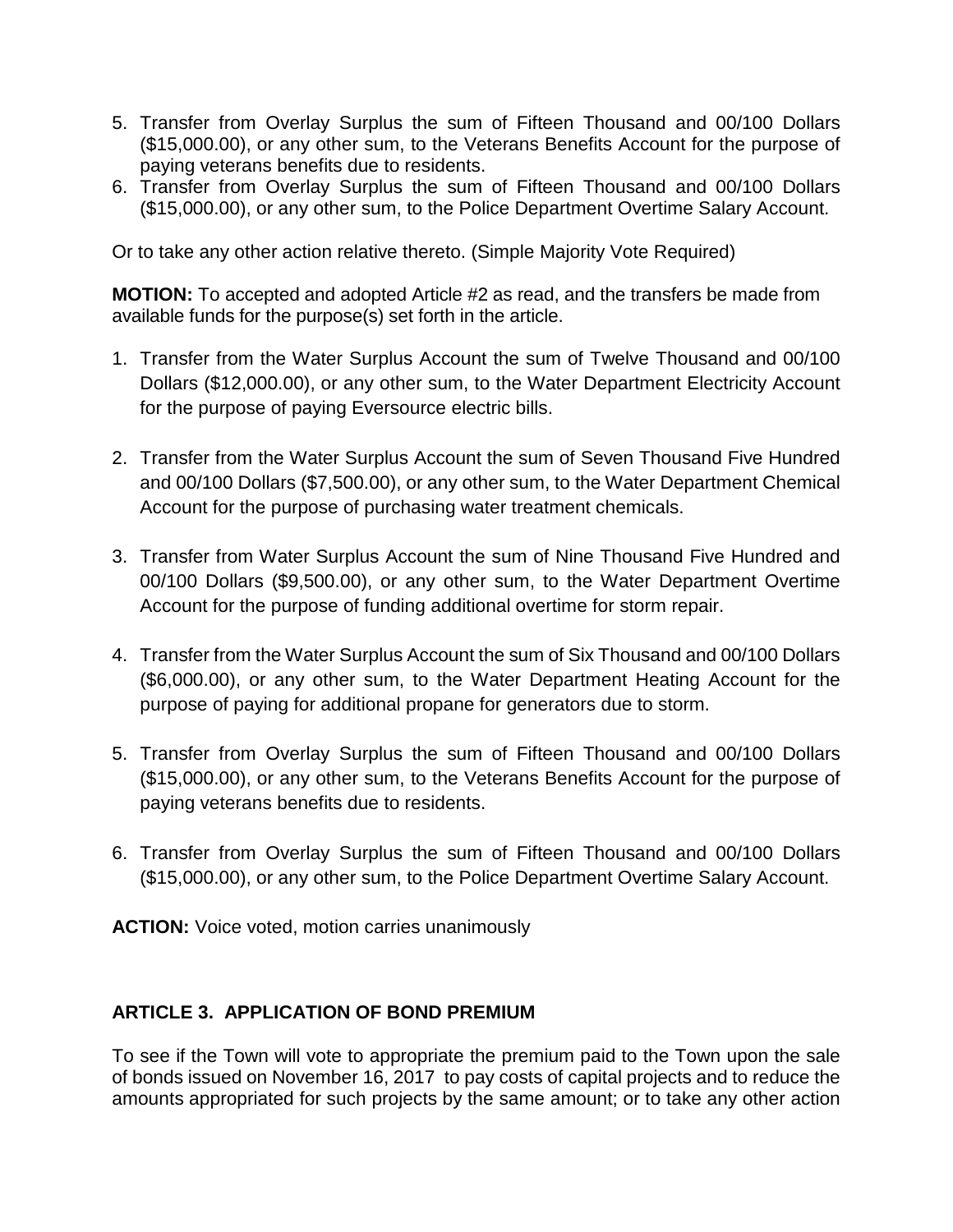relative thereto. (Simple Majority Vote Required)

**MOTION:** To accept and adopt Article #3 and that the sum of Six Thousand One Hundred Sixty One and 42/100 Dollars (\$6,161.42) be appropriated from the premium paid to the Town upon the sale of the bonds issued on November 16, 2017 to pay costs of improving heating and ventilation systems at the Orleans Elementary School authorized by vote of the Town on May 8, 2017(Article 13); and to reduce the amount authorized to be borrowed for such project, but not yet permanently financed by the Town, by the same amount.

**ACTION:** Voice voted, motion carries unanimously

# **ARTICLE 4. HOME RULE PETITION TO EXEMPT SEASONAL FACILITIES AT NAUSET BEACH FROM CERTAIN STATE PLUMBING CODE PROVISIONS**

To see if the Town will vote to authorize the Board of Selectmen to petition the Great and General Court for Special Legislation exempting Municipal Seasonal Facilities for Beach Administration, Restrooms, Showers and for Food Service, from the applicable provisions of the State Plumbing Code which require the use of cast iron piping for waste disposal, drains and ventilation and instead authorize the Town to use PVC piping as a replacement for the required cast iron piping, and further authorize the Board of Selectmen to approve the final language of any such special legislation or to take any other action relative thereto. (Simple Majority Vote Required)

**MOTION:** To accept and adopt Article #4 as printed in the warrant.

**ACTION:** Voice voted, motion carries unanimously

#### **ARTICLE 5. FUND UNANTICIPATED EMPLOYEE BUYOUTS**

To see if the Town will vote to transfer from available funds the sum of Twenty Seven Thousand and 00/100 Dollars (\$27,000.00), or any other sum, to fund unanticipated employee related buyouts, or to take any other action relative thereto. (Simple Majority Vote Required)

**MOTION:** To accept and adopt Article #5 as printed in the warrant and that the sum of Twenty Seven Thousand and 00/100 Dollars (\$27,000.00) be transferred from Overlay Surplus for this purpose.

**ACTION:** Voice voted, motion carries unanimously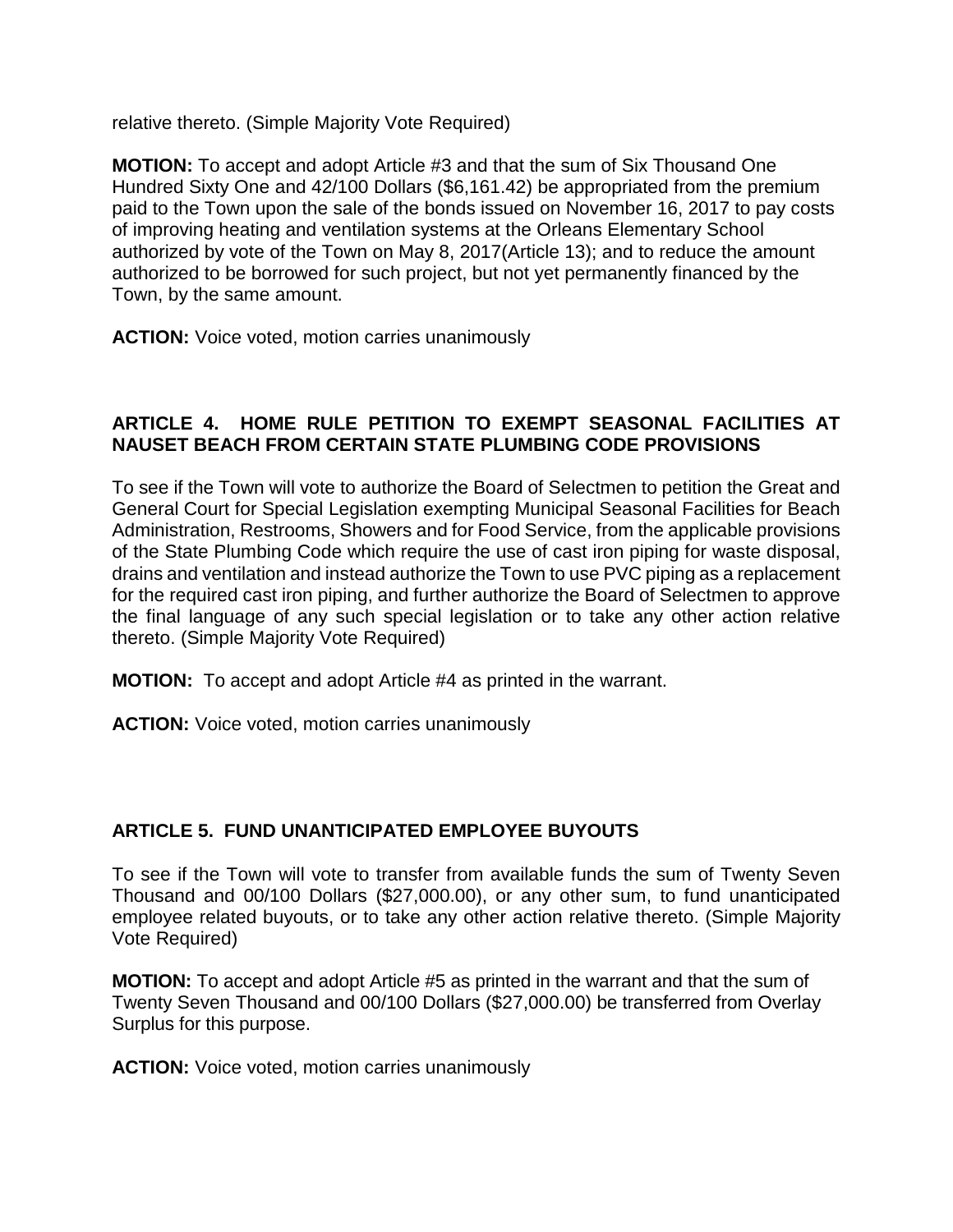Article 6 was moderated by John Kanaga who was sworn in by Town Clerk, Cynthia May.

# **ARTICLE 6. FUND NAUSET BEACH RETREAT MASTER PLAN AND DESIGN**

To see if the Town will vote to borrow the sum of One Hundred Seventy-Five Thousand and 00/100 Dollars (\$175,000.00), or any other sum, for the preparation of a Nauset Beach Retreat Master Plan and Design, including all expenses incidental and related thereto; provided however that such vote shall not take effect until the Town votes to exempt from the limitations of total taxes imposed by Massachusetts General Law Chapter 59 § 21 C (Proposition 2 1/2) amounts required to pay the principal and interest of the borrowing approved by such vote and further authorize the Board of Selectmen and/or Town Administrator to apply for and accept any Federal, State, County or other funds that may be available for this purpose and to enter into Intermunicipal Agreements for acceptance of any such grants or funds which shall be used to offset the total appropriation authorized herein, or to take any other action relative thereto. (3/4 Vote Required)

**MOTION:** To accept and adopt Article #6 and that the sum of One Hundred Seventy-Five Thousand and 00/100 Dollars (\$175,000.00), be appropriated for this purpose and for costs incidental and related thereto, and that the Treasurer, with approval of the Board of Selectmen, is authorized to borrow the sum of One Hundred Seventy-Five Thousand and 00/100 Dollars (\$175,000.00), pursuant to Massachusetts General Laws, Chapter 44, Sec. 7 (1), or any other enabling authority, and to issue bonds or notes of the Town therefor, provided however that this vote shall not take effect until the Town votes to exempt from the limitations on total taxes imposed by the Massachusetts General Laws Chapter 59, Section 21C (Proposition 2 ½ so called) the amounts required to pay the principal and interest on the borrowing approved by such vote. Any premium received by the Town upon the sale of any bonds or notes approved by this vote, less any such premium applied to the payment of the costs of issuance of such bonds or notes, may be applied to the payment of costs approved by this vote in accordance with Chapter 44, Section 20 of the General Laws, thereby reducing the amount authorized to be borrowed to pay such costs by a like amount.

**ACTION:** Voice voted, motion carries unanimously

# **ARTICLE 7. CLOSING ARTICLE**

And to act on any other business that may legally come before the meeting. (Simple Majority Vote Required)

**MOTION:** To adjourn the Special Town Meeting.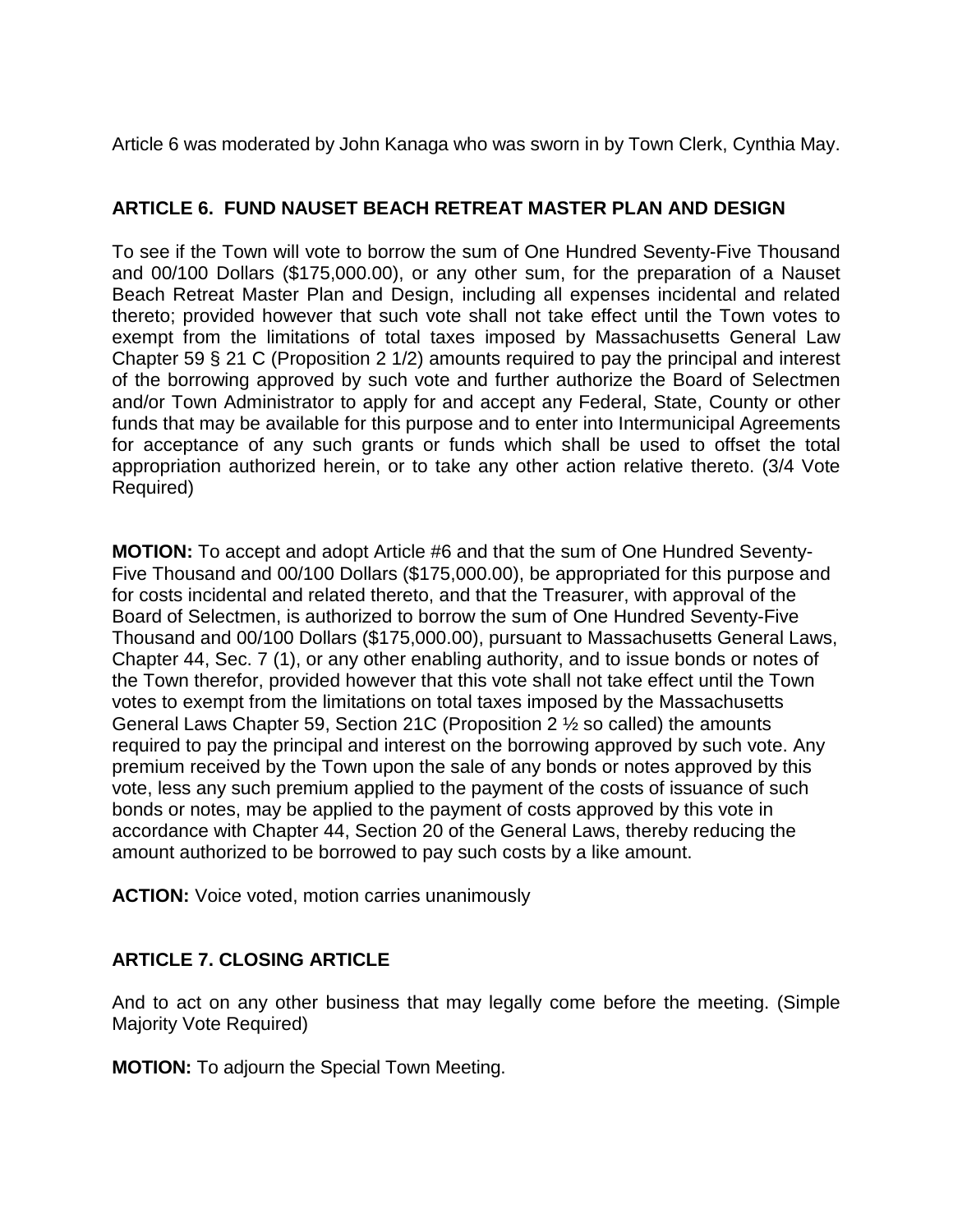**ACTION:** Voice voted, motion carries unanimously

**The Special Town Meeting was adjourned at 7:12 p.m.**

# **The Annual Town Meeting was reconvened at 7:12 p.m**.

# **PROCEDURAL MOTION**

That all Town Officials or department managers or their duly designated representatives, required to attend Town Meeting pursuant to Section 2-7-3 of the charter, and Noelle Pina, Orleans Chamber of Commerce Executive Director*,* who are not residents of the Town of Orleans, be permitted to address the Town Meeting on matters affecting their office, department or organization, or projects for which they have performed services for the Town. (Simple Majority Vote Required)

**ACTION:** Voice vote, motion carries unanimously.

# **CONSENT CALENDAR ARTICLES**

ARTICLE 1. REPORT OF THE SELECTMEN, TOWN OFFICERS AND SPECIAL **COMMITTEES** 

To act upon the Annual Report of the Board of Selectmen, Town Officers and other Special Committees.

#### ARTICLE 2. ACCEPT TRANSPORTATION BOND BILL FUNDS

To see if the Town will vote to authorize the Board of Selectmen to accept and enter into a contract for the expenditure of any funds allocated or to be allocated from year to year by the Commonwealth of Massachusetts and/or Barnstable County for the construction, reconstruction and improvements of roads and bikeways within the Town of Orleans, or to take any other action relative thereto.

#### ARTICLE 3. HOLD STATE HARMLESS FOR WORK

To see if the Town will vote to assume liability in the manner provided by Section 29 of Chapter 91 of the General Laws, as most recently amended by Chapter 5 of the Acts of 1955, for all damages that may be incurred by work to be performed by the Massachusetts Department of Environmental Management for the improvement, development,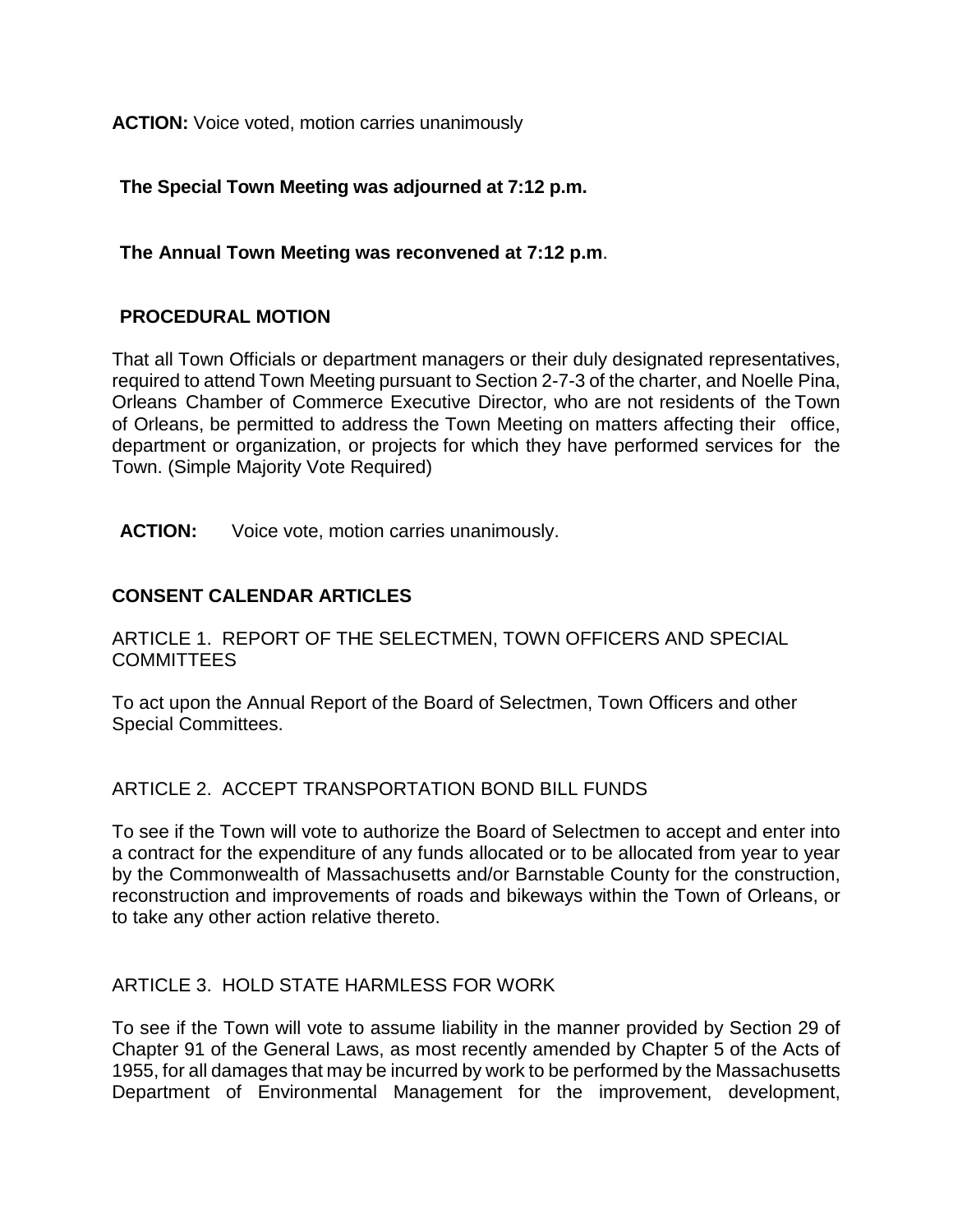maintenance and protection of tidal and non-tidal rivers and streams, harbors, tide-waters, foreshores and shores along a public beach, in accordance with Section 11 of Chapter 91 of the General Laws and authorize the Selectmen to execute and deliver a bond of indemnity therefore to the Commonwealth, or to take any other action relative thereto.

# ARTICLE 4. AUTHORIZATION TO SELL SURPLUS EQUIPMENT & ACCEPT GIFTS

To see if the Town will vote to authorize the Town Administrator to dispose of surplus supplies and equipment under such terms and conditions as the Town Administrator deems advisable, provided all proceeds from any such disposition are returned to the General Fund, Water Surplus Fund or Reserve for Appropriation account where applicable and to accept any gift items that may be given to the Town on behalf of the citizens of Orleans, or to take any other action relative thereto.

# ARTICLE 5. REVOLVING FUND BYLAW

To see if the Town will vote to amend the Code of the Town of Orleans by adding thereto the following new section to establish and authorize revolving funds for use by certain town departments, boards, committees, agencies or officers under Massachusetts General Laws Chapter 44, § 53E½, or take any vote or votes in relation thereto.

#### CHAPTER 82: DEPARTMENTAL REVOLVING FUNDS

§82-1. Purpose. This by-law establishes and authorizes revolving funds for use by town departments, boards, committees, agencies or officers in connection with the operation of programs or activities that generate fees, charges or other receipts to support all or some of the expenses of those programs or activities. These revolving funds are established under and governed by M.G.L. c 44, § 53E½.

§82-2. Expenditure Limitations. A department or agency head, board, committee or officer may incur liabilities against and spend monies from a revolving fund established and authorized by this by-law without appropriation subject to the following limitations:

- A. Fringe benefits of full-time employees whose salaries or wages are paid from the fund shall also be paid from the fund.
- B. No liability shall be incurred in excess of the available balance of the fund.
- C. The total amount spent during a fiscal year shall not exceed the amount authorized by Town Meeting on or before July 1 of that fiscal year, or any increased amount of that authorization that is later approved during that fiscal year by the Board of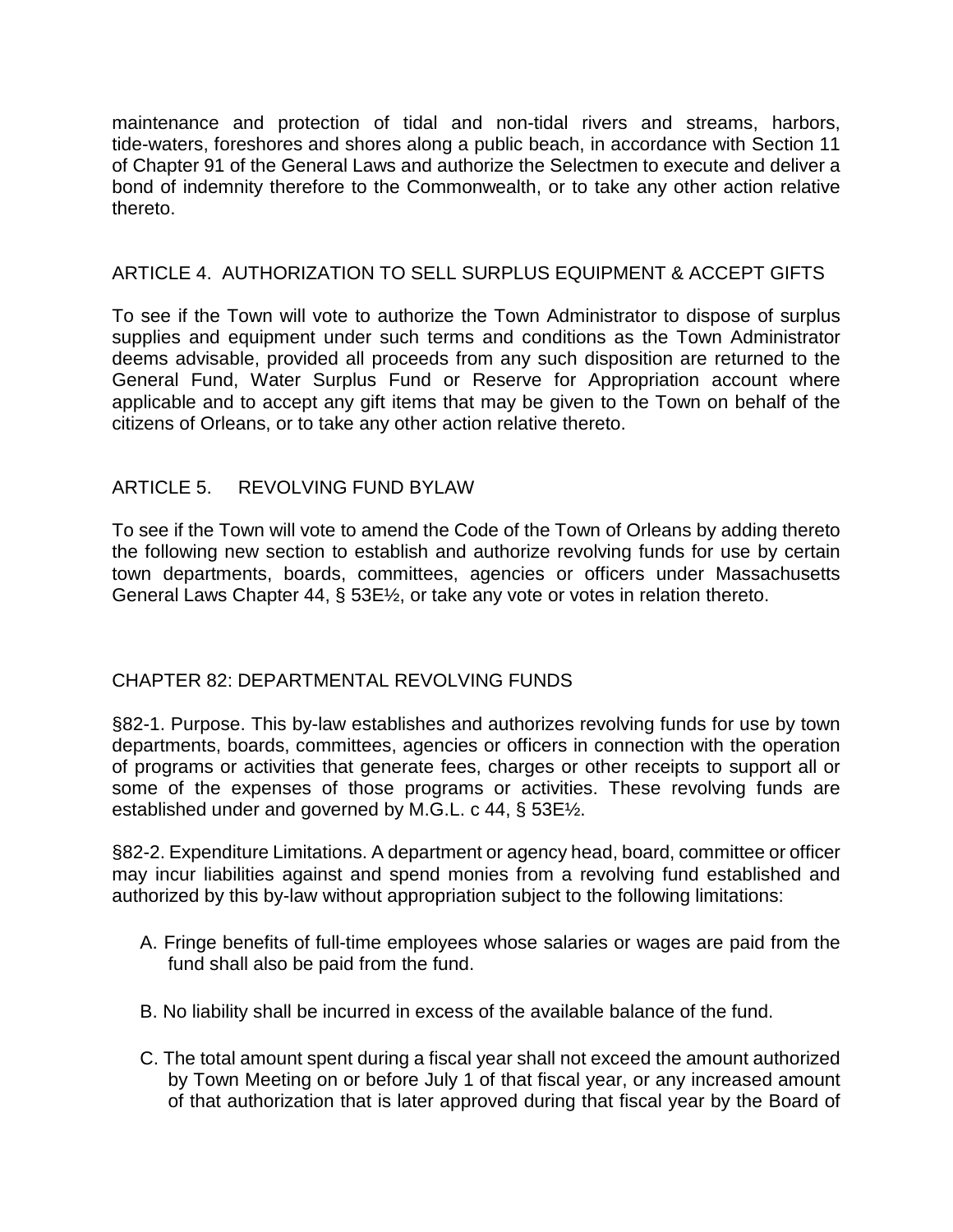Selectmen and Finance Committee.

§82-3. Interest. Interest earned on monies credited to a revolving fund established by this by-law shall be credited to the general fund.

§82-4. Procedures and Reports. Except as provided in M.G.L. c44, § 53E1⁄2 and this bylaw, the laws, by-laws, rules, regulations, policies or procedures that govern the receipt and custody of town monies and the expenditure and payment of town funds shall apply to the use of a revolving fund established and authorized by this by-law. The Director of Municipal Finance shall include a statement on the collections credited to each fund, the encumbrances and expenditures charged to the fund and the balance available for expenditure in the regular report the Director of Municipal Finance provides the department, board, committee, agency or officer on appropriations made for its use.

§82-5.1 Council on Aging Revolving Fund.

- 5.1.1 Fund Name. There shall be a separate fund called the Council on Aging Revolving Fund authorized for use by the Council on Aging.
- 5.1.2 Revenues. The Director of Municipal Finance shall establish the Council on Aging Revolving Fund as a separate account and credit to the fund all of the user, program and activity fees charged and received by the Council on Aging in connection with its programs and activities.
- 5.1.3 Purposes and Expenditures. During each fiscal year, the Council on Aging may incur liabilities against and spend monies from the Council on Aging Revolving Fund for the expenses of its fee based programs and activities in connection with the services provided by the Council on Aging.
- 5.1.4 Fiscal Years. The Council on Aging Revolving Fund shall operate for fiscal years that begin on or after July 1, 2018.
- §82-5.2 The Council on Aging Transportation Revolving Fund.
	- 5.2.1 Fund Name. There shall be a separate fund called the Council on Aging Transportation Revolving Fund authorized for use by the Council on Aging.
	- 5.2.2 Revenues. The Director of Municipal Finance shall establish the Council on Aging Transportation Revolving Fund as a separate account and credit to the fund all donations received for transportation services.
	- 5.2.3 Purposes and Expenditures. During each fiscal year, the Council on Aging may incur liabilities against and spend monies from the Council on Aging Transportation Revolving Fund to fund driver salaries, vehicle maintenance and other necessary expenses in connection with the transportation program of the Council on Aging.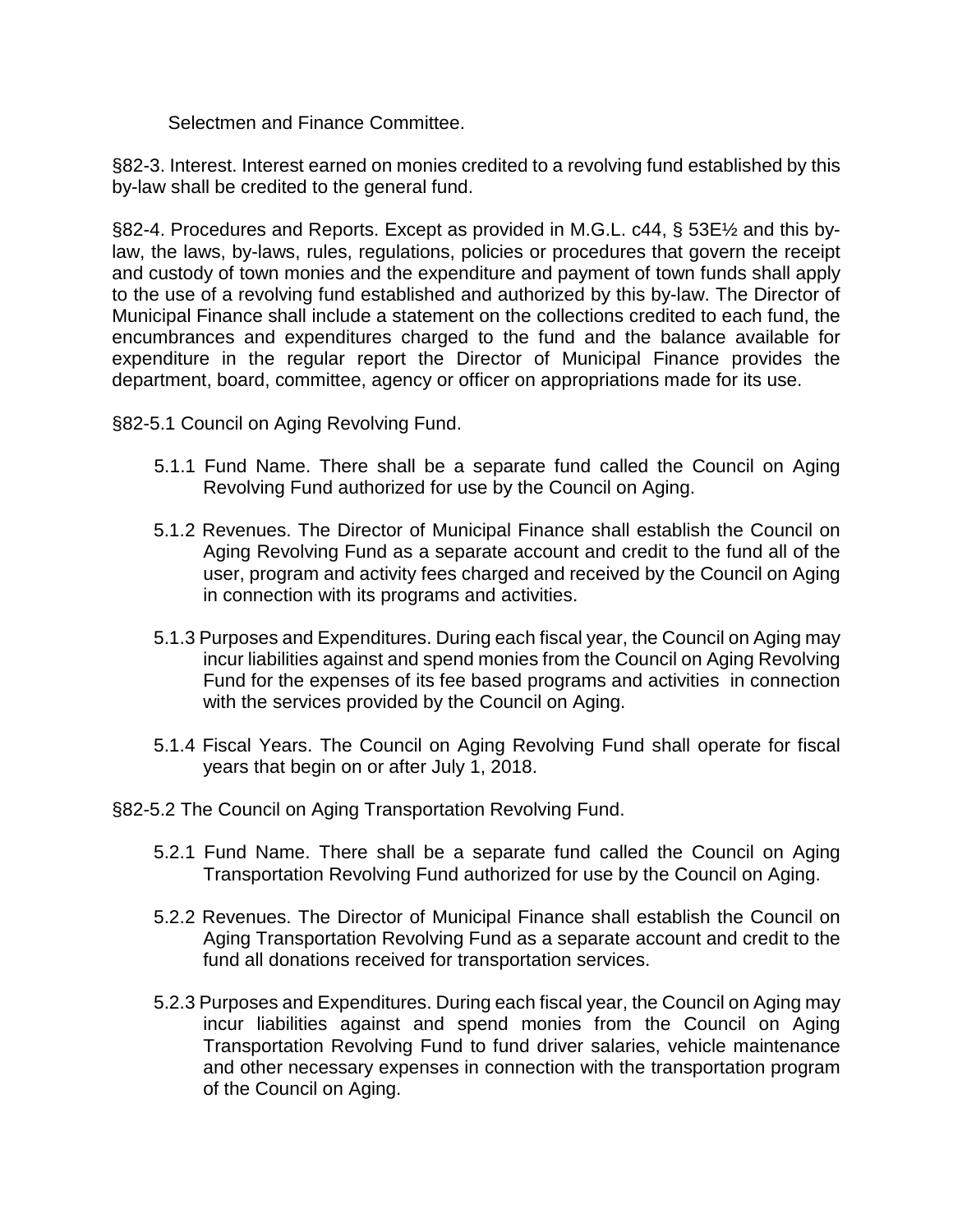- 5.2.4 Fiscal Years. The Council on Aging Transportation Revolving Fund shall operate for fiscal years that begin on or after July 1, 2018.
- §82-5.3 The Home Composting Bin/Recycling Revolving Fund.
	- 5.3.1 Fund Name. There shall be a separate fund called the Home Composting Bin/Recycling Revolving Fund for use by the Department of Public Works.
	- 5.3.2 Revenues. The Director of Municipal Finance shall establish the Home Composting Bin/Recycling Revolving Fund as a separate account and credit to the fund all of the fees charged and received by the Department of Public Works for composting bins and recycling containers.
	- 5.3.3 Purposes and Expenditures. During each fiscal year, the Department of Public Works may incur liabilities against and spend monies from the Home Composting Bin/Recycling Revolving Fund for the expenses of purchasing additional composting bins and recycling containers.
	- 5.3.4 Fiscal Years. The Home Composting Bin/Recycling Revolving Fund shall operate for fiscal years that begin on or after July 1, 2018.
- §82-5.4 Cultural Council Awards Revolving Fund.
	- 5.4.1 Fund Name. There shall be a separate fund called the Cultural Council Awards Revolving Fund for use by the Cultural Council.
	- 5.4.2 Revenues. The Director of Municipal Finance shall establish the Cultural Council Awards Revolving Fund as a separate account and credit to the fund entry fees, grants and donations received by the Cultural Council.
	- 5.4.3 Purposes and Expenditures. During each fiscal year, the Cultural Council may incur liabilities against and spend monies from the Cultural Council Awards Revolving Fund for awards and to reimburse expenses.
	- 5.4.4 Fiscal Years. The Cultural Council Awards Revolving Fund shall operate for fiscal years that begin on or after July 1, 2018.
- §82-5.5 The Beach Store Revolving Fund
	- 5.5.1 Fund Name. There shall be a separate fund called the Beach Store Revolving Fund for use by the Natural Resources Department.
	- 5.5.2 Revenues. The Director of Municipal Finance shall establish the Beach Store Revolving Fund as a separate account and credit to the fund all fees charged and received by the Natural Resources Department from the resale of beach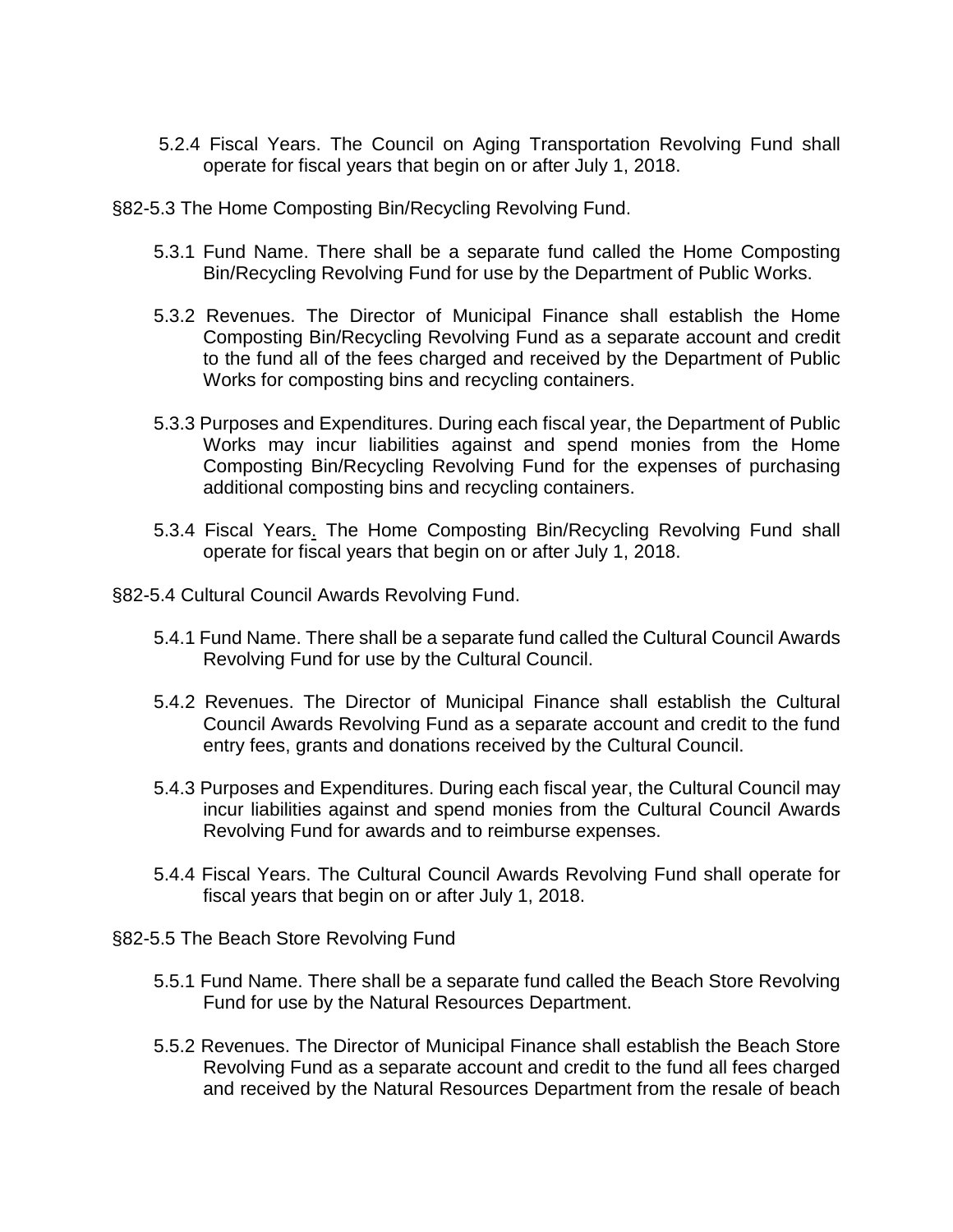store related items.

- 5.5.3 Purposes and Expenditures. During each fiscal year, the Natural Resources Department may incur liabilities against and spend monies from the Beach Inventory Revolving Fund to purchase items for resale and any other expenses related to the beach store.
- 5.5.4 Fiscal Years. The Beach Store Revolving Fund shall operate for fiscal years that begin on or after July 1, 2018.
- §82-5.6 The H.K. Cummings Collection Revolving Fund
	- 5.6.1 Fund Name. There shall be a separate fund called the H.K. Cummings Collection Revolving Fund authorized for use by Snow Library.
	- 5.6.2 Revenues. The Director of Municipal Finance shall establish the H.K. Cummings Collection Revolving Fund as a separate account and credit to the fund all of the fees charged and received by Snow Library in connection with the sale of prints.
	- 5.6.3 Purposes and Expenditures. During each fiscal year, the Snow Library may incur liabilities against and spend monies from the H.K. Cummings Collection Revolving Fund for the expenses of the reproduction and digitization of prints in the H.K. Cummings Special Collection.
	- 5.6.4 Fiscal Years. The H.K. Cummings Collection Revolving Fund shall operate for fiscal years that begin on or after July 1, 2018.
- §82-5.7 The Solar Credits Revolving Fund
	- 5.7.1 Fund Name. There shall be a separate fund called the Solar Credits Revolving Fund authorized for use by the Town.
	- 5.7.2 Revenues. The Director of Municipal Finance shall establish the Solar Credits Revolving Fund as a separate account and deposit the revenues received by the Town for net metering credits.
	- 5.7.3 Purposes and Expenditures. During each fiscal year, the Town may incur liabilities against and spend monies from the Solar Credits Revolving Fund for the Town's utility bills.
	- 5.7.4 Fiscal Years. The Solar Credits Revolving Fund shall operate for fiscal years that begin on or after July 1, 2018.

Or to take any other action relative thereto.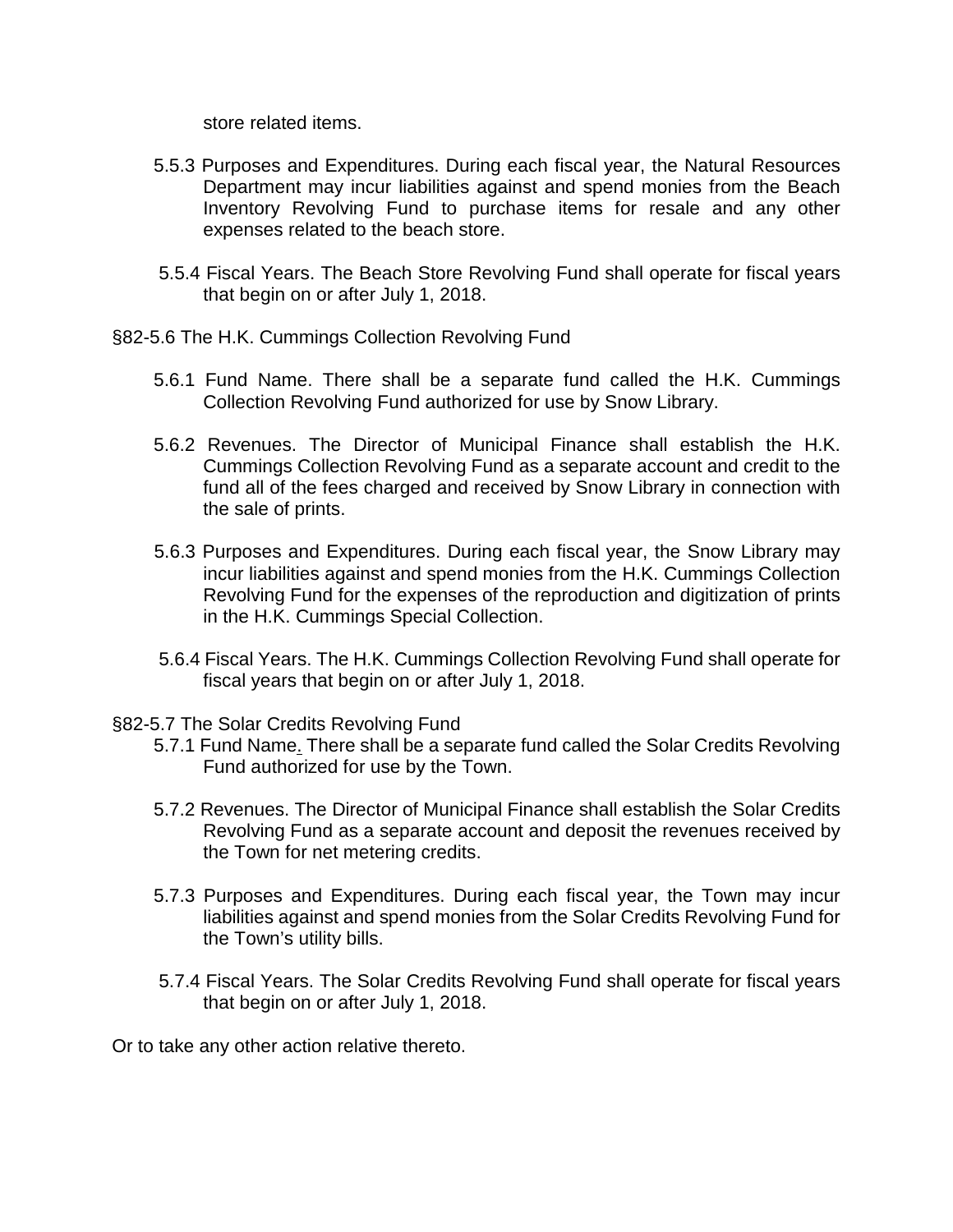# ARTICLE 6. DEPARTMENTAL REVOLVING FUNDS AUTHORIZATION

To see if the Town will vote to authorize revolving funds for certain town departments under M.G.L. c. 44, § 53E½ as follows:

- 1) Council on Aging Revolving Fund, said account not to exceed Sixty Thousand and 00/100 Dollars (\$60,000.00). Monies on hand in the Account will be used to fund programs, class instructor fees, fees for reservations and tickets related to trips and functions, and an annual volunteer appreciation function. All funds to be spent under the direction of the department manager and the Town Administrator.
- 2) Council on Aging Transportation Revolving Fund, said account not to exceed Twenty Thousand and 00/100 Dollars (\$20,000.00). The Account will be used to fund driver salaries, vehicle maintenance and other necessary expenses related to the transportation program. Said funds to be spent under the direction of the department manager and the Town Administrator.
- 3) The Home Composting Bin/Recycling Revolving Fund, said account not to exceed Fifteen Thousand and 00/100 Dollars (\$15,000.00). The Account will be used to purchase additional composting bins and recycling containers. Said funds to be spent under the direction of the department manager and the Town Administrator.
- 4) Cultural Council Awards Revolving Fund, said account not to exceed Two Thousand and 00/100 Dollars (\$2,000.00). The Account will be used for the depositing of entry fees, expense reimbursements, and for awarding of cash prizes to participants in special exhibits and cultural events. Said funds to be spent under the direction of the Cultural Council and the Town Administrator.
- 5) The Beach Store Revolving Fund, said account not to exceed Seventy Five Thousand and 00/100 Dollars (\$75,000.00) The Account will be used to purchase items for resale and to pay for other beach store related expenses. Said funds to be spent under the direction of the department manager and the Town Administrator.
- 6) The H.K. Cummings Collection Revolving Fund, said account not to exceed Five Thousand and 00/100 Dollars (\$5,000.00). The Account will be used for costs associated with reproduction and digitization of prints. Said funds to be spent under the direction of the department manager and the Town Administrator.
- 7) The Solar Credits Revolving Fund, said account not to exceed Thirty Five Thousand and 00/100 Dollars (\$35,000.00). The Account will be used to pay the Town's utility bills. Said funds to be spent under the direction of the department manager and the Town Administrator.

Or to take any other action relative thereto to. (Board of Selectmen)

#### **SUMMARY**

This article will authorize, establish and continue the authorization of various revolving funds for the following purposes:

1) A revolving fund for the specific receipts, fees and charges for particular programs, services and activities of the Council on Aging.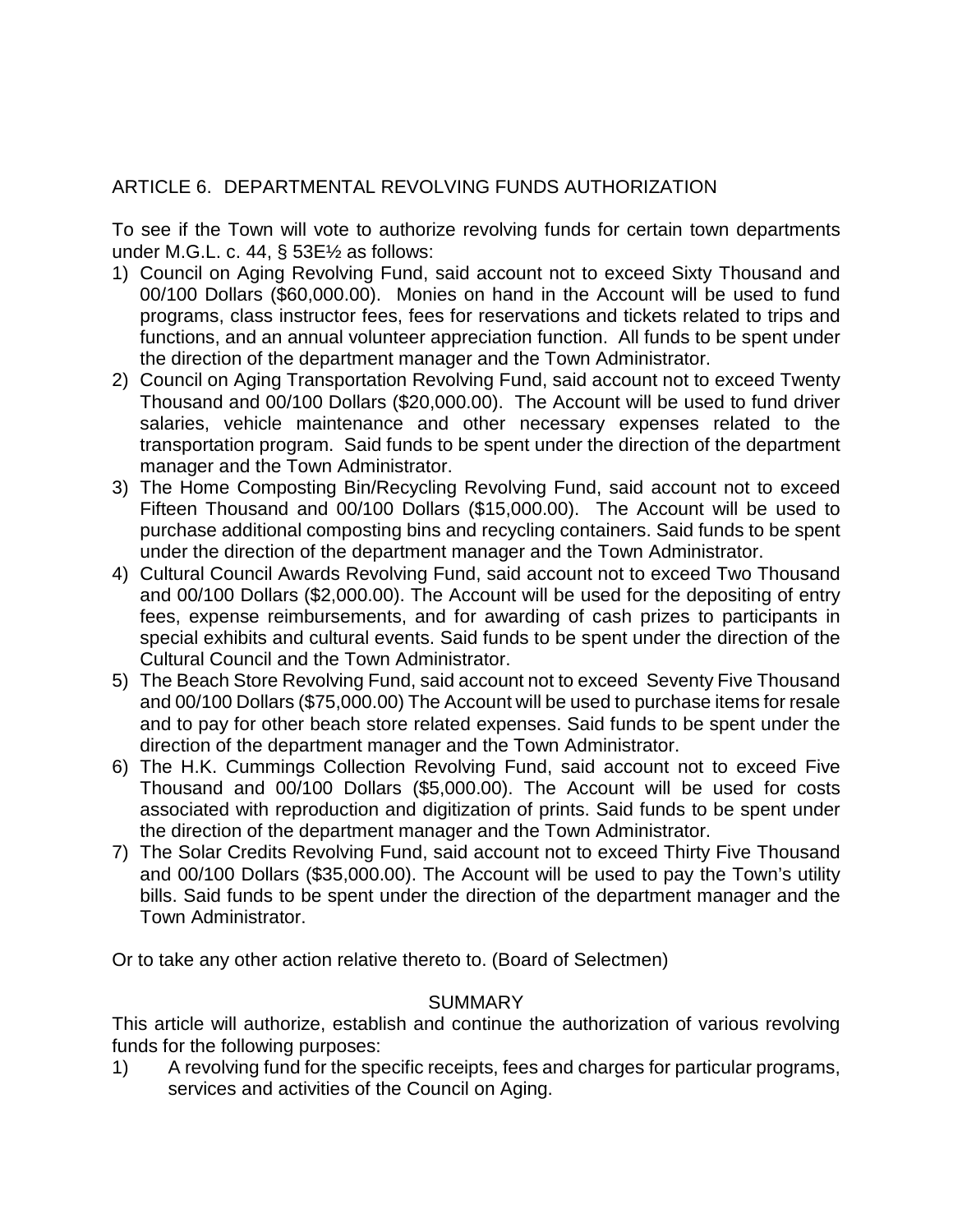- 2) A revolving fund for use by the Council on Aging to offset expenses related to the transportation program with monies collected through donations and gifts.
- 3) A revolving fund for the purchase of composting bins and recycling containers. These bins and containers are sold to the general public and the funds collected are placed in a special revolving account that allows for the purchase of additional composting bins and recycling containers.
- 4) A revolving fund for use by the Cultural Council to award cash prizes for selected juried shows and reimburse expenses. The funds for cash prizes would be generated by the entry fee that artists pay to show their work.
- 5) A revolving account for use by the Natural Resources Department to purchase items for resale and to pay for other beach store related expenses.
- 6) A revolving fund for use by Snow Library to fund the reproduction and digitization of prints in the H.K. Cummings special collection.
- 7) A revolving fund for use by the Town to pay electric bills. Eversource will not apply our net metering credits directly to our accounts, so the revolving account allows for the funds to be used to pay utility bills.

# ARTICLE 7. MUNICIPAL RENTAL REVOLVING ACCOUNT

To see if the Town will vote to authorize the establishment of the following municipal building or property rental revolving accounts under M.G.L. c. 40, §3 and, further, that any balance at the close of the fiscal year shall remain in the account and may be expended for the upkeep and maintenance of the building or property by the board, committee or department head in control of the building or property:

- 1) The Conservation Properties Account, said account not to exceed Twenty Five Thousand and 00/100 Dollars (\$25,000.00). The Account will be used to pay utility bills and other necessary expenses associated with the rental of the Town owned properties under the jurisdiction and control of the Conservation Commission. Said funds to be spent under the direction of the Conservation Commission and the Town Administrator.
- 2) The Seasonal Housing Properties Account, said account not to exceed Thirty Thousand and 00/100 Dollars (\$30,000.00). The Account will be used to pay utility and other necessary expenses associated with the rental of the property on Wildflower Lane and the former Hubler property located on Beach Road. Said funds to be spent under the direction of the department manager and the Town Administrator.
- 3) The Community Building Account, said account not to exceed Twenty Thousand and 00/100 Dollars (\$20,000.00). The Account will be used to pay utility and other necessary expenses associated with the rental of the property at 44 Main Street. Said funds to be spent under the direction of the department manager and the Town Administrator.

Or to take any other action relative thereto.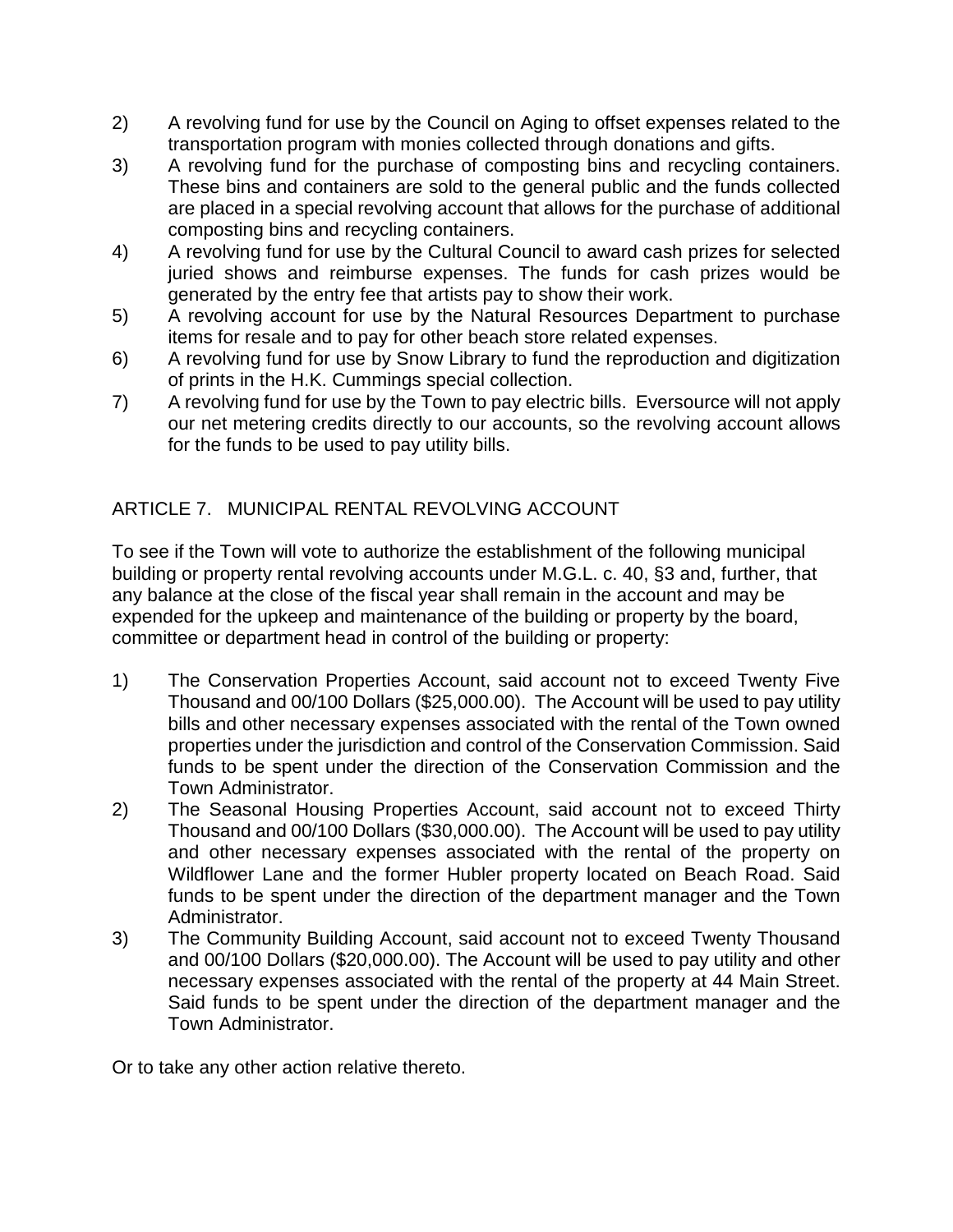ARTICLE 8. PARKS AND RECREATION REVOLVING FUND; ACCEPTANCE OF M.G.L. CH. 44, §53D

To see if the Town will vote to accept the provisions of M.G.L. c. 44, §53D, in order to establish a revolving fund which shall be kept separate and apart from all other monies by the Treasurer and in which shall be deposited the receipts received in connection with the conduct of self-supporting recreation and park services of the town. The principal and interest thereon shall be expended at the direction of the authority, commission, board or official of the Town with said responsibility, and with the approval of the Town Administrator, without further appropriation; and only for the purpose of operating selfsupporting recreation and park services; provided, further, that the unreserved fund balance shall not exceed Ten Thousand Dollars (\$10,000.00) at the close of each fiscal year and any such amount in excess of Ten Thousand Dollars (\$10,000.00) shall be paid into the Town treasury as provided in c.40, §53.

Or to take any other action relative thereto.

ARTICLE 9. ADOPT M.G.L. CH. 71, § 16B, ASSESSMENT FORMULA – NAUSET REGIONAL SCHOOLS

To see if the Town will vote to accept the provisions of Massachusetts General Law Chapter 71, § 16B, which would reallocate the sum of the member towns' contribution to the Nauset Regional School District in accordance with the Regional Agreement rather than the Education Reform Formula, so-called, or to take any other action relative thereto. (Nauset Regional School Committee)

BOS: Voted 5-0 to recommend entire consent calendar FC: 9 – YES 0 – NO 0 – ABSTAIN

**CONSENT CALENDAR MOTION:** To accept and adopt Articles 1, 2, 3, 4, 5, 6, 7, 8 and 9 as printed in the warrant**.**

**CONSENT CALENDAR ACTION:** Voice voted, motion carries unanimously

# **ARTICLE 10. TOWN / SCHOOL BUDGET (FY19)**

To see if the Town will vote to raise and appropriate and/or transfer from available funds a sum of money to fund and pay departmental expenses for the fiscal year commencing July 1, 2018 and ending June 30, 2019 and to authorize the Board of Selectmen to sell, trade, lease or exchange or otherwise dispose of old equipment or vehicles deemed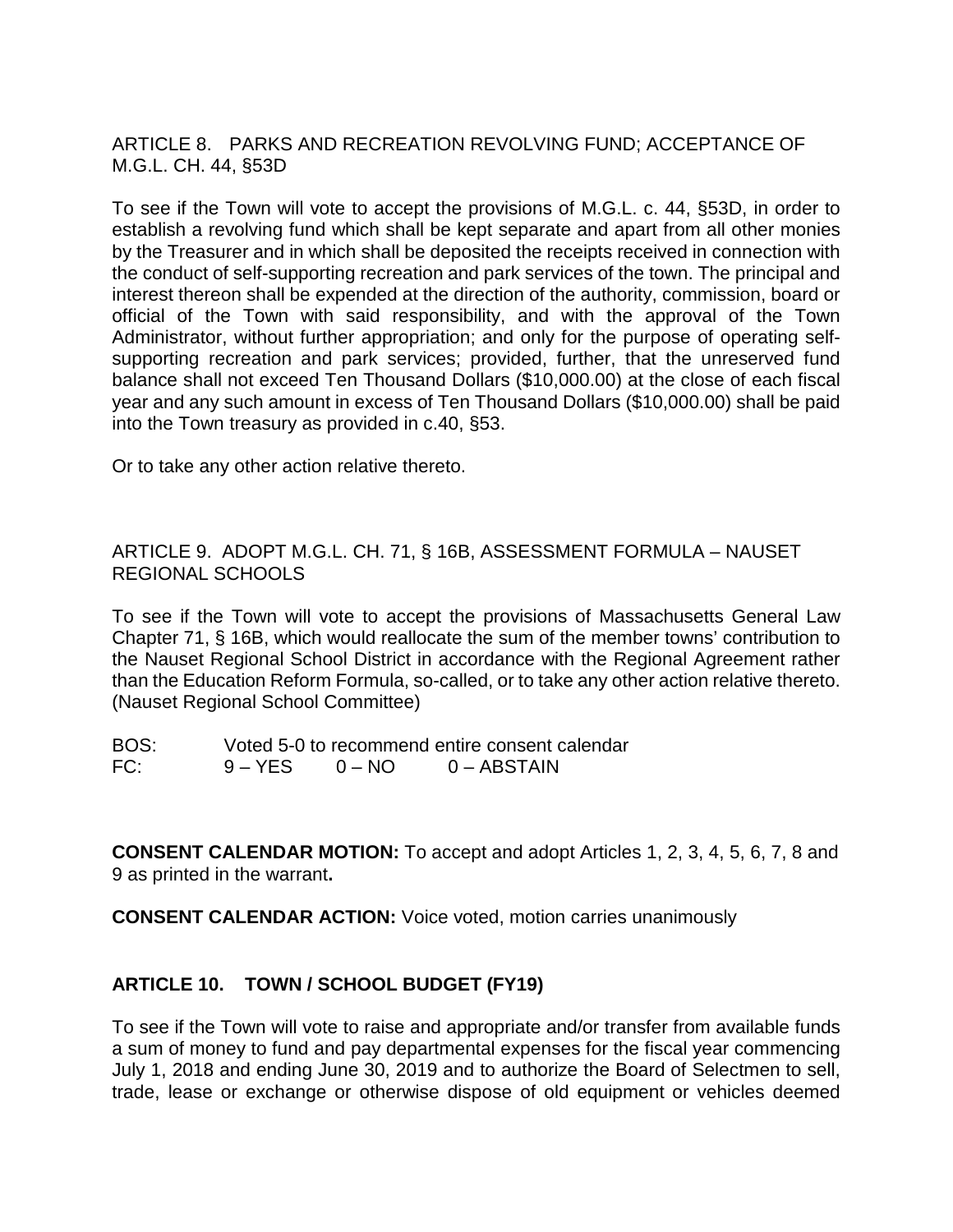advisable and in the best interest of the Town. The proceeds from any such disposition to be applied toward the cost of acquiring said equipment or service as the case may be, or to take any other action relative thereto. (Simple Majority Vote Required)

**MOTION:** To accept and adopt Article #10 and that the Town Meeting adopt the Selectmen's proposed FY 2019 budget as printed in the warrant, and as funding therefore, to raise and appropriate the sum of Thirty Three Million One Hundred Twenty Nine Thousand Four Hundred Twenty Six and 00/100 Dollars (\$33,129,426.00), appropriate from Water Fees the sum of Two Million Two Hundred Sixty Four Thousand Seven Hundred Eight and 00/100 Dollars (\$2,264,708.00), transfer from Free Cash the sum of Nine Hundred Twelve Thousand Four Hundred Eighteen and 00/100 Dollars (\$912,418.00), transfer from the Ambulance Receipts Reserved for Appropriation account the sum of Five Hundred Thousand and 00/100 Dollars (\$500,000.00), transfer from the Water Ways Improvement account the sum of One Hundred Twenty Six Thousand and 00/100 Dollars (\$126,000.00), transfer from the Cable Fees Receipts Reserved for Appropriation account the sum of One Hundred Thirty Two Thousand and 00/100 Dollars (\$132,000.00), transfer from the Municipal Insurance Fund the sum of Fifteen Thousand and 00/100 Dollars (\$15,000.00), transfer from the Water Pollution Abatement Trust account the sum of Five Thousand and 00/100 Dollars (\$5,000.00), transfer from the Wetlands Protection Fund the sum of Ten Thousand and 00/100 Dollars (\$10,000.00), and transfer from the Bond Premiums the sum of Forty Six Thousand Eight Hundred Thirty Five and 00/100 Dollars (\$46,835.00); for a total appropriation of Thirty Seven Million One Hundred Forty One Thousand Three Hundred Eighty Seven and 00/100 Dollars (\$37,141,387.00).

**ACTION:** Voice voted, motion carries unanimously

# **ARTICLE 11. CAPITAL IMPROVEMENTS PLAN (FY20 – FY24)**

To see if the Town will vote pursuant to CHAPTER 8 FINANCIAL PROVISIONS AND PROCEDURES, Section 7, Action of Town Meeting, Subsection 8-7-1 of the Orleans Home Rule Charter, to act on the Capital Improvements Plan as published in the Warrant, by adopting said Plan with or without amendments thereto, which amendments may include an increase or decrease in the amount of money allocated to any particular line item contained therein, the addition of new line items or the deletion of line items contained therein, or to take any other action relative thereto. (Simple Majority Vote Required)

**MOTION:** To accept and adopt Article #11 and that pursuant to Chapter 8, Financial Provisions and Procedures, Section 7, Action of Town Meeting, Sub-section 8-7-1 of the Orleans Home Rule Charter, the Town Meeting accept the Capital Improvement Plan as printed in the warrant.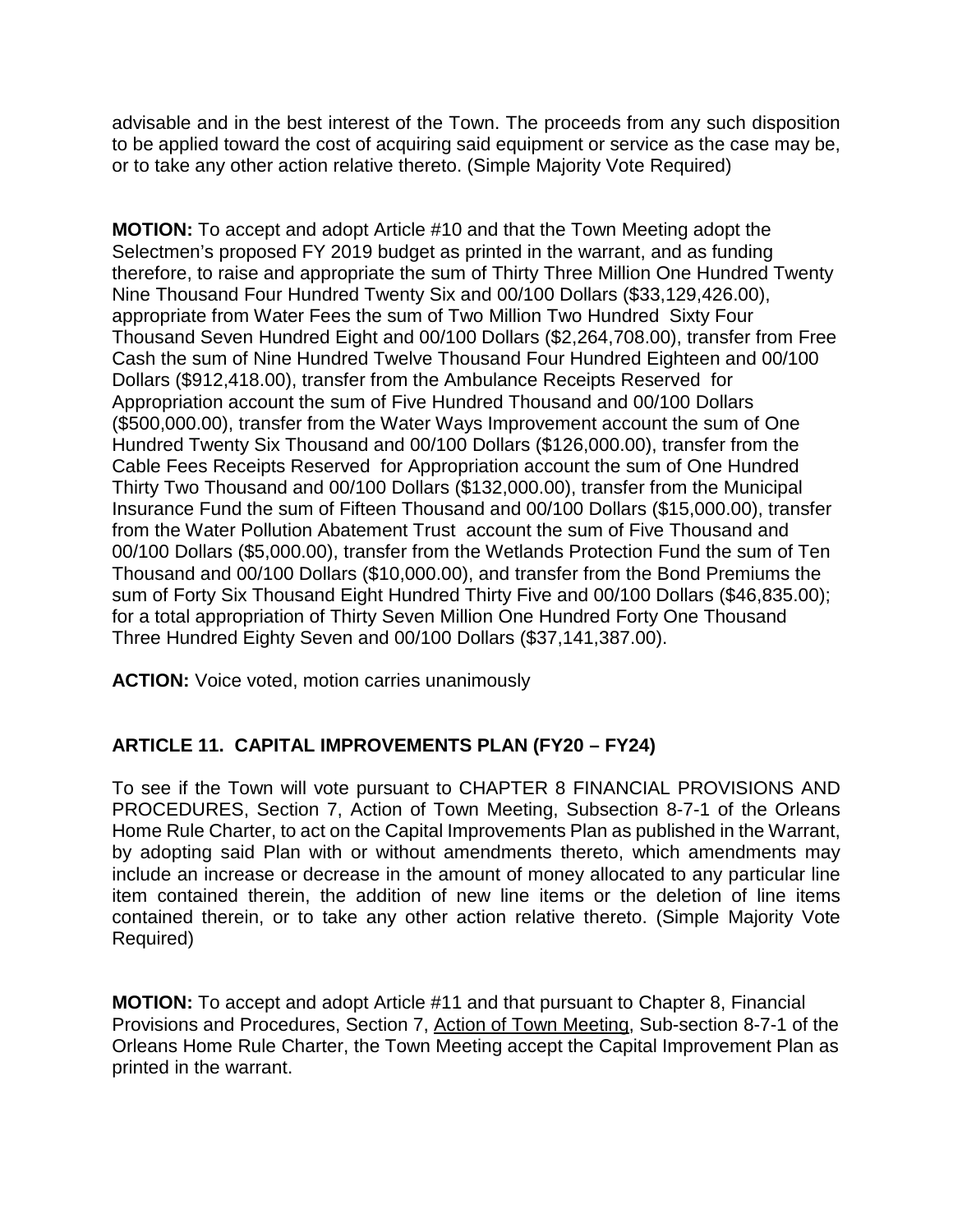# **ARTICLE 12. FUND OTHER POST-EMPLOYMENT BENEFITS (OPEB) LIABILITY TRUST FUND**

To see if the Town will vote to raise and appropriate, and/or transfer the sum of Four Hundred Fifty Thousand and 00/100 Dollars (\$450,000.00) to be deposited in the Other Post-Employment Benefits (OPEB) Liability Trust Fund to cover the unfunded actuarial liability related to retirees' health care and other post-employment benefits, and further to authorize funds of the Town to be invested and reinvested by the Town Treasurer consistent with the prudent investor rule of M.G.L. Chapter 32B, section 20 as the same may be amended from time to time, provided however that such vote shall not take effect until the Town votes, pursuant to Massachusetts General Laws, Chapter 59 Sec. 21C, to assess an additional Four Hundred Fifty Thousand and 00/100 Dollars (\$450,000.00) in real estate and personal property taxes for the purpose of funding and paying the Other Post-Employment Benefits for the fiscal year beginning July 1,2018; or take any other action relative thereto. (Simple Majority Vote Required)

#### **MOTION:**

To accept and adopt Article #12 as printed in the warrant and that the sum of Four Hundred Fifty Thousand and 00/100 Dollars (\$450,000.00) be raised and appropriated to be deposited in the Other Post-Employment Benefits (OPEB) Liability Trust Fund, and further to authorize funds of the Town to be invested and reinvested by the Town Treasurer consistent with the prudent investor rule of M.G.L. Chapter 32B, section 20 as the same may be amended from time to time; provided however that this vote shall not take effect until the Town votes, pursuant to Massachusetts General Laws Chapter 59 Sec. 21C, to assess an additional Four Hundred Fifty Thousand and 00/100 Dollars (\$450,000.00) in real estate and personal property taxes for the purpose of funding and paying the Other Post-Employment Benefits for the fiscal year beginning July 1, 2018.

**ACTION:** Voice voted, motion carries unanimously

#### **Citation presented to Jon Fuller by Alan McClennan.**

#### **ARTICLE 13. FUND COMMUNITY PRESERVATION ACT PROGRAM BUDGET**

To see if the Town will vote to act on the report of the Community Preservation Committee on the Fiscal Year 2019 Community Preservation budget and to appropriate or reserve for later appropriation monies from the Community Preservation Fund's Annual Revenues and/or available funds for the payment of debt service, undertaking of Community Preservation projects, the Administrative Expenses of the Community Preservation Committee and all other necessary and proper expenses for FY19, or take any other action relative thereto. (Simple Majority Vote Required)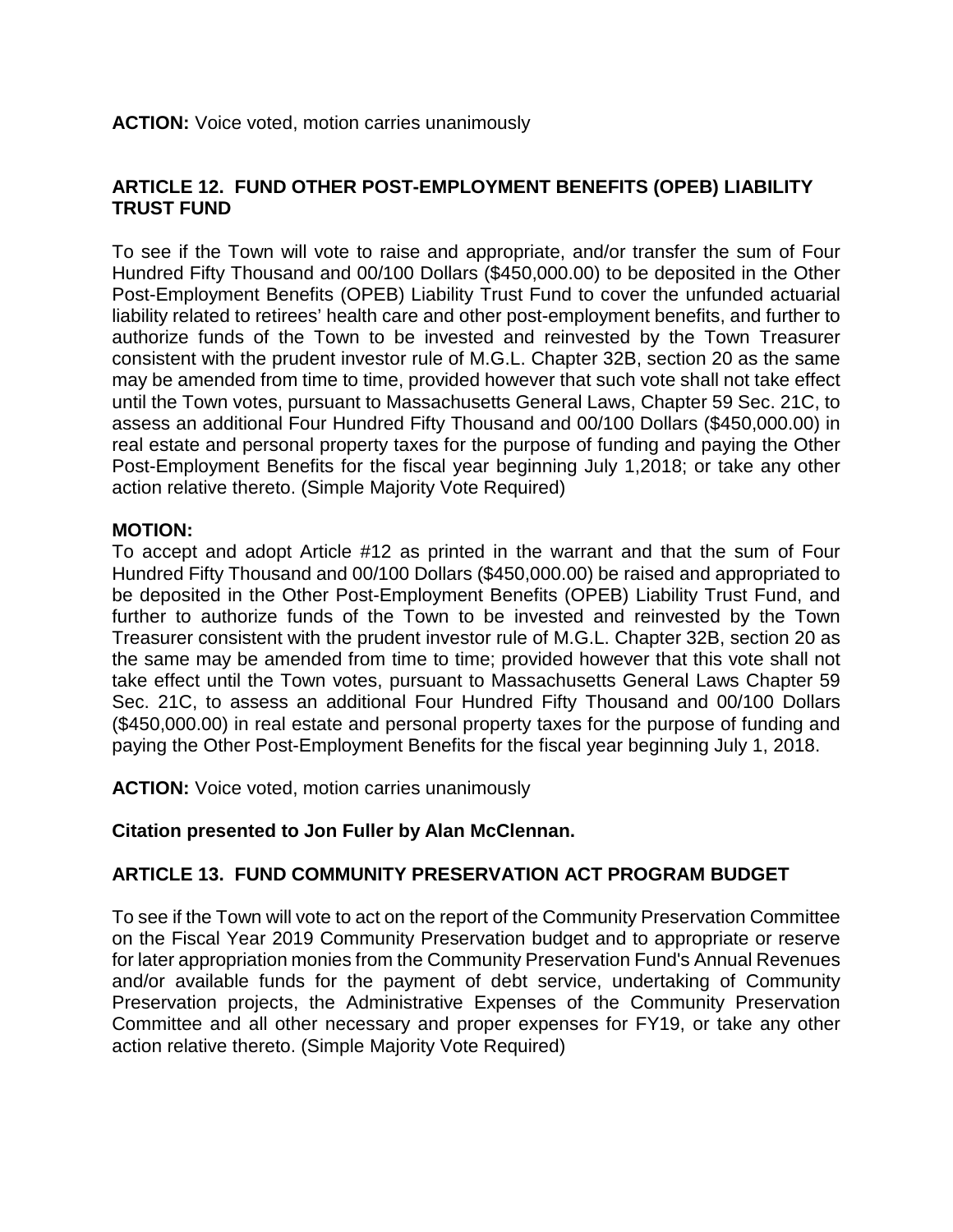#### COMMUNITY PRESERVATION COMMITTEE

At its meeting of February 15, 2018 and March 8, 2018, the Orleans Community Preservation Committee voted to recommend the FY19 CPA Budget in the amount of \$1,316,826, as printed in the May 2018 Annual Town Meeting Budget.

**MOTION:** To accept and adopt Article #13 as printed in the warrant and that the sum of One Million Three Hundred Sixteen Thousand Eight Hundred Twenty-Six and 00/100 Dollars (\$1,316,826.00) be transferred from the Community Preservation Fund for the purposes and in the amounts set forth in the article.

**ACTION:** Voice voted, motion carries unanimously

#### **ARTICLE 14. FUND COMPREHENSIVE WATER RESOURCES MANAGEMENT PLAN IMPLEMENTATION – PLANNING, ENGINEERING AND ADAPTIVE MANAGEMENT**

To see if the Town will vote to raise and appropriate, borrow and/or transfer from available funds the sum of Four Million Two Hundred Twenty Three Thousand Six Hundred and 00/100 Dollars (\$4,223,600.00), or any other sum, for the purpose of funding implementation of the Amended Water Quality Management Plan and associated Adaptive Management Plan for the Town, including all expenses incidental and related thereto; provided however that such vote shall not take effect until the Town votes to exempt from the limitations of total taxes imposed by Massachusetts General Law Chapter 59 § 21C (Proposition 2 1/2) amounts required to pay the principal and interest of the borrowing approved by such vote and further authorize the Board of Selectmen and/or Town Administrator to apply for and accept any Federal, State, County or other funds that may be available for this purpose and to enter into Intermunicipal Agreements for acceptance of any such grants or funds which shall be used to offset the total appropriation authorized herein, or to take any other action relative thereto. (2/3 Vote Required)

#### **MOTION:**

To accept and adopt Article #14 and that the sum of Four Million Two Hundred Twenty Three Thousand Six Hundred and 00/100 Dollars (\$4,223,600.00) be appropriated for this purpose and for costs incidental and related thereto, and that the Treasurer, with approval of the Board of Selectmen, is authorized to borrow the sum of Four Million Two Hundred Twenty Three Thousand Six Hundred and 00/100 Dollars (\$4,223,600.00) pursuant to Massachusetts General Laws, Chapter 29C and Chapter 44 Sec. 7 and 8**,** or any other enabling authority, and to issue bonds or notes of the Town therefore, provided however that this vote shall not take effect until the Town votes to exempt from the limitations on total taxes imposed by the Massachusetts General Laws Chapter 59, Section 21C (Proposition 2 ½ so called) the amounts required to pay the principal and interest on the borrowing approved by such vote. Any premium received by the Town upon the sale of any bonds or notes approved by this vote, less any such premium applied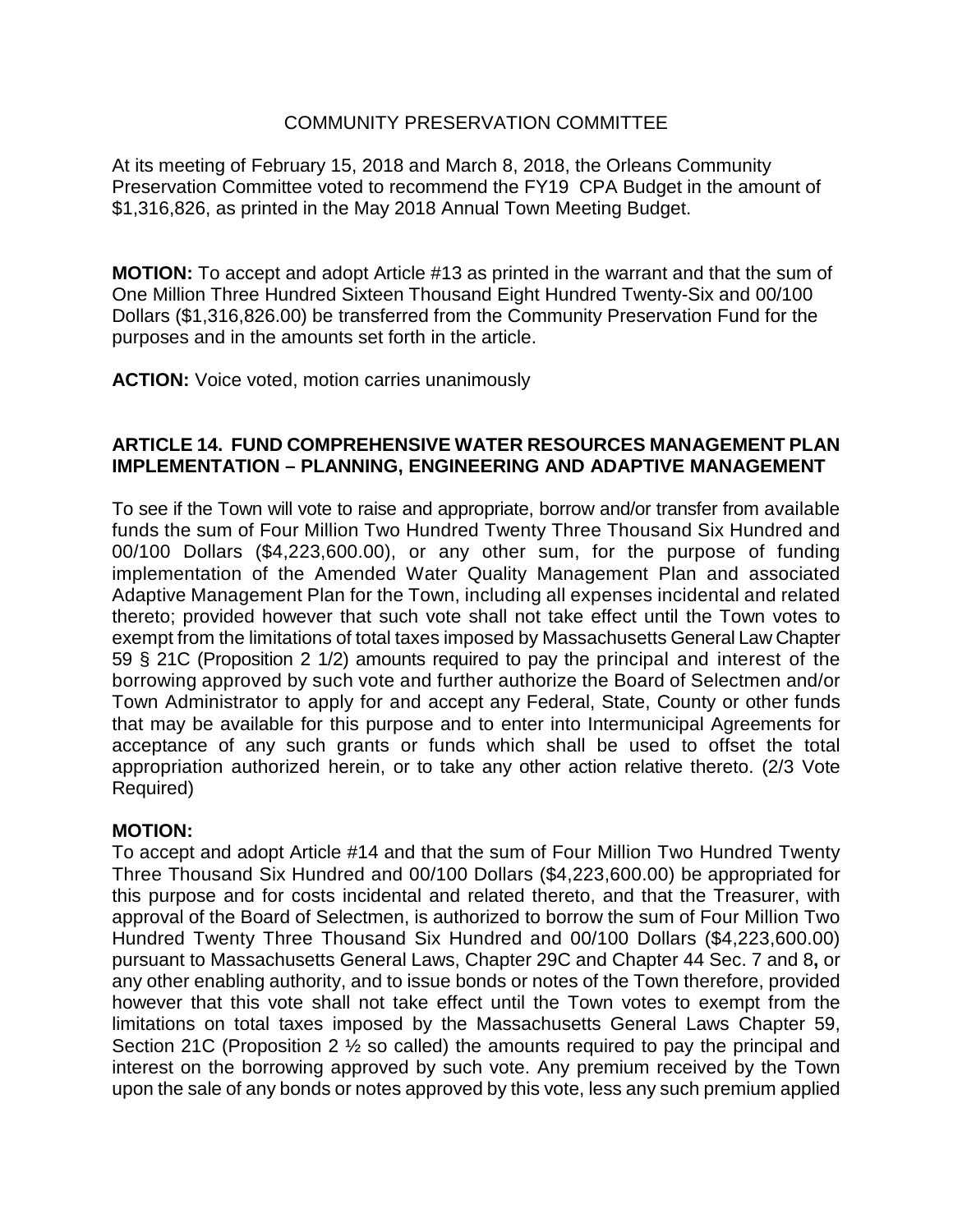to the payment of the costs of issuance of such bonds or notes, may be applied to the payment of costs approved by this vote in accordance with Chapter 44, Section 20 of the General Laws, thereby reducing the amount authorized to be borrowed to pay such costs by a like amount.

#### **MOTION:** To move the question

**ACTION:** Voice voted, motion carries unanimously to move the question.

**ACTION ON MAIN MOTION:** Voice voted, motion carries unanimously

# **ARTICLE 15. FUND CONSTRUCTION TO REPLACE SKAKET BEACH ADMINISTRATION BUILDING & RESTROOMS**

To see if the Town will vote to raise and appropriate, borrow and/or transfer from available funds the sum of Seven Hundred Seventy Five Thousand and 00/100 Dollars (\$775,000.00) for the purpose of funding the construction of the Skaket Beach Administration Building & Restrooms, including all expenses incidental and related thereto; provided however that such vote shall not take effect until the Town votes to exempt from the limitations of total taxes imposed by Massachusetts General Law Chapter 59 § 21C (Proposition 2 1/2) amounts required to pay the principal and interest of the borrowing approved by such vote and further authorize the Board of Selectmen and/or Town Administrator to apply for and accept any Federal, State, County or other funds that may be available for this purpose and to enter into Intermunicipal Agreements for acceptance of any such grants or funds which shall be used to offset the total appropriation authorized herein, or to take any other action relative thereto. (2/3 Vote Required)

**MOTION:** To accept and adopt and that the sum of Seven Hundred Seventy Five Thousand and 00/100 Dollars (\$775,000.00) be appropriated for this purpose and for costs incidental and related thereto, and that the Treasurer, with approval of the Board of Selectmen, is authorized to borrow the sum of Seven Hundred Seventy Five Thousand and 00/100 Dollars (\$775,000.00) pursuant to Massachusetts General Laws, Chapter 44 Sec. 7 and 8**,** or any other enabling authority, and to issue bonds or notes of the Town therefore, provided however that this vote shall not take effect until the Town votes to exempt from the limitations on total taxes imposed by the Massachusetts General Laws Chapter 59, Section 21C (Proposition 2 ½ so called) the amounts required to pay the principal and interest on the borrowing approved by such vote. Any premium received by the Town upon the sale of any bonds or notes approved by this vote, less any such premium applied to the payment of the costs of issuance of such bonds or notes, may be applied to the payment of costs approved by this vote in accordance with Chapter 44, Section 20 of the General Laws, thereby reducing the amount authorized to be borrowed to pay such costs by a like amount.

**ACTION:** Standing vote, 197 in favor, 231 opposed. Article does not pass by required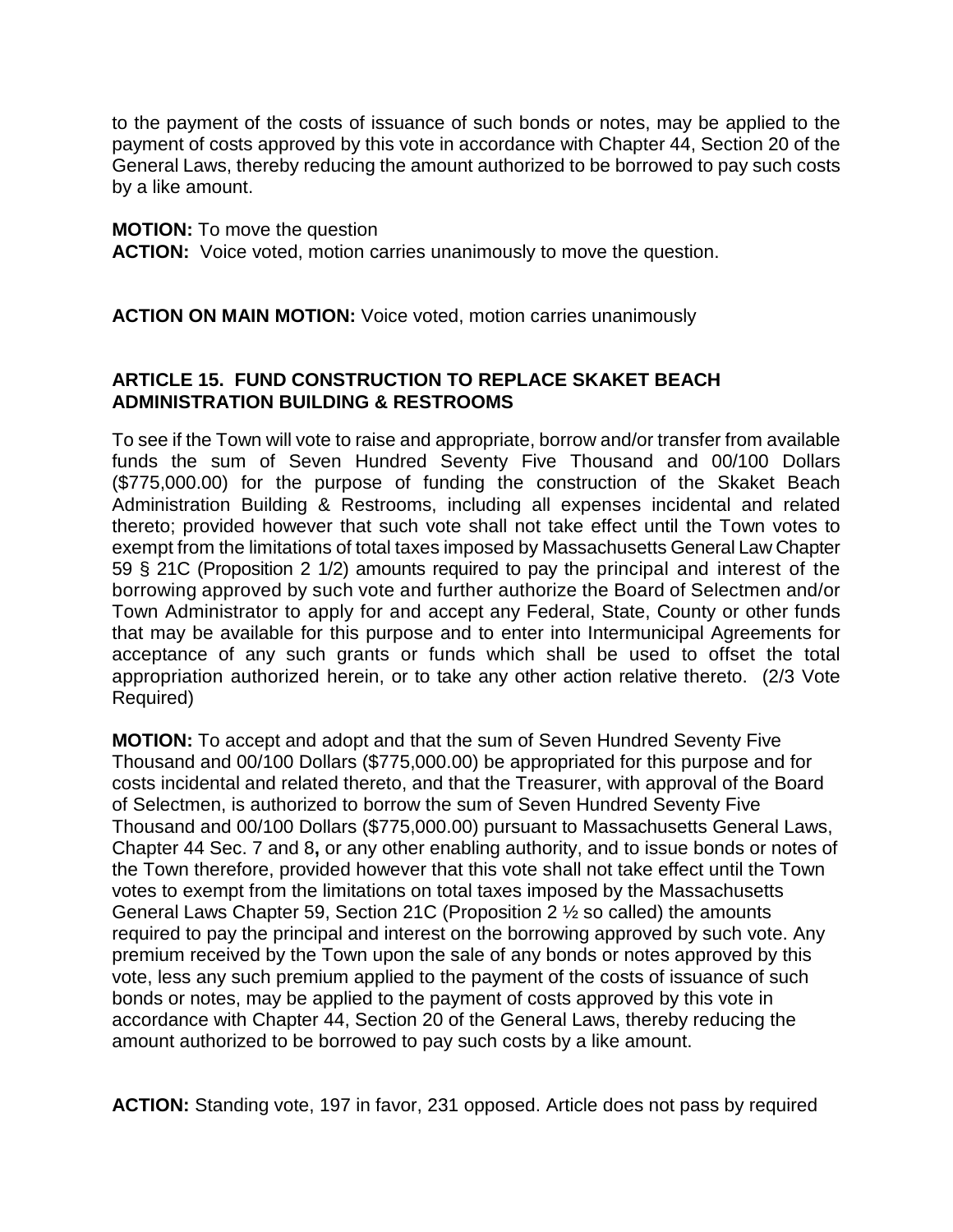2/3 vote.

# **ARTICLE 16. FUND WATER QUALITY DRAINAGE IMPROVEMENTS**

To see if the Town will vote to raise and appropriate, and/or transfer from available funds the sum of One Hundred Seventy Eight Thousand Two Hundred Eighty Seven and 00/100 Dollars (\$178,287.00) into the Stabilization Fund for Water Quality Drainage Improvements, and further to transfer from the Stabilization Fund the sum of One Hundred Seventy Eight Thousand Two Hundred Eighty Seven and 00/100 Dollars (\$178,287.00) for the purpose of funding the design and construction of improvements to the Town's drainage infrastructure systems, including all expenses incidental and related thereto, and further authorize the Board of Selectmen and/or Town Administrator to apply for and accept any Federal, State, County or other funds that may be available for this purpose, and to enter into Intermunicipal Agreements for acceptance of any such grants or funds which shall be used to offset the total appropriation authorized herein, or to take any other action relative thereto. (2/3 Vote Required)

#### **MOTION:**

To accept and adopt Article #16 as printed in the warrant and that the sum of One Hundred Seventy Eight Thousand Two Hundred Eighty Seven and 00/100 Dollars (\$178,287.00) be raised and appropriated to the Stabilization Fund for Water Quality Drainage Improvements, and further to authorize the sum of One Hundred Seventy Eight Thousand Two Hundred Eighty Seven and 00/100 Dollars (\$178,287.00) to be transferred from the Stabilization Fund for Water Quality Drainage Improvements for the purpose of funding the design and construction of improvements to the Town's drainage infrastructure systems, including all expenses incidental and related thereto.

**ACTION:** Voice voted, motion carries by necessary 2/3 majority.

# **ARTICLE 17. ADOPT 2018 PLEASANT BAY ALLIANCE MANAGEMENT PLAN UPDATE**

To see if the Town will vote to adopt the 2018 Pleasant Bay Resource Management Plan Update developed in accordance with the Pleasant Bay Resource Management Plan adopted by the Town in 1998 and updated in 2003, 2008 and 2013, and the Intermunicipal Agreement with the Towns of Chatham, Harwich and Brewster, originally authorized by the Town in 1998 and re-authorized in 2003, 2008 and 2013; and to authorize the Board of Selectmen to enter into a successor Intermunicipal Agreement, as amended, to expire on June 30, 2038 with one or more of the aforementioned Towns for the purpose of continuing the Pleasant Bay Resource Management Alliance to implement the plan and plan updates, a copy of which Agreement is on file with the Town Clerk, or to take any other action relative thereto. (Simple Majority Vote Required)

**MOTION:** To accept and adopt Article #17 as printed in the warrant.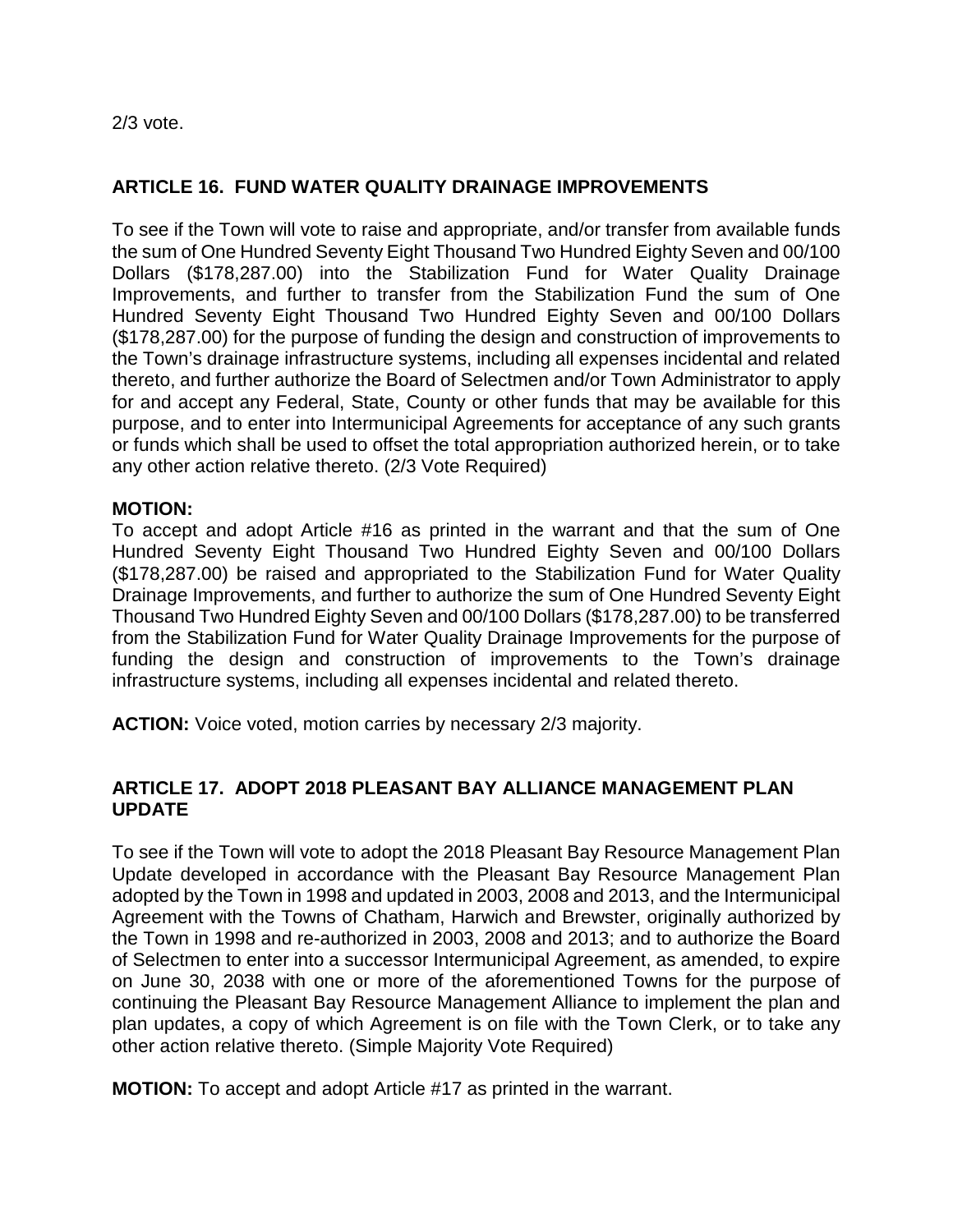#### **ACTION:** Voice voted, motion carries unanimously

# **ARTICLE 18. ADOPT PLEASANT BAY ALLIANCE WATERSHED PERMIT PLAN**

To see if the Town will vote to adopt the 2018 Pleasant Bay Alliance Watershed Permit Plan and to authorize the Board of Selectmen to enter into an Intermunicipal Agreement (IMA) with the Towns of Chatham, Harwich and Brewster, substantially in the form of the Agreement on file with the Town Clerk, for the purpose of implementing said plan, or to take any other action relative thereto. (Simple Majority Vote Required)

**MOTION:** To accept and adopt Article #18 as printed in the warrant.

**ACTION:** Voice voted, motion carries unanimously

# **ARTICLE 19. FUND TOWN PAVEMENT MANAGEMENT PROGRAM**

To see if the Town will vote to raise and appropriate, and/or transfer from available funds the sum of Three Hundred Fifty Six Thousand Five Hundred Ninety Six and 00/100 Dollars (\$356,596.00) into the Stabilization Fund for the Town Pavement Management Program, and further to transfer from the Stabilization Fund the sum of Three Hundred Fifty Six Thousand Five Hundred Ninety Six and 00/100 Dollars (\$356,596.00) for the purpose of funding the local share of the Town's ongoing Pavement Management Program to repair, resurface, and reconstruct town roadways, including all expenses incidental and related thereto, and further authorize the Board of Selectmen and/or Town Administrator to apply for and accept any Federal, State, County or other funds that may be available for this purpose, and to enter into Intermunicipal Agreements for acceptance of any such grants or funds which shall be used to offset the total appropriation authorized herein, or to take any other action relative thereto. (2/3 Vote Required)

#### **MOTION:**

To accept and adopt Article #19 as printed in the warrant and that the sum of Three Hundred Fifty Six Thousand Five Hundred Ninety Six and 00/100 Dollars (\$356,596.00) be raised and appropriated to the Stabilization Fund for the Town Pavement Management Program, and further to authorize the sum of Three Hundred Fifty Six Thousand Five Hundred Ninety Six and 00/100 Dollars (\$356,596.00) to be transferred from the Stabilization Fund for the Town Pavement Management Program, for the purpose of funding the local share of the Town's ongoing Pavement Management Program to repair, resurface, and reconstruct town roadways, including all expenses incidental and related thereto.

**ACTION:** Voice voted, motion carries by the necessary 2/3 majority.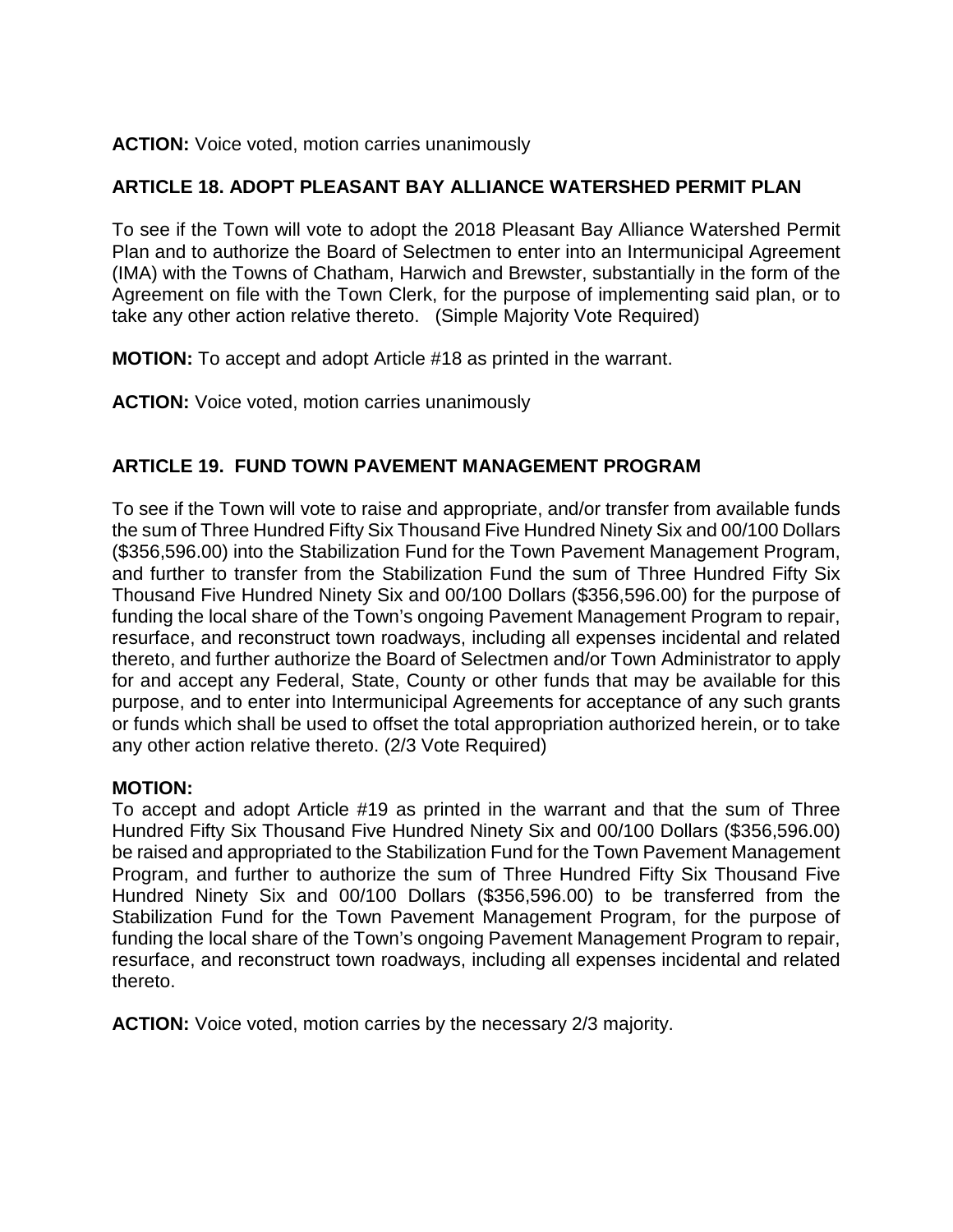# **ARTICLE 20. FUND MAINTENANCE OF BUILDINGS AND FACILITIES**

To see if the Town will vote to raise and appropriate, and/or transfer from available funds the sum of Three Hundred Fifty Thousand and 00/100 Dollars (\$350,000.00) into the Stabilization Fund for Building and Facility Maintenance, and further to transfer from the Stabilization Fund the sum of Three Hundred Fifty Thousand and 00/100 Dollars (\$350,000.00) for the purpose of funding building and facility maintenance projects, including all expenses incidental and related thereto, and further authorize the Board of Selectmen and/or Town Administrator to apply for and accept any Federal, State, County or other funds that may be available for this purpose, and to enter into Intermunicipal Agreements for acceptance of any such grants or funds which shall be used to offset the total appropriation authorized herein, or to take any other action relative thereto. (2/3 Vote Required)

**MOTION:** To accept and adopt Article #20 as printed in the warrant and that the sum of Three Hundred Fifty Thousand and 00/100 Dollars (\$350,000.00) be raised and appropriated to the Stabilization Fund for Building and Facility Maintenance, and further to authorize the sum of Three Hundred Fifty Thousand and 00/100 Dollars (\$350,000.00) to be transferred from the Stabilization Fund for Building and Facility Maintenance for the purpose of funding building and facility maintenance projects, including all expenses incidental and related thereto.

**ACTION:** Voice voted, motion carries unanimously

# **ARTICLE 21. FUND PURCHASE OF MOTOR VEHICLES AND EQUIPMENT**

To see if the Town will vote to raise and appropriate, and/or transfer from available funds the sum of Five Hundred Ten Thousand and 00/100 Dollars (\$510,000.00) into the Stabilization Fund for Motor Vehicles and Equipment, and further to transfer from the Stabilization Fund the sum of Five Hundred Ten Thousand and 00/100 Dollars (\$510,000.00) for the purpose of funding vehicle and equipment purchases, including all expenses incidental and related thereto, and further authorize the Board of Selectmen and/or Town Administrator to apply for and accept any Federal, State, County or other funds that may be available for this purpose, and to enter into Intermunicipal Agreements for acceptance of any such grants or funds which shall be used to offset the total appropriation authorized herein, or to take any other action relative thereto. (2/3 Vote Required)

**MOTION:** To accept and adopt Article #21 as printed in the warrant and that the sum of Five Hundred Ten Thousand and 00/100 Dollars (\$510,000.00) be raised and appropriated to the Stabilization Fund for Motor Vehicles and Equipment, and further to authorize the sum of Five Hundred Ten Thousand and 00/100 Dollars (\$510,000.00) to be transferred from the Stabilization Fund for Motor Vehicles and Equipment for the purpose of funding motor vehicle and equipment purchases, including all expenses incidental and related thereto.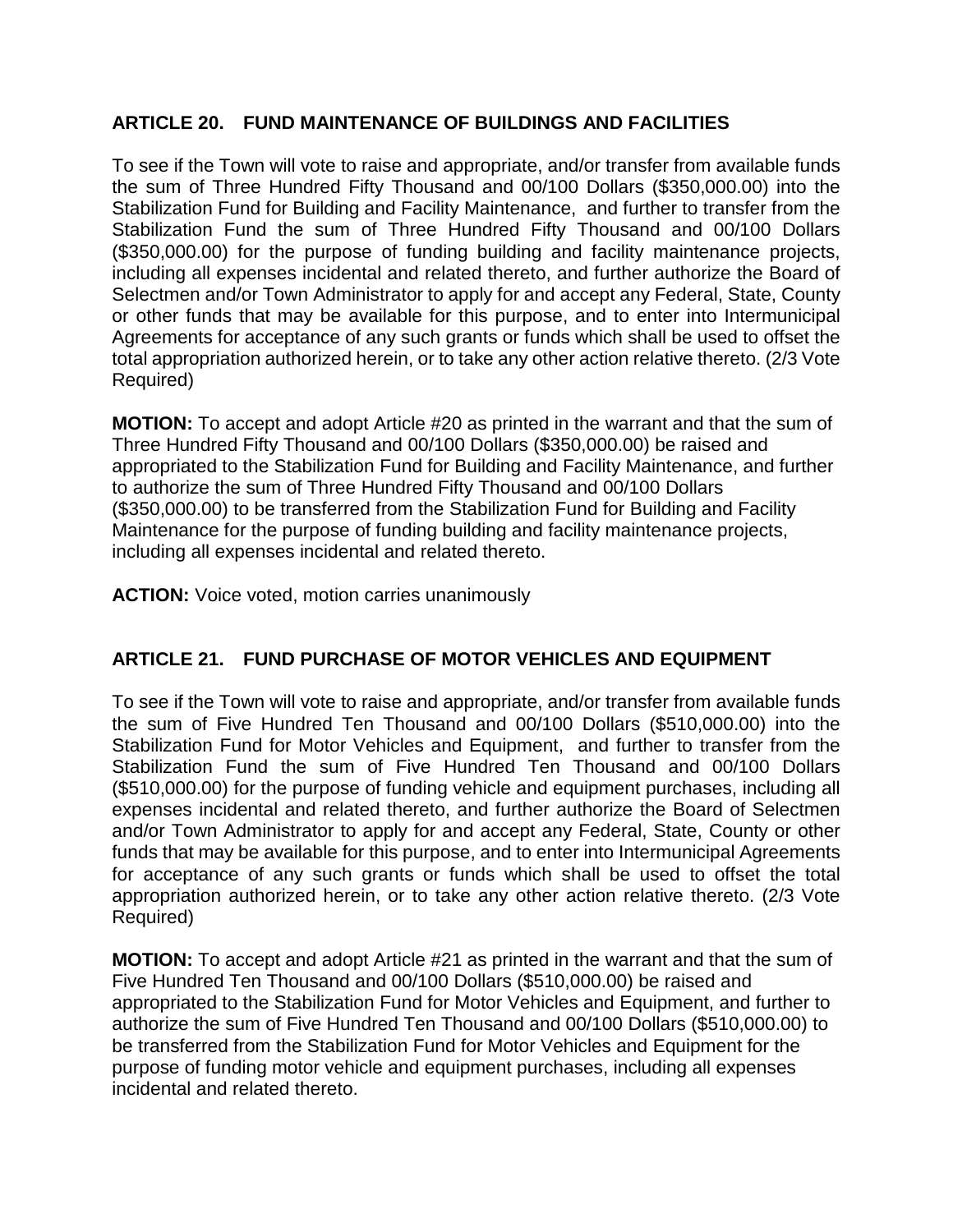**ACTION:** Voice voted, motion carries by necessary 2/3 majority.

# **ARTICLE 22. FUND ENGINEERING & DESIGN TO CONNECT WELL #7 TO THE EXISTING WATER TREATMENT PLANT**

To see if the Town will vote to raise and appropriate, borrow and/or transfer from available funds the sum of Two Hundred Ten Thousand and 00/100 Dollars (\$210,000.00) for the purpose of funding the engineering and design for bringing the Well # 7 to the existing Water Treatment Plant at 350 South Orleans Rd, including all expenses incidental and related thereto; and further authorize the Board of Selectmen and/or Town Administrator to apply for and accept any Federal, State, County or other funds that may be available for this purpose and to enter into Intermunicipal Agreements for acceptance of any such grants or funds which shall be used to offset the total appropriation authorized herein, or to take any other action relative thereto. (2/3 Vote Required)

#### **MOTION:**

To accept and adopt Article #22 as printed in the warrant and that the sum of Two Hundred Ten Thousand and 00/100 Dollars (\$210,000.00) be appropriated for this purpose and for costs incidental and related thereto, and that the Treasurer, with approval of the Board of Selectmen, is authorized to borrow the sum of Two Hundred Ten Thousand and 00/100 Dollars (\$210,000.00), pursuant to Massachusetts General Laws, Chapter 44, Sec. 8 (5), or any other enabling authority, and to issue bonds or notes of the Town therefore, and that any premium received by the Town upon the sale of any bonds or notes approved by this vote, less any such premium applied to the payment of the costs of issuance of such bonds or notes, may be applied to the payment of costs approved by this vote in accordance with Chapter 44, Section 20 of the General Laws, thereby reducing the amount authorized to be borrowed to pay such costs by a like amount.

**ACTION:** Voice voted, motion carries unanimously

# **ARTICLE 23. FUND INSTALLATION OF WATER METER TECHNOLOGY REPLACEMENT PROGRAM**

To see if the Town will vote to raise and appropriate, borrow and/or transfer from available funds the sum of One Million Ninety Eight Thousand and 00/100 Dollars (\$1,098,000.00) for the purpose of funding the installation of the Water Meter Technology Replacement Program, including all expenses incidental and related thereto; and further authorize the Board of Selectmen and/or Town Administrator to apply for and accept any Federal, State, County or other funds that may be available for this purpose and to enter into Intermunicipal Agreements for acceptance of any such grants or funds which shall be used to offset the total appropriation authorized herein, or to take any other action relative thereto. (3/4 Vote Required)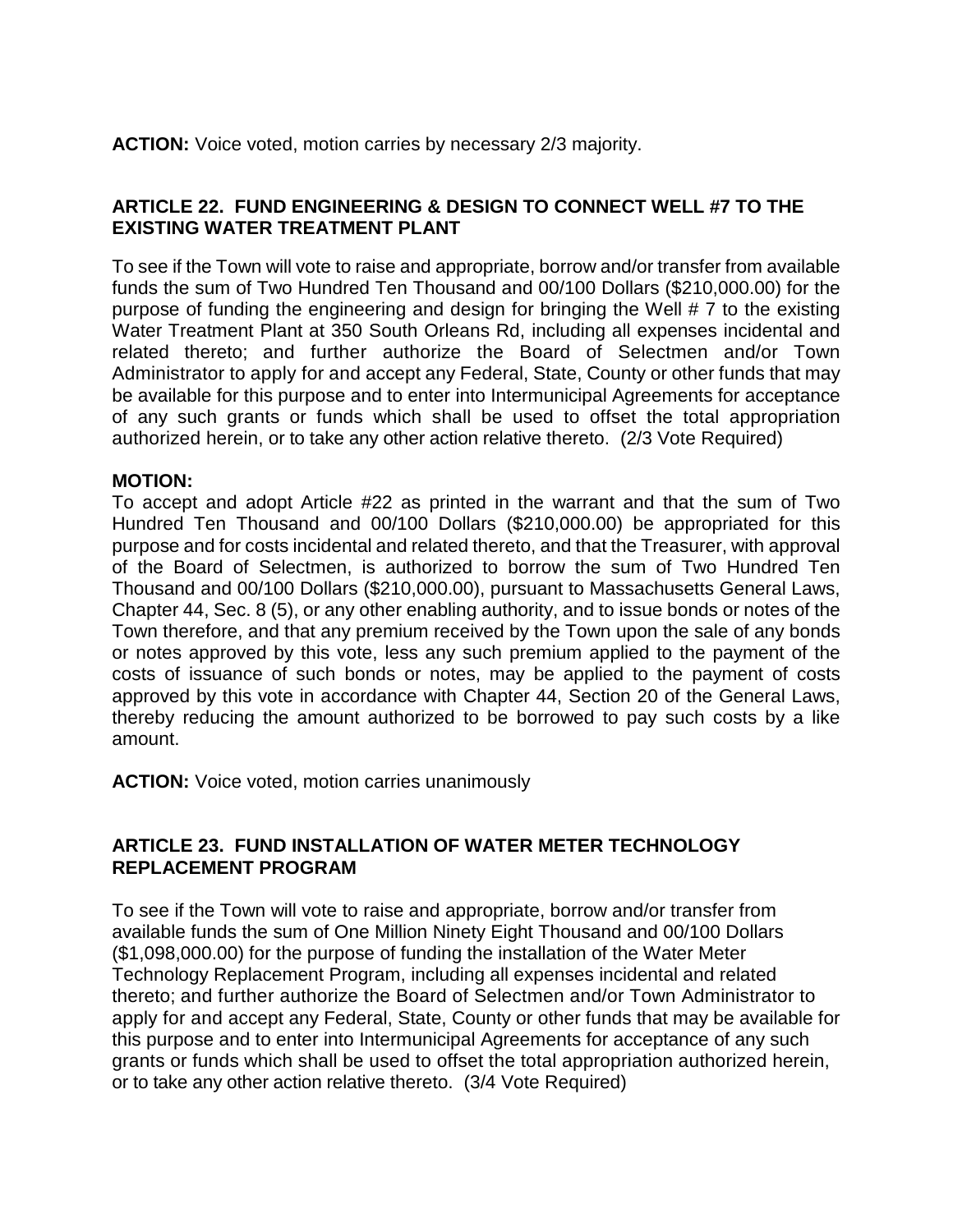**MOTION:** To indefinitely postpone Article #23.

**ACTION:** Voice voted, motion carries unanimously to indefinitely postpone.

# **ARTICLE 24. FUND WATER DEPARTMENT REPLACEMENT OF PICKUP TRUCK**

To see if the Town will vote to transfer from available funds the sum of Forty Six Thousand and 00/100 Dollars (\$46,000.00), or any other sum, for the purpose of purchasing a new pickup truck for the Water Department, including all expenses incidental and related thereto; and further authorize the Board of Selectmen and/or Town Administrator to apply for and accept any Federal, State, County or other funds that may be available for this purpose and to enter into Intermunicipal Agreements for acceptance of any such grants or funds which shall be used to offset the total appropriation authorized herein, and to authorize the Board of Selectmen to sell, trade, lease or exchange or otherwise dispose of old equipment or vehicles deemed advisable and in the best interest of the Town, the proceeds from any such disposition to be applied toward the cost of acquiring said pickup truck, or to take any other action relative thereto. (Simple Majority Vote Required)

# **MOTION:**

To accept and adopt Article #24 as printed in the warrant and that the sum of Forty Six Thousand and 00/100 Dollars (\$46,000.00) be transferred from the Water Surplus Account for this purpose and for costs incidental and related thereto.

**ACTION:** Voice voted, motion carries unanimously.

# **ARTICLE 25. TRANSFER WATER SERVICE CONNECTION FUNDS**

To see if the Town will vote to transfer from available funds the sum of Thirty Five Thousand and 00/100 Dollars (\$35,000.00), or any other sum, to the Water Special Revenue Fund - Water Service Connection Account for the purpose of maintaining water service connections, or to take any other action relative thereto. (Simple Majority Vote Required)

**MOTION:** To accept and adopt Article #25 as printed in the warrant and the sum of Thirty Five Thousand and 00/100 Dollars (\$35,000.00) be transferred from the Water Special Revenue Fund – Fund Balance Reserved for Water Service Connections for this purpose.

**ACTION:** Voice voted, motion carries unanimously.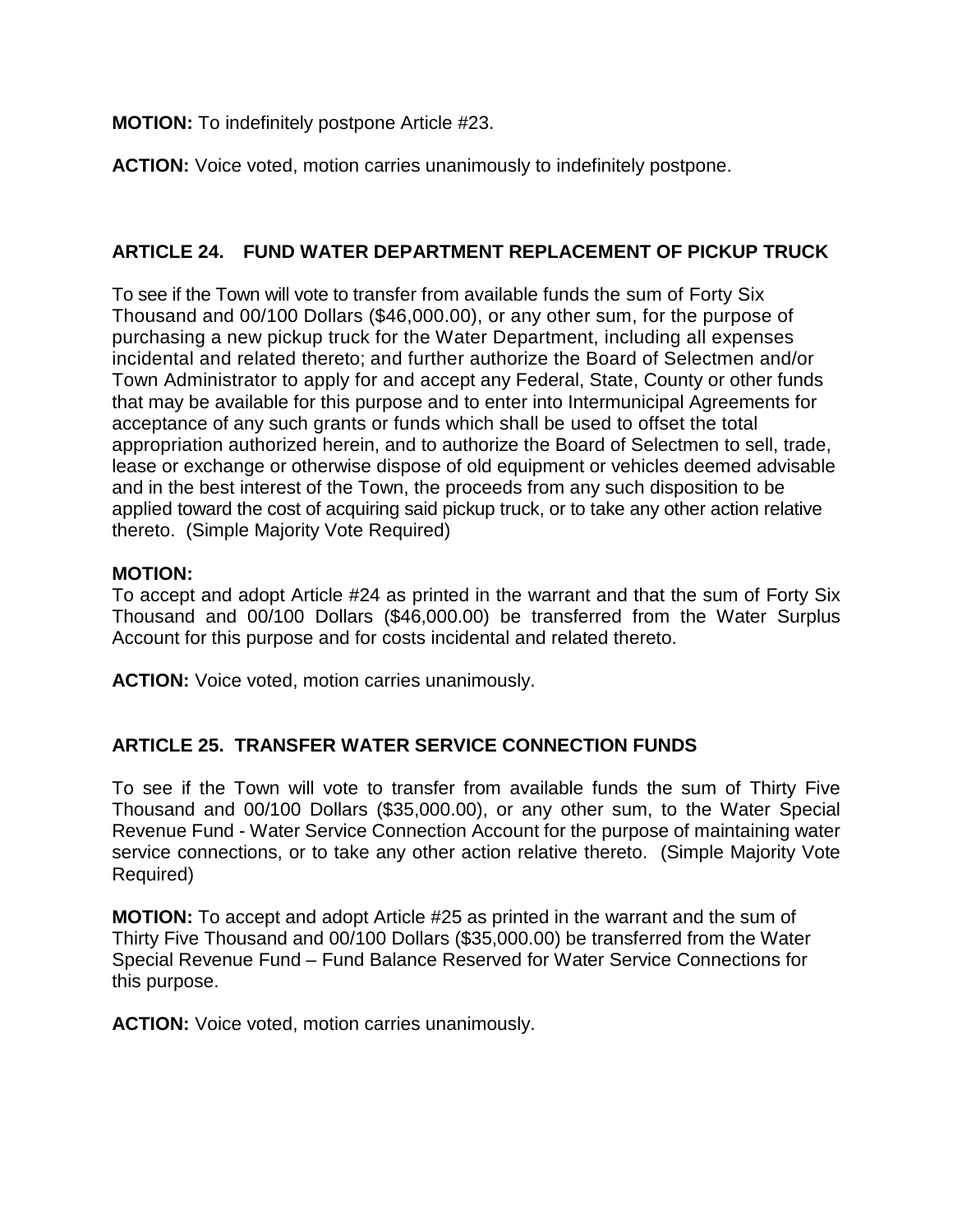#### **ARTICLE 26. FUND VISITOR MANAGEMENT SERVICES BY ORLEANS CHAMBER OF COMMERCE**

To see if the Town will vote to raise and appropriate and/or transfer from available funds the sum of Thirty Three Thousand and 00/100 Dollars (\$33,000.00), or any other sum, to be spent under the direction of the Orleans Chamber of Commerce, Inc. and the Board of Selectmen for the purposes of managing year round visitors and making the Town more user friendly; or to take any other action relative thereto. (Simple Majority Vote Required)

**MOTION:** To accept and adopt Article #26 as printed in the warrant and that the sum of Thirty Three Thousand and 00/100 Dollars (\$33,000.00), be raised and appropriated for this purpose.

**ACTION:** Voice voted, motion carries unanimously.

# **ARTICLE 27. FUND HUMAN SERVICES AGENCIES (FY19)**

To see if the Town will vote to raise and appropriate and/or transfer from available funds the sum of One Hundred Twenty Thousand Six Hundred Fifty and 00/100 Dollars (\$120,650.00), or any other sum, to fund the following human services organizations for the period July 1, 2018 to June 30, 2019.

#### **Funding for 2019**

| AIDS Support Group of Cape Cod                   | \$           | 2,000.00     |
|--------------------------------------------------|--------------|--------------|
| Alzheimers Support Group of Cape Cod             | \$           | 9,000.00     |
| <b>CapeAbilities</b>                             | \$           | 5,900.00     |
| Cape Cod Children's Place                        | \$           | 3,250.00     |
| Cape Cod Child Development Program, Inc.         | \$           | 2,500.00     |
| Consumer Assistance Council, Inc.                | \$           | 500.00       |
| <b>Duffy Health Center</b>                       | \$           | 1,000.00     |
| Elder Services of Cape Cod and the Islands, Inc. | \$           | 2,500.00     |
| <b>Family Pantry of Cape Cod</b>                 | \$           | 5,000.00     |
| Food4Kids/ Church of the Holy Spirit             | \$           | 5,000.00     |
| Gosnold, Inc.                                    | \$           | 8,500.00     |
| <b>Homeless Prevention Council</b>               |              | \$10,000.00  |
| Independence House, Inc.                         | \$           | 4,800.00     |
| Lower Cape Outreach Council                      | \$           | 10,000.00    |
| Nauset Together We Can                           | \$           | 12,000.00    |
| <b>Orleans After School Activities Program</b>   | \$           | 20,000.00    |
| <b>Outer Cape Health Services</b>                | \$           | 15,000.00    |
| Sight Loss Services, Inc.                        | \$           | 1,200.00     |
| South Coastal Counties Legal Services, Inc.      | $\mathbb{S}$ | 2,500.00     |
|                                                  |              | \$120,650.00 |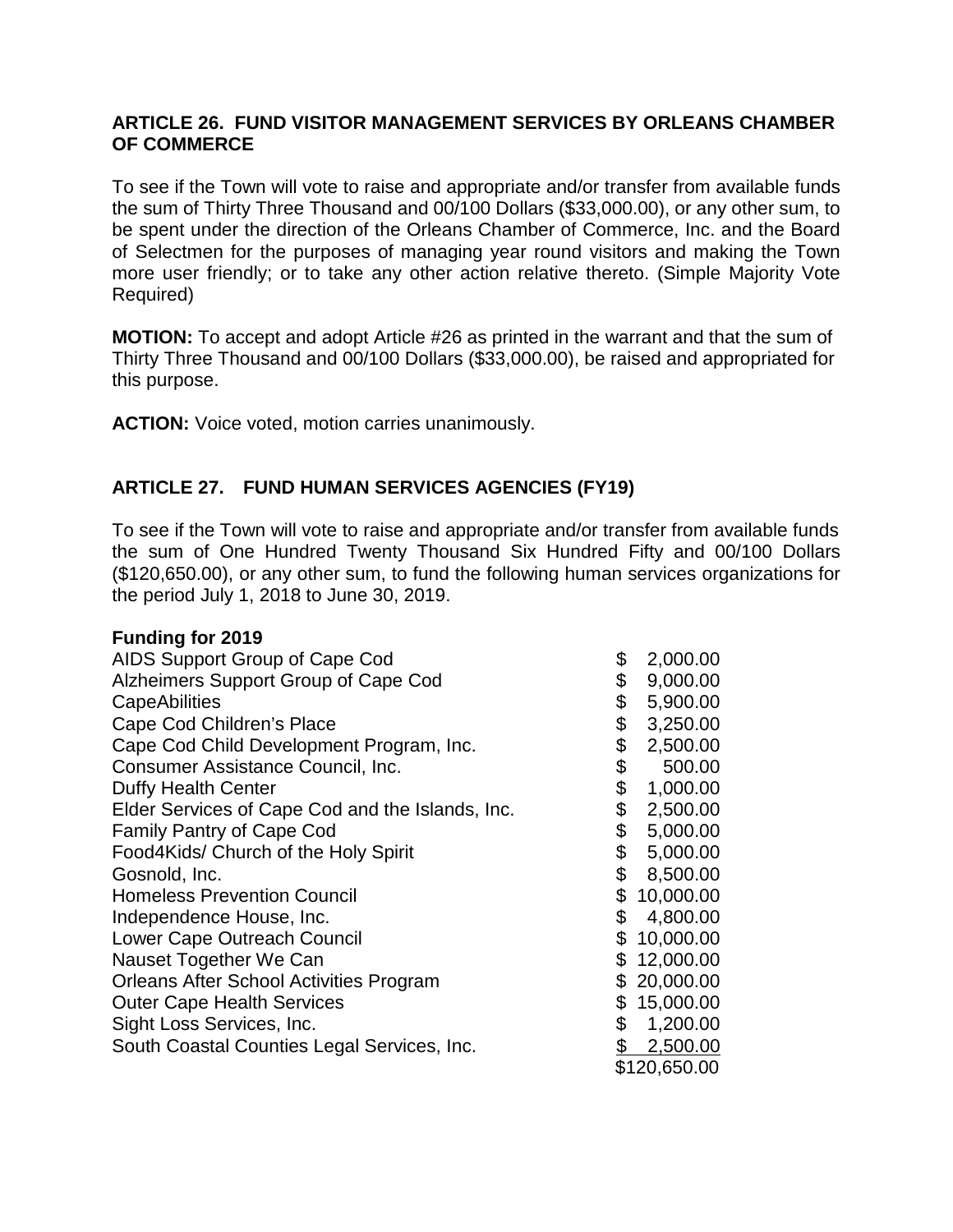Or to take any other action relative thereto. (Simple Majority Vote Required)

**MOTION:** To accept and adopt Article #27 as printed in the warrant, and that the sum of One Hundred Twenty Thousand Six Hundred Fifty and 00/100 Dollars (\$120,650.00) be raised and appropriated for this purpose.

**ACTION:** Voice voted, motion carries unanimously.

# **ARTICLE 28. FUND FOURTH OF JULY CELEBRATION**

To see if the Town will vote to raise and appropriate and/or transfer from available funds the sum of Eight Thousand and 00/100 Dollars (\$8,000.00), or any other sum, for the purpose of funding the July 4<sup>th</sup> celebration within the Town of Orleans. Said funds to be expended under the direction of the Town Administrator, or to take any other action relative thereto. (Simple Majority Vote Required)

**MOTION:** To accept and adopt Article #28 as printed in the warrant, and that the sum of Eight Thousand and 00/100 Dollars (\$8,000.00) be raised and appropriated for this purpose.

**ACTION:** Voice voted, motion carries by simple majority.

# **ARTICLE 29. FUND CULTURAL COUNCIL GRANTS**

To see if the Town will vote to raise and appropriate and/or transfer from available funds the sum of Two Thousand and 00/100 Dollars (\$2,000.00), or any other sum, for the purpose of funding Cultural Council awards to Orleans recipients. Said funds to be expended under the direction of the Town Administrator, or to take any other action relative thereto. (Simple Majority Vote Required)

**MOTION:** To accept and adopt Article#29 as printed in the warrant, and that the sum of Two Thousand and 00/100 Dollars (\$2,000.00) be raised and appropriated for this purpose.

**ACTION:** Voice voted, motion carries unanimously.

# **ARTICLE 30. AUTHORIZE AND FUND HABITAT CONSERVATION PLAN (HCP) PERMITS**

To see if the Town will vote to raise and appropriate and/or transfer from available funds the sum of Forty Two Thousand and 00/100 Dollars (\$42,000.00) for the purpose of funding the implementation costs, including all expenses incidental and related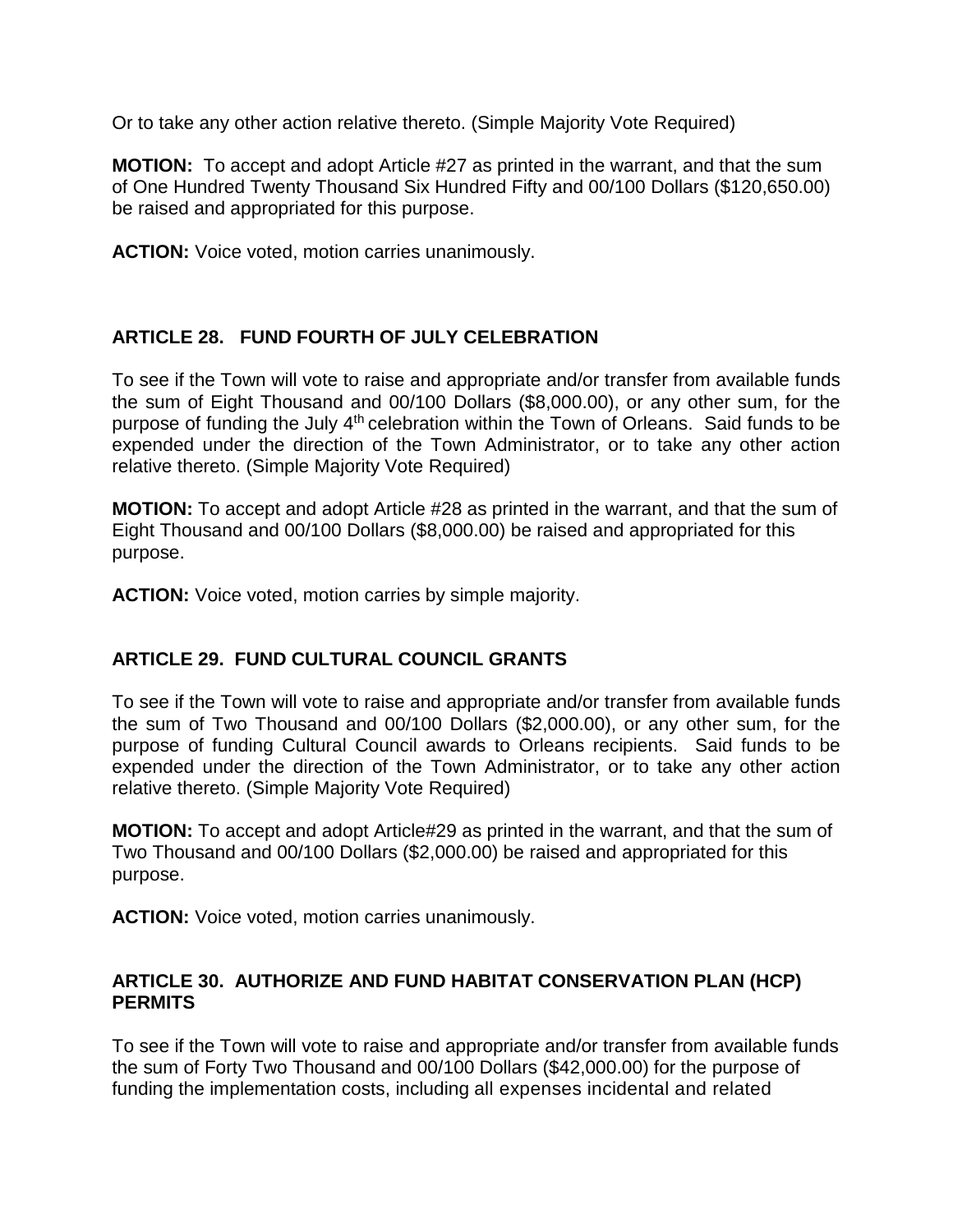thereto, of the Habitat Conservation Plan (HCP) approved by the Federal and State Fish and Wildlife Services. The HCP provides for limited over sand vehicle use of Nauset Beach south of the bathing beach parking lot during the summer migratory bird nesting season, or to take any other action relative thereto. (Simple Majority Vote Required)

**MOTION:** To accept and adopt Article #30 and that the sum of Forty Two Thousand and 00/100 Dollars (\$42,000.00) be raised and appropriated for this purpose.

**ACTION:** Voice voted, motion carries unanimously.

# **ARTICLE 31. FUND ELECTED OFFICIALS COMPENSATION (FY19)**

To see if the Town will vote to fix the salaries of elected officials for the twelve month period beginning July 1, 2018 as follows:

- 1) Board of Selectmen (5) \$3,000.00
- 2) Board Chairman \$ 500.00
- 3) Moderator \$ 300.00
- 4) Constables (2) \$ 150.00

and to raise and appropriate and/or transfer from available funds the sum of Sixteen Thousand One Hundred and 00/100 Dollars (\$16,100.00), or any other sum, for this purpose, or to take any other action relative thereto. (Simple Majority Vote Required)

#### **MOTION:**

To accept and adopt Article #31 as printed in the warrant and that the sum of Sixteen Thousand One Hundred and 00/100 Dollars (\$16,100.00) be raised and appropriated for this purpose.

**ACTION:** Voice voted, motion carries unanimously.

# **ARTICLE 32. FUND UNANTICIPATED EMPLOYEE BUYOUTS**

To see if the Town will vote to raise and appropriate and/or transfer from available funds the sum of Thirty Five Thousand and 00/100 Dollars (\$35,000.00), or any other sum, to fund unanticipated employee related buyouts, or to take any other action relative thereto. (Simple Majority Vote Required)

**MOTION:** To accept and adopt Article #32 as printed in the warrant and that the sum of Thirty Five Thousand and 00/100 Dollars (\$35,000.00) be raised and appropriated for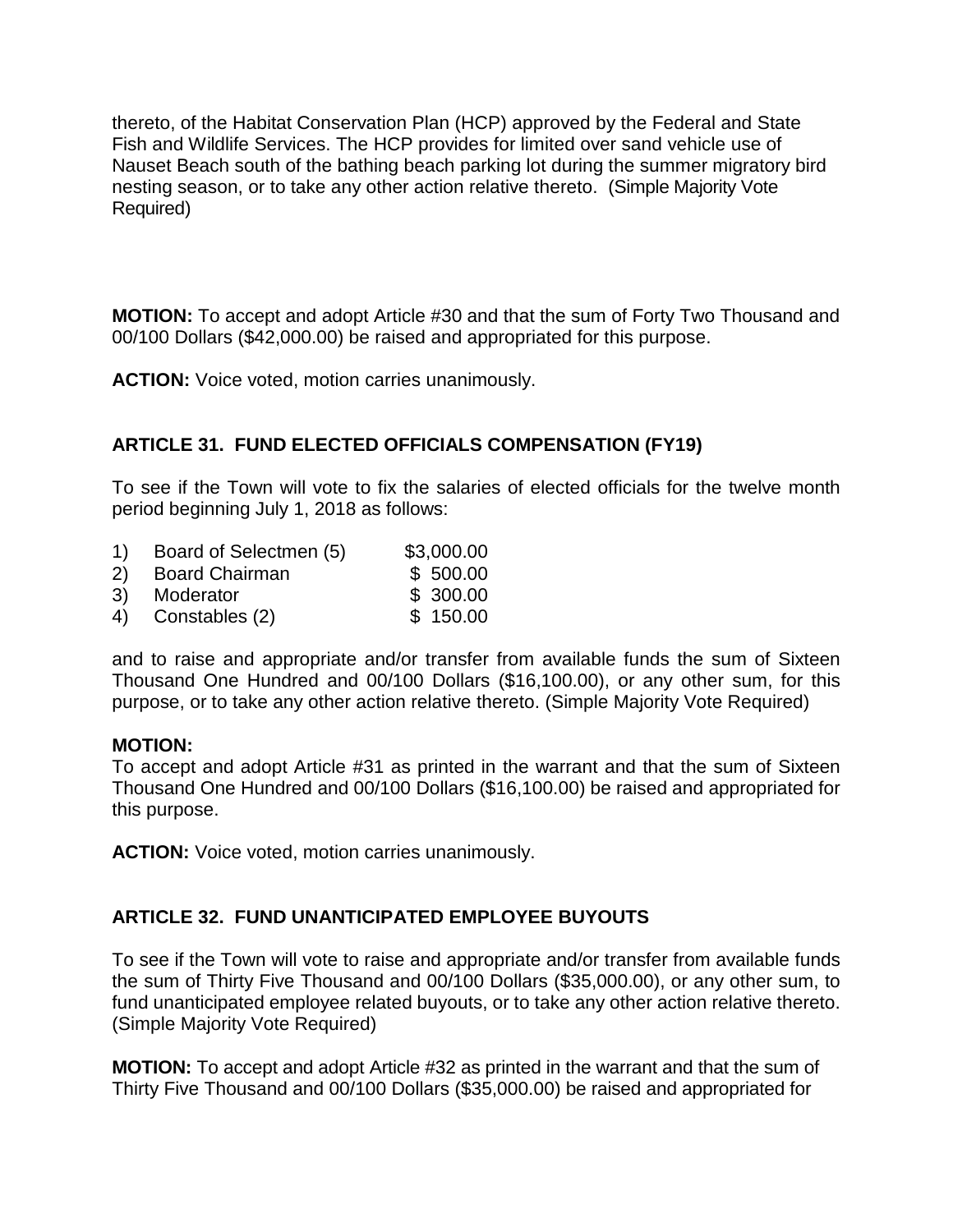this purpose.

**ACTION:** Voice voted, motion carries unanimously.

#### **ARTICLE 33. CREATE AN AFFORDABLE HOUSING TRUST FUND**

To see if the Town will vote to accept the provisions of M.G.L. c. 44, §55C, to create an Affordable Housing Trust Fund; and further to authorize the Board of Selectmen to dissolve the existing Affordable Housing Committee; and further to authorize the Board of Selectmen to file special legislation to repeal Chapter 260 of the Acts of 2000 authorizing the Town to establish an Affordable Housing Trust Fund; and further to transfer all funds and other assets in the care, custody and control of the Affordable Housing Trust Fund established under Chapter 260 of the Acts of 2000 to the board of trustees of the Orleans Affordable Housing Trust Fund established hereby under section 55C of Chapter 44 of the General Laws; and further to amend the General Bylaws by deleting Chapter 104 in its entirety and replacing it with the following new Chapter 104:

#### Chapter 104. TOWN OF ORLEANS AFFORDABLE HOUSING TRUST

Section 1: Purpose. The purpose of the Orleans Affordable Housing Trust Fund (Trust) is to provide for the creation and preservation of affordable housing in Orleans, for the benefit of low and moderate income households and for the funding of community housing, as defined in and in accordance with the provisions of MGL Chapter 44, §55C.

Section 2: Board of Trustees. There shall be a Board of Trustees (Board) consisting of not less than five nor more than seven Trustees who shall be appointed by the Board of Selectmen. At least one of the Trustees shall be a member of the Selectmen. Only persons who are residents of the Town shall be eligible to hold the office of Trustee. Trustees shall serve for a term of two years, except that two of the initial Trustee appointments shall be for a term of one year, and may be re-appointed at the discretion of the Selectmen. Any Trustee who ceases to be a resident of the Town shall cease to be a Trustee and shall promptly provide a written notification of the change in residence to the Selectmen. Any Trustee may resign by written instrument signed and acknowledged by such Trustee and duly filed with the Town Clerk. If a Trustee shall die, resign, or for any other reason cease to be a Trustee before his or her term of office expires, a successor shall be appointed by the Selectmen to fill such vacancy provided that in each case the appointment and acceptance in writing by the Trustee so appointed is filed with the Town Clerk. No such appointment shall be required so long as there are five Trustees in office. Upon the appointment of any succeeding Trustee and the filing of such appointment, the title to the Trust estate shall thereupon and without the necessity of any conveyance be vested in such succeeding Trustee jointly with the remaining Trustees.

Section 3: Powers of the Board of Trustees. The powers of the Trustees, all of which shall be carried on in furtherance of the purposes set forth in General Laws Chapter 44 Section 55C, shall include the following: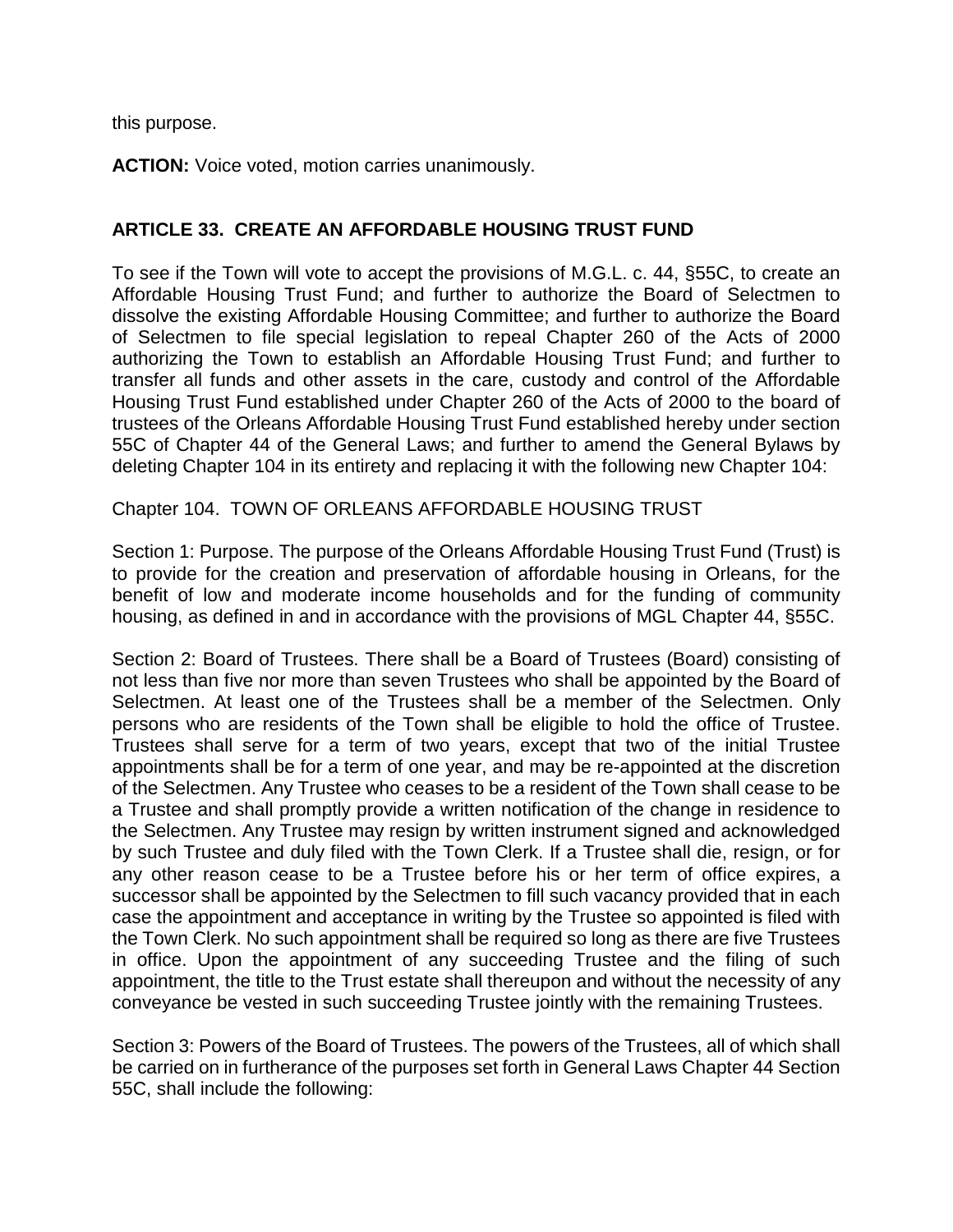- 1. with the approval of the Board of Selectmen, to accept and receive real property, personal property or money, by gift, grant, contribution, devise or transfer from any person, firm, corporation or other public or private entity, including but not limited to money, grants of funds or other property tendered to the Trust in connection with any bylaw or any general or special law or any other source, including money from Chapter 44B of the General Laws (Community Preservation Act); provided, however, that any such money received from Chapter 44B shall be used exclusively for community housing and shall remain subject to all the rules, regulations and limitations of that chapter when expended by the Trust, and such funds shall be accounted for separately by the Trust; and provided further, that at the end of each fiscal year, the Trust shall ensure that all expenditures of funds received from said Chapter 44B are reported to the Community Preservation Committee of the Town for inclusion in the community preservation initiatives report, form CP-3, to the Department of Revenue;
- 2. with the approval of the Board of Selectmen, to purchase and retain real or personal property, including without restriction investments that yield a high rate of income or no income;
- 3. with the approval of the Board of Selectmen, to sell, lease, exchange, transfer or convey any personal, mixed, or real property at public auction or by private contract for such consideration and on such terms as to credit or otherwise, and to make such contracts and enter into such undertaking relative to Trust property as the Board deems advisable notwithstanding the length of any such lease or contract;
- 4. to execute, acknowledge and deliver deeds, assignments, transfers, pledges, leases, covenants, contracts, promissory notes, releases, grant agreements and other instruments sealed or unsealed, necessary, proper or incident to any transaction in which the Board engages for the accomplishment of the purposes of the Trust;
- 5. to employ advisors and agents, such as accountants, appraisers and lawyers as the Board deems necessary;
- 6. to pay reasonable compensation and expenses to all advisors and agents and to apportion such compensation between income and principal as the Board deems advisable;
- 7. to apportion receipts and charges between income and principal as the Board deems advisable, to amortize premiums and establish sinking funds for such purpose, and to create reserves for depreciation depletion or otherwise;
- 8. with the approval of the Board of Selectmen, to participate in any reorganization, recapitalization, merger or similar transactions; and to give proxies or powers of attorney with or without power of substitution to vote any securities or certificates of interest; and to consent to any contract, lease, mortgage, purchase or sale of property, by or between any corporation and any other corporation or person;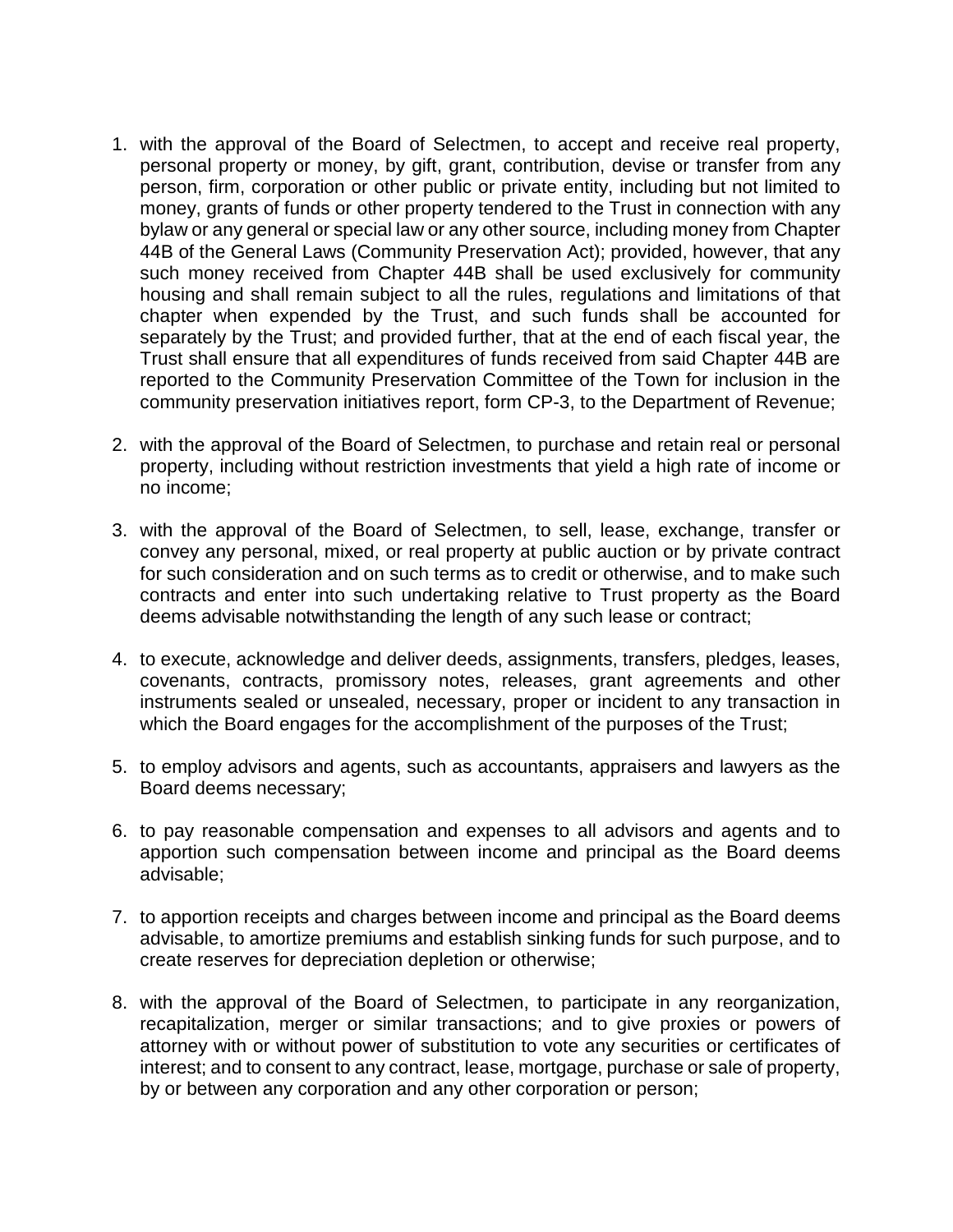- 9. with the approval of the Board of Selectmen, to deposit any security with any protective reorganization committee, and to delegate to such committee such powers and authority with relation thereto as the Board may deem proper and to pay, out of Trust property, such portion of expenses and compensation of such committee as the Board, with the approval of the Board of Selectmen, may deem necessary and appropriate;
- 10.to carry property for accounting purposes other than acquisition date values;
- 11.with the approval of the Board of Selectmen**,** to borrow money on such terms and conditions and from such sources as the Board deems advisable, to mortgage and pledge Trust assets as collateral, provided, however, that no such borrowing shall be backed by the full faith and credit of the Town of Orleans;
- 12.to make distributions or divisions of principal in kind;
- 13.to compromise, attribute, defend, enforce, release, settle or otherwise adjust claims in favor or against the Trust, including claims for taxes, and to accept any property, either in total or partial satisfaction of any indebtedness or other obligation, and subject to the provisions of MGL Chapter 44, §55C, to continue to hold the same for such period of time as the Board may deem appropriate;
- 14.to manage or improve real property; and, with the approval of the Board of Selectmen, to abandon any property which the Board determines not to be worth retaining;
- 15.to hold all or part of the Trust property uninvested for such purposes and for such time as the Board may deem appropriate; and
- 16.to extend the time for payment of any obligation to the Trust.

Section 4: Notwithstanding any general or special law to the contrary, all moneys paid to the Trust in accordance with any zoning bylaw, exaction fee, or private contributions shall be paid directly into the Trust and need not be appropriated or accepted and approved into the Trust. General revenues appropriated into the Trust become Trust property and to be expended these funds need not be further appropriated. All moneys remaining in the Trust at the end of any fiscal year, whether or not expended by the Board within 1 year of the date they were appropriated into the Trust, remain Trust property.

Section 5: The Trust is a public employer and the members of the Board are public employees for purposes of Chapter 258 of the General Laws.

Section 6: The Trust shall be deemed a municipal agency and the Trustees special municipal employees, for purposes of Chapter 268A of the General Laws.

Section 7: The Trust is exempt from Chapters 59 and 62 of the General Laws, and from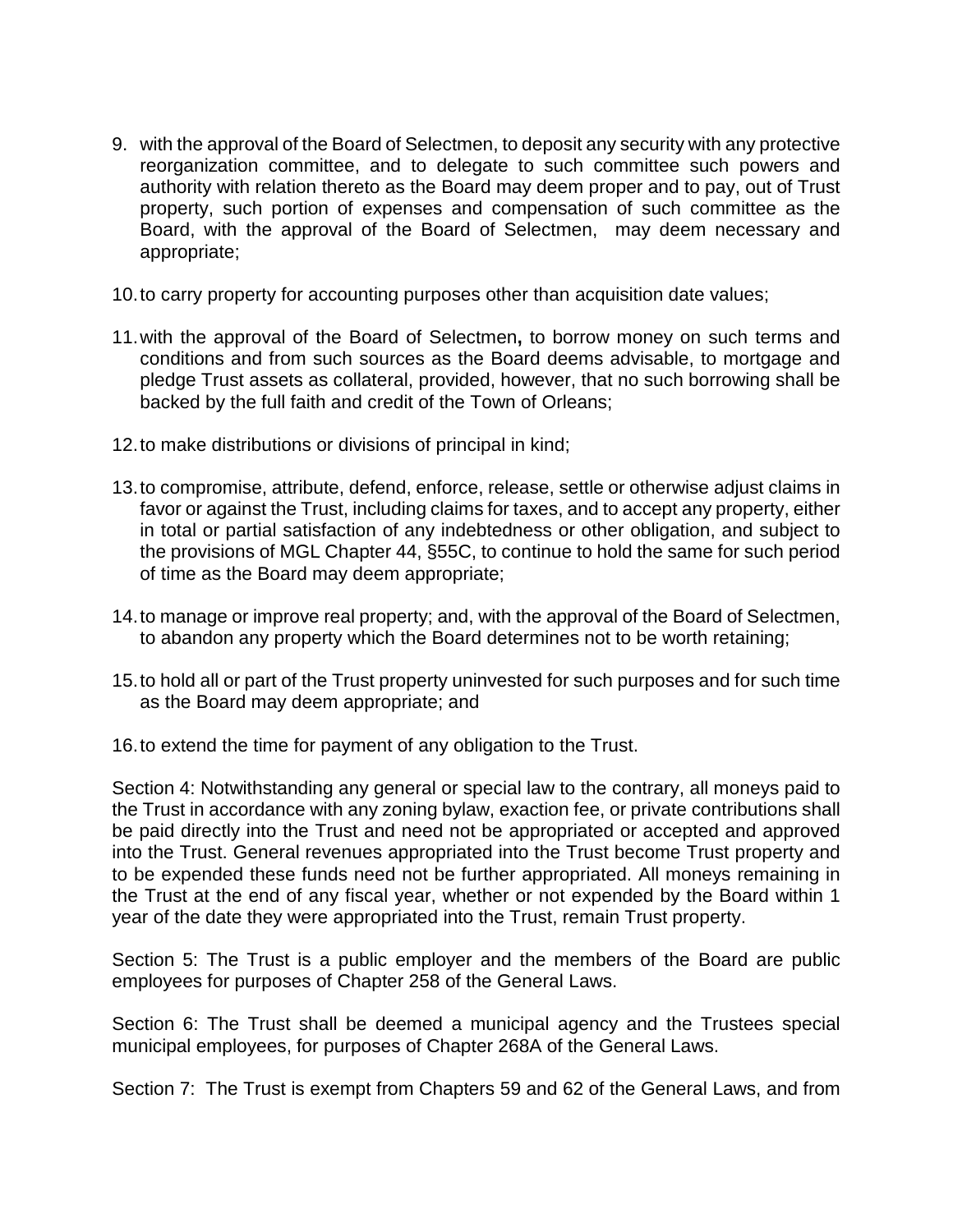any other provisions concerning payment of taxes based upon or measured by property or income imposed by the Commonwealth or any political subdivision thereof.

Section 8: The books and records of the Trust shall be audited annually by an independent auditor in accordance with accepted accounting practices.

Section 9: The Trust is a public body for purposes of Sections 18 through 25 of Chapter 30A of the General Laws.

Section 10: The Trust is a board of the Town for purposes of Chapter 30B and Section 15A of Chapter 40 of the General Laws; but agreements and conveyances between the Trust and agencies, boards, commissions, authorities, departments and public instrumentalities of the Town shall be exempt from said Chapter 30B.

Section 11: Except as may be specifically authorized in this Bylaw, neither the Trustees nor any agent or officer of the Trust shall have the authority to bind the Town.

Section 12: The Board shall work with the Town's Affordable Housing Committee in carrying out the purposes of this Trust.

or to take any other action relative thereto. (Simple Majority Vote Required)

**MOTION:** To accept and adopt Article #33 as printed in the warrant.

**ACTION:** Voice voted, motion carries by the necessary simple majority.

#### **ARTICLE 34. ESTABLISH AFFORDABLE HOUSING COMMITTEE**

To see if the Town will vote to amend the General Bylaws by adding the following new sections to Chapter 104.

Chapter 104. Affordable Housing Committee.

Section 13: There shall be an Affordable Housing Committee consisting of seven members, who are residents of the Town, to be appointed by the Board of Selectmen, for three-year overlapping terms as follows: two members to be appointed for a term of one year and thereafter for a term of three years, two members to be appointed for a term of two years and thereafter for a term of three years, and three members to be appointed for a term of three years.

Section 14: The Affordable Housing Committee shall advise the Board of Trustees of the Town of Orleans Affordable Housing Trust Fund established pursuant to M.G.L. c. 44, §55C, and the Board of Selectmen with respect to furthering the purposes of the Affordable Housing Trust to provide for the creation and preservation of affordable housing in Orleans, for the benefit of low and moderate income households and for the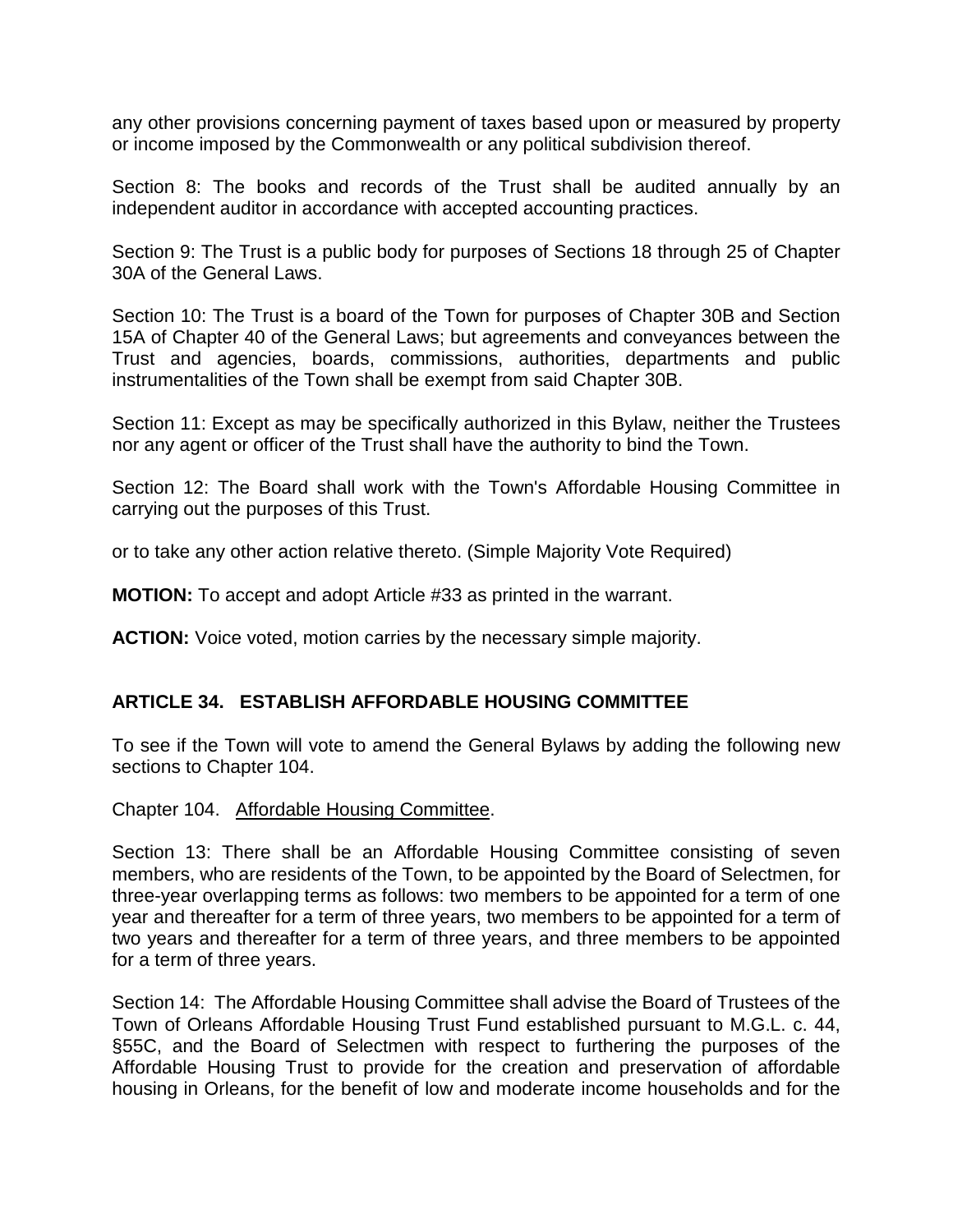funding of community housing.

or to take any other action relative thereto. (Simple Majority Vote Required)

**MOTION:** To accept and adopt Article #34 as printed in the warrant.

**ACTION:** Voice voted, motion carries by the necessary simple majority.

# **ARTICLE 35. FUND AFFORDABLE HOUSING TRUST FUND**

To see if the Town will vote to raise and appropriate the sum of Two Hundred Seventy-Five Thousand and 00/100 Dollars (\$275,000.00) to be deposited in the Affordable Housing Trust Fund created under the action taken under Article 34 of the May 7, 2018 Annual Town Meeting; provided however that such vote shall not take effect until the Town votes, pursuant to Massachusetts General Laws, Chapter 59 Sec. 21C, to assess an additional Two Hundred Seventy-Five Thousand and 00/100 Dollars (\$275,000.00) in real estate and personal property taxes for the purpose of funding and paying the Affordable Housing Trust Fund for the fiscal year beginning July 1, 2018; and further provided that the bylaw creating the Affordable Housing Trust Fund is approved by the Attorney General, or to take any other action relative thereto. (Simple Majority Vote Required)

**MOTION:** To accept and adopt Article #35 as printed in the warrant and that the sum of Two Hundred Seventy-Five Thousand and 00/100 Dollars (\$275,000.00) be raised and appropriated for this purpose; provided however that this vote shall not take effect until the Town votes, pursuant to Massachusetts General Laws Chapter 59 Sec. 21C, to assess an additional Two Hundred Seventy-Five Thousand 00/100 Dollars (\$275,000.00) in real estate and personal property taxes for the purpose of funding and paying the Affordable Housing Trust Fund for the fiscal year beginning July 1, 2018; and further provided that the bylaw creating the Affordable Housing Trust Fund is approved by the Attorney General.

**ACTION:** Voice voted, motion carries by the necessary simple majority.

# **ARTICLE 36. ADOPT GENERAL BYLAW, CH. 95 – SINGLE-USE PLASTIC BAGS**

To see if the Town will vote to adopt Chapter 95, Single-Use Plastic Bag Bylaw as follows or take any other action relative thereto. (Conservation Commission) (Simple Majority Vote Required)

**Chapter 95 Single-Use PLASTIC BAGS**

**1. Purpose and Intent**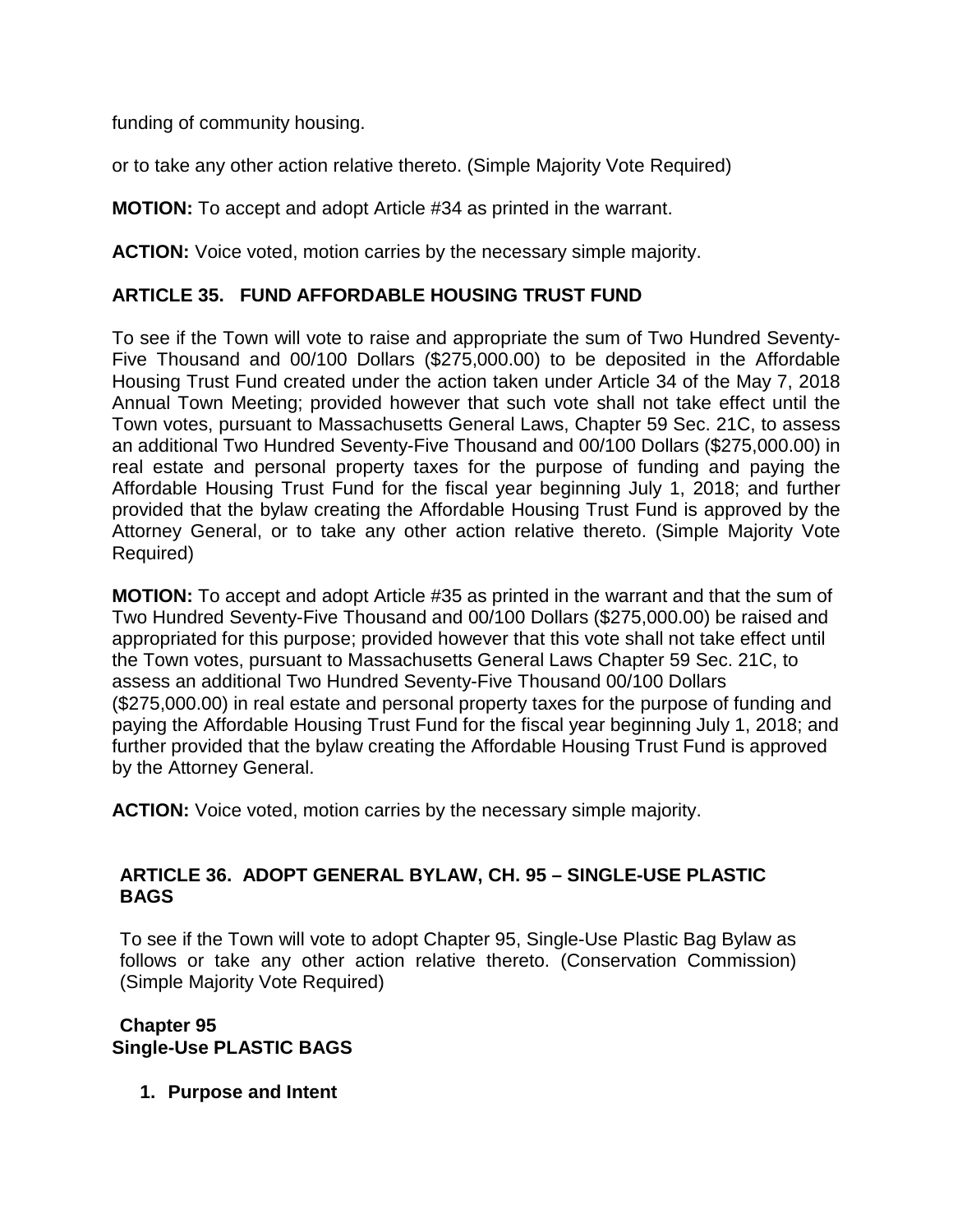The use and disposal of single-use plastic bags are proven to have significant negative impacts on marine and land environments of our coastal community, including but not limited to:

- A. Contributing to the harm of marine and terrestrial wildlife through ingestion and entanglement;
- B. Pollution and degradation of the terrestrial and coastal environments;
- C. Storm drainage system overload; and
- D. Disposal burdens for solid waste collection and recycling facilities.

Therefore, the Town of Orleans seeks to protect its natural resources by prohibiting the use of single-use plastic bags by all retail establishments through a phase out period of 12 months from the effective date of this article.

# **2. Definitions**

*Food and Retail Establishment:* any business selling goods, food, or services to the public, including but not limited to: markets; restaurants; bars; take-out food purveyors; and merchandise retailers.

*Single-Use Plastic Bag:* a bag made of plastic, including but not limited to bags made of high-density polyethylene, low density polyethylene, 'biodegradable', 'compostable', with a thickness of less than 3.5 mils provided at the checkout stand, cash register, point of sale or other point of departure intended for the purpose of transporting food or merchandise out of the Establishment.

*Reusable Bag:* a bag that is specifically designed and manufactured for multiple reuse and is made of cloth or other durable materials.

# **3. Applicability**

The requirements of this bylaw shall apply to single-use plastic bags, as defined above. Said bags shall no longer be distributed, sold, or provided at any Town of Orleans Establishment after the 12 month phase out period. Any stock remaining after that date shall be recycled or returned to the manufacturer by the Establishment. Establishments may provide paper, reusable bags, or boxes at no charge, or charge a fee which would be kept by the Establishments, as they so desire.

# **4. Exemptions**

The following are exempt and not subject to the provisions of this article:

- 1. Plastic bags used for newspapers, pet waste, yard waste, household garbage, or protective dry cleaning bags
- 2. Bags sold in quantity (bulk) for home food storage
- 3. Bags used for the protection of raw foods, including but not limited to, produce or meat/fish products
- 4. Packaging used during the transport of products to an Establishment from the manufacturer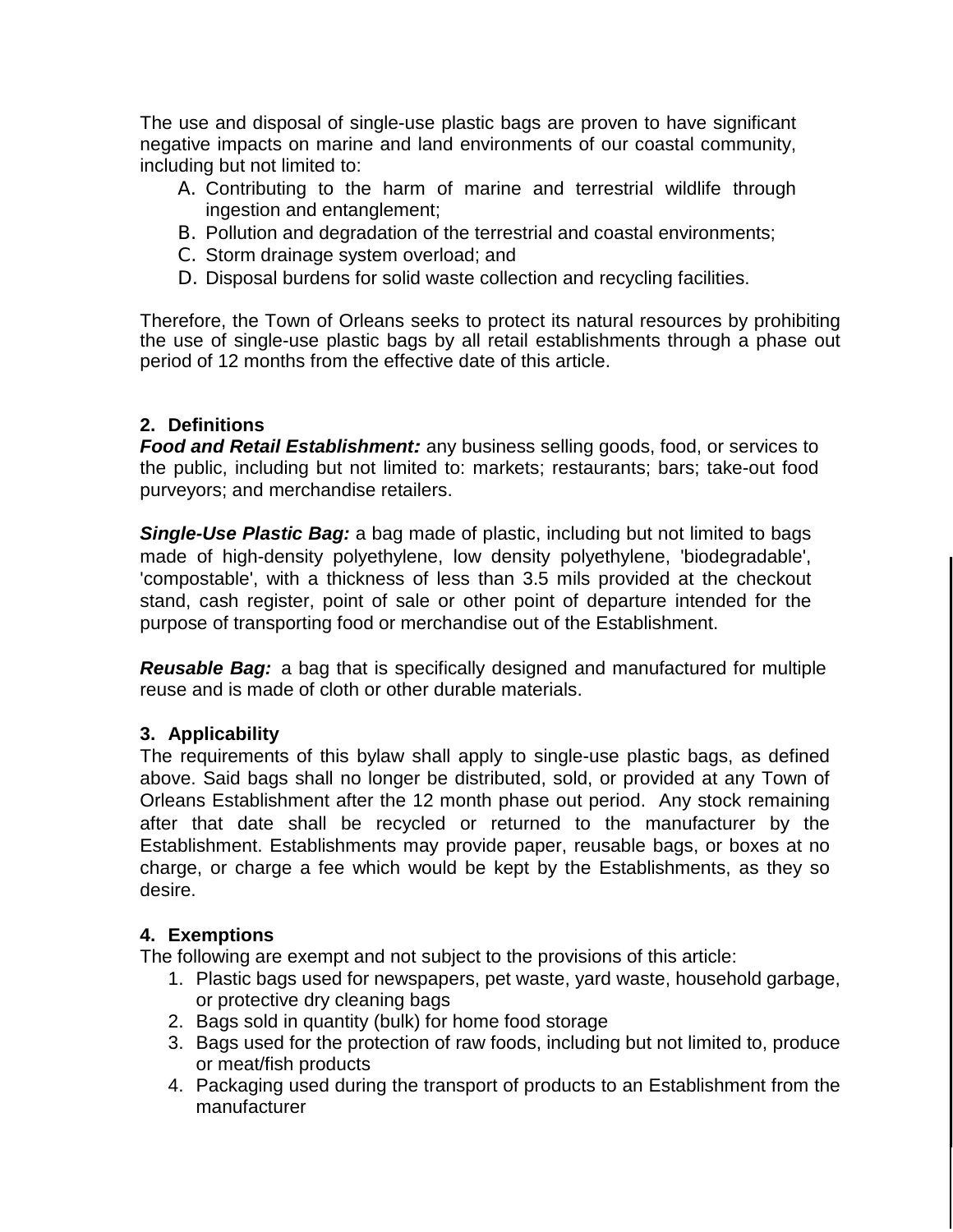# **5. Enforcement**

This bylaw may be enforced by any Town of Orleans Police Officer or Agent of the Board of Health

#### **6. Fines and Penalties**

Any person or Establishment violating this chapter shall be punished by a non-criminal fine of not more than fifty dollars (\$50) for each offense. Each day that such offence continues shall constitute a separate offence. (Simple Majority Vote Required)

**MOTION:** To accept and adopt Article #36 as printed in the warrant.

**ACTION:** Voice voted, motion carries unanimously.

# **ARTICLE 37. ADOPT GENERAL BYLAW, CH. 96 – POLYSTYRENE REDUCTION BYLAW**

To see if the Town will vote to adopt Chapter 96, Polystyrene Reduction as follows or take any other action relative thereto. (Conservation Commission) (Simple Majority Vote Required)

#### **CHAPTER 96 POLYSTYRENE REDUCTION BYLAW**

# **1. Purpose and Intent**

The use and disposal of polystyrene products are proven to have significant negative impacts on marine and land environments of our coastal community, including but not limited to:

- A. Contributing to the harm of marine and terrestrial wildlife through ingestion and entanglement;
- B. Pollution and degradation of the terrestrial and coastal environments;
- C. Human risk through exposure to harmful carcinogens used in the manufacturing of polystyrene products; and
- D. Disposal burdens for solid waste collection and recycling facilities.

Therefore, the Town of Orleans seeks to protect its natural resources and the wellbeing of its residents by prohibiting food or retail establishments from the distributing single-use disposable polystyrene containers, and counterparts, through a phase out period.

# **2. Definitions**

*Single-Use Polystyrene Disposable Containers and Counterparts:* single-use disposable products for serving or transporting food or beverages, including but not limited to, take out foods and/or partially consumed meals prepared by a restaurant and/or retail food establishment. This includes, but is not limited to, plates, cups,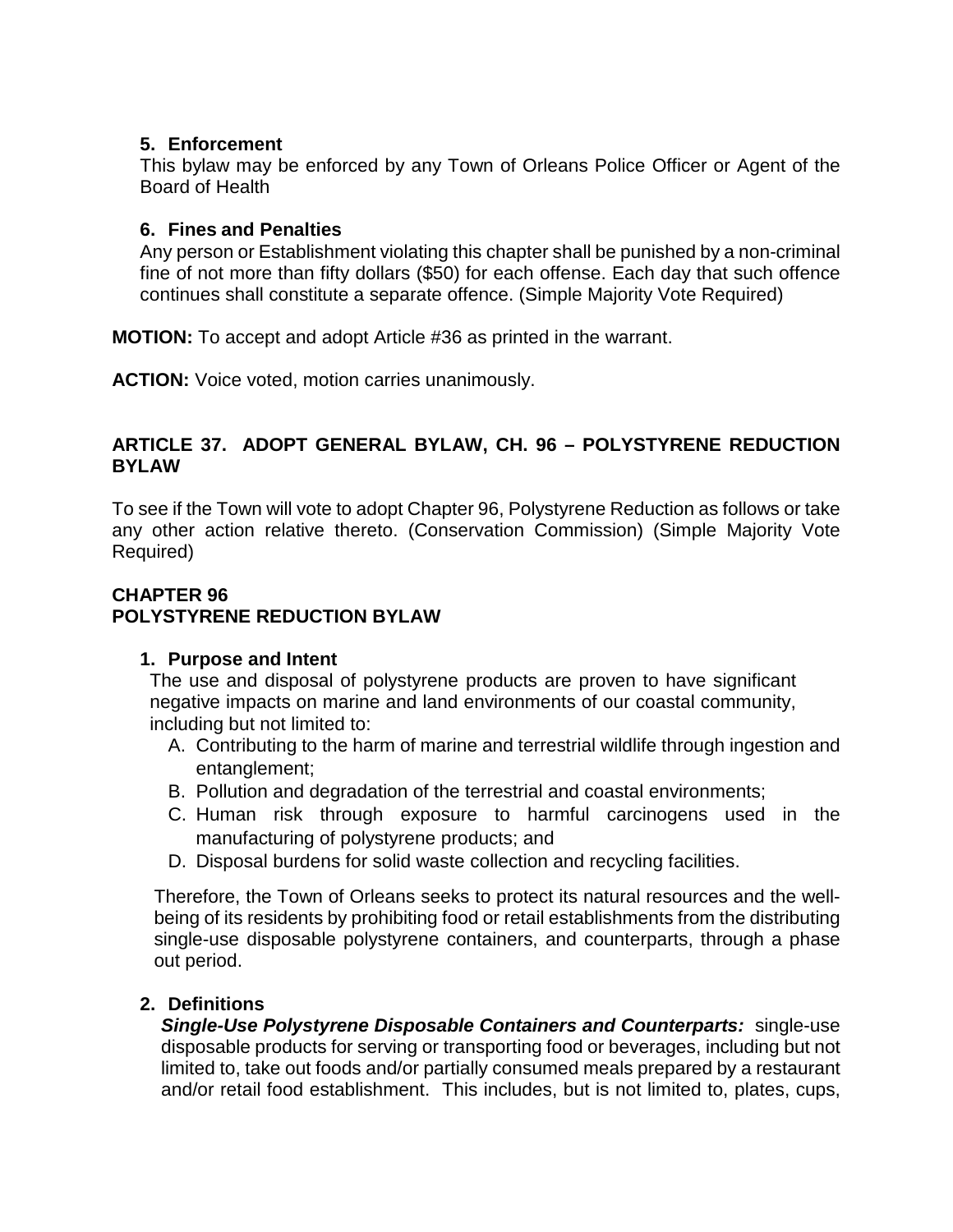bowls, trays, hinged or lidded containers, straws, cup lids, and cutlery.

*Expanded Polystyrene (EPS):* polystyrene that has been expanded or "blown" using a gaseous blowing agent into a solid form.

*Polystyrene:* expanded and extruded forms of thermoplastic, petrochemical materials utilizing a styrene monomer and processed by any number of techniques including, but not limited to, fusion of polymer spheres (expandable bead polystyrene), injection molding, form molding, and extrusion blown molding (extruded foam polystyrene), sometimes called Styrofoam, a Dow Chemical Co. trademarked form of polystyrene foam.

*Food Establishments:* any operations, including but not limited to, restaurants, schools, charitable associations, food trucks, farmer's markets, concession stands, and other public venues that store, prepare, package, serve, vend or otherwise provide food for human consumption. Any establishment requiring a permit to operate in accordance with State Food Code, 105 CMR 590.000, et. seq., shall be considered Food Establishments for the purposes of this Bylaw.

*Retail Establishments:* any commercial business facility that sells goods directly to consumers, including but not limited to, grocery stores, pharmacies, liquor stores, convenience stores, retail stores and vendors selling clothing, food, and personal items, dry cleaning services, theaters and all other food service establishments.

**Public Venues:** operations such as meeting halls, Town offices, public facilities and recreation areas.

#### **3. Applicability**

Single-use polystyrene disposable containers and counterparts shall not be used or distributed as disposable food service containers and counterparts by food establishments and/or retail establishments within the Town of Orleans after January 1<sup>st</sup>, 2020. Any stock remaining after that date shall be recycled or returned to the manufacturer by the Establishment.

# **4. Exemptions**

The following are exempt and not subject to the provisions of this article:

- 1. Polystyrene packing peanuts and foam packaging used to transport goods from a manufacturer
- 2. Prepackaged meat and produce trays, egg cartons, and other food or beverage products used in packaging from the manufacturer for the purposes of transport
- 3. Packaging used for the protection of raw foods, including but not limited to, produce or meat/fish products
- 4. Polystyrene insulated foam freezer containers enclosed in durable rigid plastic

# **5. Enforcement**

This Bylaw may be enforced by any Town Police Officer or Agent of the Board of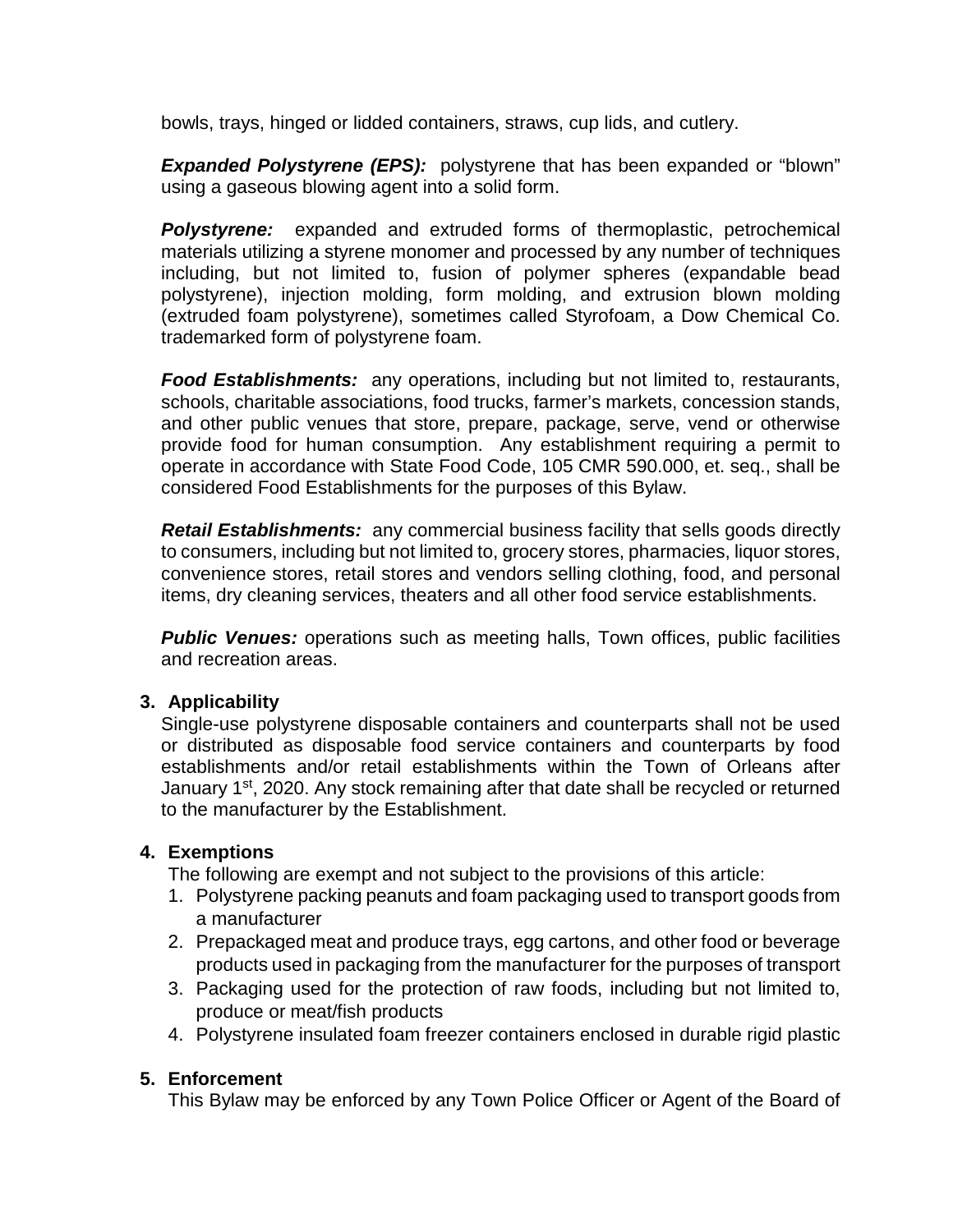Health

# **6. Fines and Penalties**

Any person or Establishment violating this chapter shall be punished by a non-criminal fine of not more than fifty dollars (\$50) for each offense. Each day that such offense continues shall constitute a separate offense. (Simple Majority Vote Required)

**MOTION:** To accept and adopt Article #37 as printed in the warrant.

**ACTION:** Voice voted, motion carries unanimously.

# **ARTICLE 38. AMEND GENERAL BYLAWS – STRETCH ENERGY CODE**

To see if the Town will vote to amend the General Bylaws by adding a new Chapter 131 of the Orleans General By-Laws, entitled "Stretch Energy Code" for the purpose of regulating the design and construction of buildings for the effective use of energy, pursuant to Appendix 115.AA of the Massachusetts Building Code, 780 CMR, the Stretch Energy Code, including future editions, amendments or modifications thereto, with an effective date of January 1, 2019, as follows:

# Chapter 131 Stretch Energy Code

# ARTICLE I Title, Purpose and Applicability

§131-1. Title

This bylaw shall be cited and may be referred to as the Stretch Energy Code.

# §131-2. Purpose

The purpose of the Stretch Energy Code (780 CMR 115.AA) is to provide a more energy efficient alternative to the Base Energy Code applicable to the relevant sections of the building code for both new construction and existing buildings.

#### §131-3. Applicability

This code applies to residential and commercial buildings. Buildings not included in this scope shall comply with 780 CMR 13, 34, 51 as applicable.

# ARTICLE II

#### **Definitions**

#### §131-4. Definitions

International Energy Conservation Code (IECC) – The IECC is a building energy code created by the International Code Council. It is a model code adopted by many state and municipal governments in the United States for the establishment of minimum design and construction requirements for energy efficiency, and is updated on a three-year cycle. The baseline energy conservation requirements of the Massachusetts State Building Code and the IECC with Massachusetts amendments, as approved by the Board of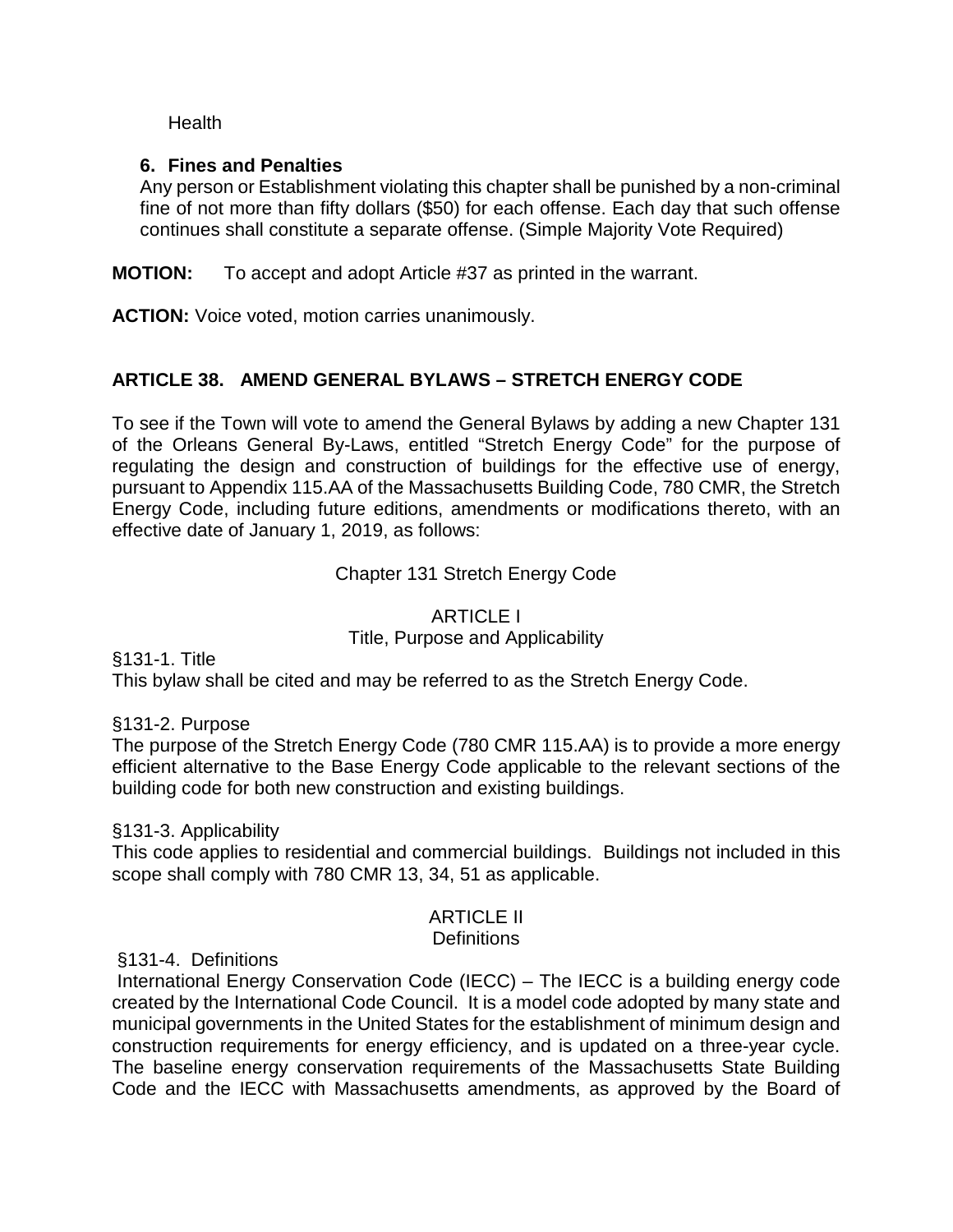Building Regulations and Standards.

a. Stretch Energy Code – Codified by the Board of Building Regulations and Standards as 780 CMR Appendix 115.AA of the 8th edition Massachusetts Building Code, the Stretch Energy Code is an appendix to the Massachusetts Building Code, based on further amendments to the IECC to improve the energy efficiency of buildings built to this code.

# ARTICLE III

#### **Enforceability**

§131-5. Stretch Code Enforceability

The Stretch Code, as codified by the Board of Building Regulations and Standards as 780 CMR Appendix 115.AA, including any future additions, amendments or modifications, is herein incorporated by reference into the Town of Orleans General By-Laws, Chapter 131.

The Stretch Code is enforceable by the Building Commissioner or local Building Inspector; or to take any other action related thereto. (Simple Majority Vote Required)

**MOTION:** To accept and adopt Article #38 as printed in the warrant.

**ACTION:** Voice voted, motion carries by the necessary simple majority.

#### **ARTICLE 39. AMEND GENERAL BYLAWS - ESTABLISH A POLICY TO REVIEW ALL TOWN OF ORLEANS USER FEES, PERMIT FEES, AND LICENSE FEES ANNUALLY**

To see if the Town will vote to amend the General By-Laws by deleting Chapter 94-7 in its entirety and by further amending the General By-Laws by deleting Chapter 94-8, Sections A, B, C and D in its entirety and inserting a new Chapter 94-8 to read as follows:

Chapter 94-8 - Restrictions on Certain Fees Set by the Board of Selectmen and Other Town Boards and Commissions.

- A. Annually the Board of Selectmen and every other town board or commission shall review, as part of the Town's annual budgeting process, the costs associated with each user fee, permit fee or license fee under their authority (excepting fees set by State Statute) and determine, in accordance with town or state limitations, whether to increase any such user fees, permit fees or license fees that do not cover such costs (defined as all direct operating, inter-departmental allocation and capital (debt and interest)) associated with the activity.
- B. If any provision of this bylaw is held to be invalid, such invalidity shall not affect other provisions which can be given effect without the invalid provisions, and to this end the provisions are declared to be severable;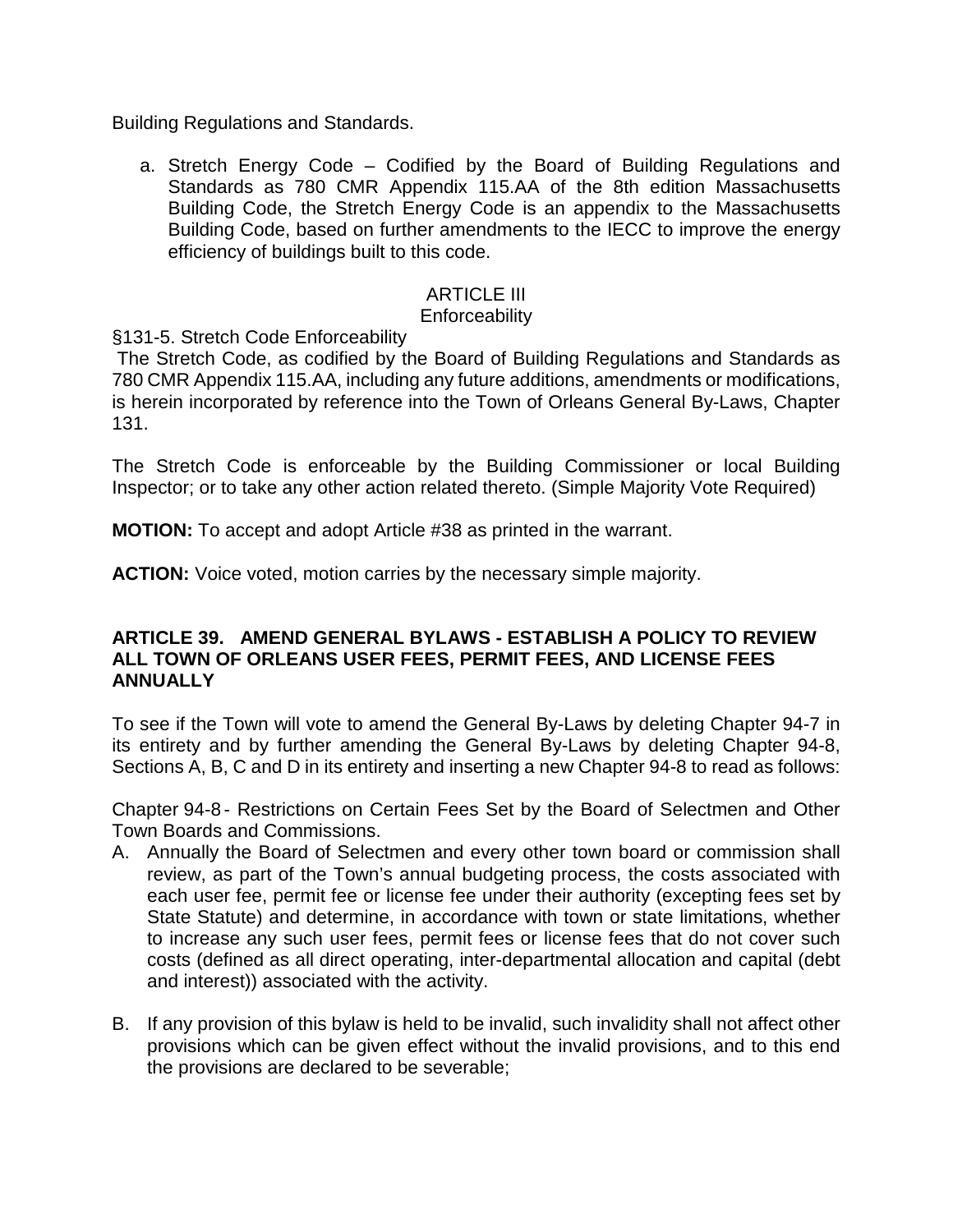or take any other action relative thereto. (Simple Majority Vote Required)

**MOTION:** To accept and adopt Article #39 as printed in the warrant.

**ACTION:** Voice voted, motion fails to attain required majority.

# **ARTICLE 40. AUTHORIZE CHANGES IN FEE SCHEDULE**

To see if the Town will vote, pursuant to the Orleans Code §94-8 A. and B., to authorize the Board of Selectmen to increase or set user fees, license fees and permit fees for various departments as set forth in the following schedule, effective September 1, 2018, or take any other action relative thereto. (Simple Majority Vote Required)

| <b>Department</b>                | <b>Current</b> | <b>Proposed</b>      |  |  |  |
|----------------------------------|----------------|----------------------|--|--|--|
| 122 Selectmen/Town Administrator |                |                      |  |  |  |
| <b>Auto Class I</b>              | \$75           | \$100                |  |  |  |
| <b>Auto Class IV</b>             | \$75           | \$100                |  |  |  |
| Auto Class V                     | \$75           | \$100                |  |  |  |
| Hawkers/Peddler                  |                |                      |  |  |  |
| Annual                           | \$75           | \$100                |  |  |  |
| <b>Transient Vendor</b>          |                |                      |  |  |  |
| Annual                           | \$75           | \$100                |  |  |  |
| Lodging House                    | \$50           | \$75                 |  |  |  |
| Innholder                        | \$50           | \$75                 |  |  |  |
| Entertainment                    |                |                      |  |  |  |
| Annual (Mon - Sat)               | \$75           | \$125                |  |  |  |
| Temporary Entertainment per day  |                |                      |  |  |  |
| Annual (Mon - Sat)               | \$20           | \$30                 |  |  |  |
| <b>LIQUOR LICENSES</b>           |                |                      |  |  |  |
| Common Victualler - A            |                |                      |  |  |  |
| <b>All Alcoholic</b>             | \$1,500        | \$1,750              |  |  |  |
| Wine & Malt                      | \$1,000        | \$1,250              |  |  |  |
| Common Victualler - S.           |                |                      |  |  |  |
| All Alcoholic                    | \$1,400        | \$1,525              |  |  |  |
| Wine & Malt                      | \$1,000        | $\overline{\$1,125}$ |  |  |  |
| Innholder                        |                |                      |  |  |  |
| <b>All Alcoholic</b>             | \$1,500        | \$1,750              |  |  |  |
| Wine & Malt                      | \$750          | \$1,250              |  |  |  |
| Club                             |                |                      |  |  |  |
| <b>All Alcoholic</b>             | \$1,250        | \$1,275              |  |  |  |
| Wine & Malt                      | \$625          | \$875                |  |  |  |
| Gen Pouring License - A          |                |                      |  |  |  |
| Wine & Malt                      | \$750          | \$1,000              |  |  |  |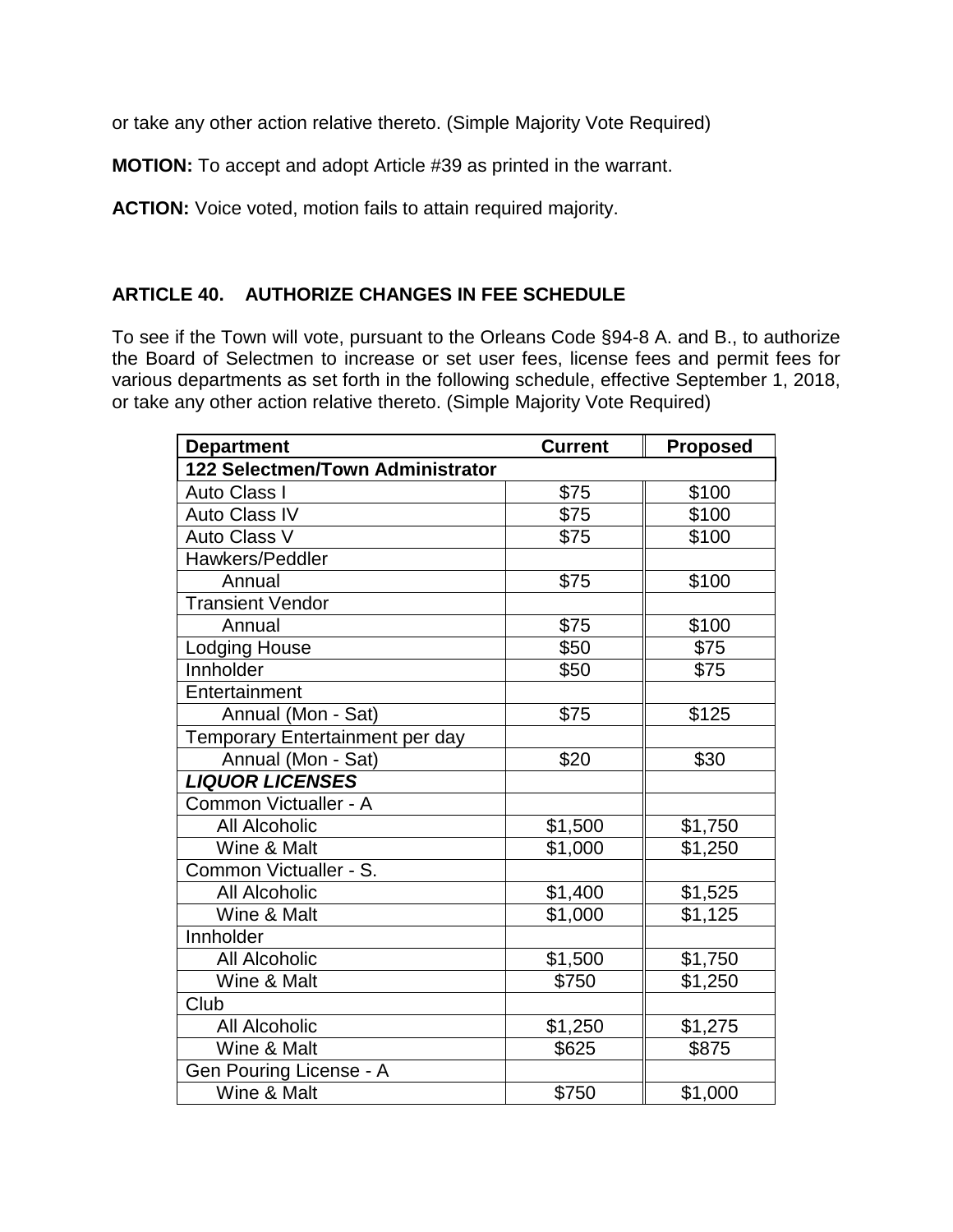| <b>Department</b>                 | <b>Current</b> | <b>Proposed</b> |
|-----------------------------------|----------------|-----------------|
| Gen. Pouring License - S          |                |                 |
| All Alcoholic                     | \$1,250        | \$1,375         |
| Wine & Malt                       | \$625          | \$1,000         |
| <b>Retail Package Goods Store</b> |                |                 |
| All Alcoholic - A                 | \$1,750        | \$1,850         |
| Wine & Malt                       | \$1,000        | \$1,250         |

| <b>161 Town Clerk</b>         |         |      |
|-------------------------------|---------|------|
| <b>Other fees</b>             |         |      |
| Dog Licenses, male/female     | \$12.00 | \$15 |
| Dog Licenses, neutered/spayed | \$6.00  | \$10 |

| 295 Shellfish/Harbormaster           |       |       |
|--------------------------------------|-------|-------|
| <b>Commercial Shellfish permit</b>   | \$100 | \$200 |
| <b>Recreational Shellfish permit</b> |       |       |
| (resident)                           | \$20  | \$25  |
| Recreational Shellfish permit (non-  |       |       |
| res.)                                | \$70  | \$75  |

| <b>630 Recreation</b>          |     |                 |
|--------------------------------|-----|-----------------|
| Soccer                         | \$0 | \$30            |
| <b>Field Hockey</b>            | \$0 | \$30            |
| <b>Basketball</b>              | \$0 | \$30            |
| <b>Baseball</b>                | \$0 | \$30            |
| Softball                       | \$0 | \$30            |
| Summer Program resident/non-   |     |                 |
| resident                       | \$0 | \$45/\$75/\$125 |
| Swimming Lessons resident/non- |     |                 |
| resident                       | \$0 | \$0             |
| <b>Tennis Lessons</b>          | \$0 | \$0             |

| <b>650 Parks and Beaches</b>            |               |               |
|-----------------------------------------|---------------|---------------|
| <b>Beaches</b>                          |               |               |
| Resident Taxpayer Beach Parking-        |               |               |
| first sticker                           | \$0           | \$25          |
| <b>Resident Taxpayer Beach Parking-</b> |               |               |
| additional sticker                      | \$0           | \$25          |
| <b>ORV</b>                              |               |               |
| Resident - Off season                   | \$30          | \$40          |
| <b>Resident - Yearly</b>                | *\$50 or \$60 | *\$60 or \$70 |
| Non-Resident - Off Season               | \$90          | \$100         |
| Non-Resident - Yearly                   | \$180         | \$190         |
| Self-Contained - Off Season             | \$125         | \$135         |
| Self-Contained - Yearly                 | \$250         | \$260         |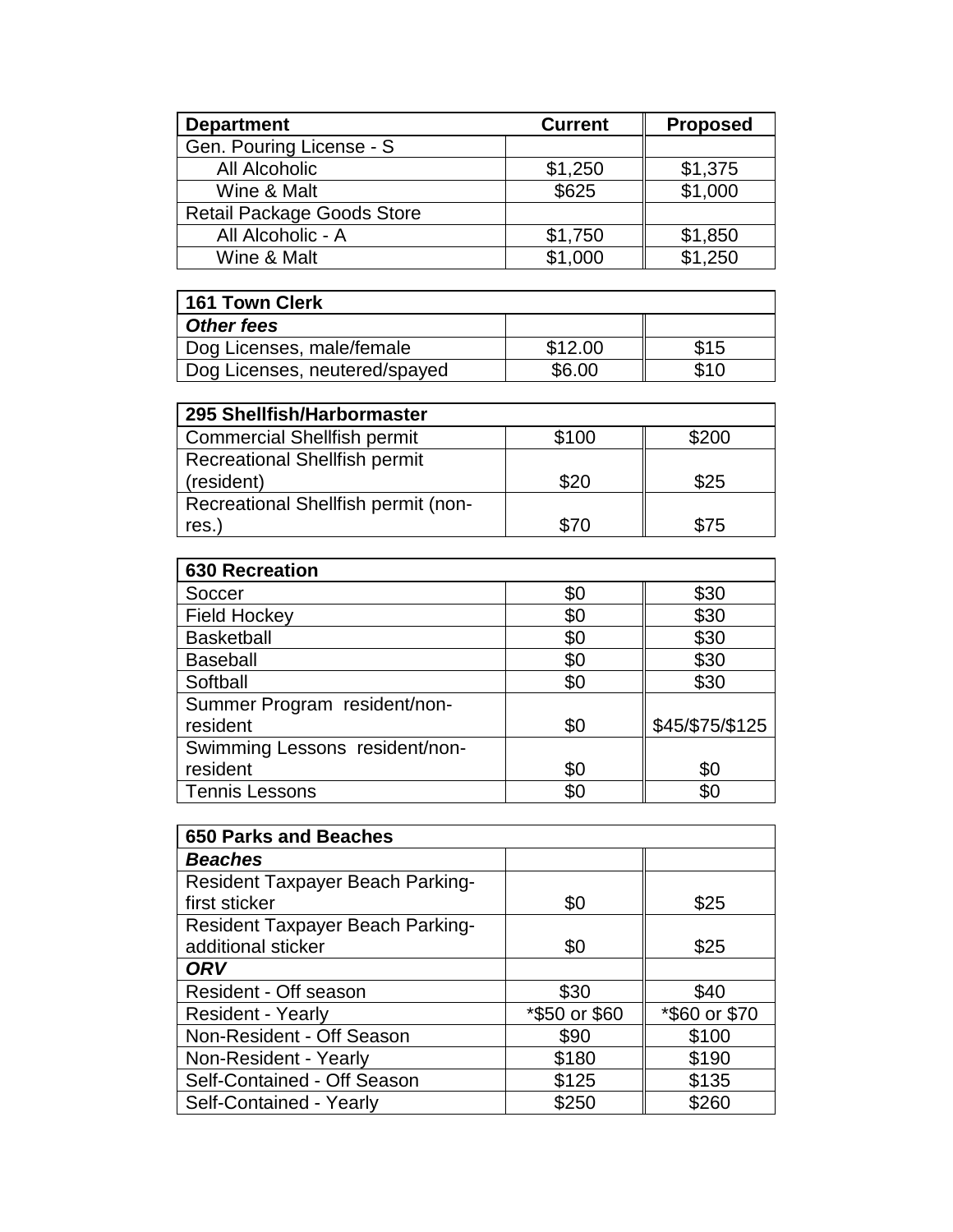| <b>Department</b> | <b>Current</b> | <b>Proposed</b> |
|-------------------|----------------|-----------------|
| <b>Camp Owner</b> | *\$50 or \$180 | *\$60 or \$90   |
| Pochet            | \$5            | \$10            |
|                   | *by mail/in-   |                 |
|                   | person         |                 |

**MOTION:** To accept and adopt Article #40 as printed in the warrant except that under 650 Parks and Beaches Camp Owner the proposed fee of "\$60 or \$90" be changed to "\$60 or \$190".

**MOTION:** To indefinitely postpone

**ACTION:** Voice voted, motion carries by necessary majority to indefinitely postpone..

# **ARTICLE 41. AMEND ZONING BYLAW CHAPTER 164-11, PROHIBITED USES**

To see if the Town will vote to amend the Zoning Bylaws, Section 164-11 Prohibited Uses, to add a new subsection E. to read as follows:

**Bold underline** = new language strikethrough = language removed

- **E. Drive-in, drive-through, and similar pick up stations servicing motorized vehicles are prohibited in the Village Center District, and are allowed in other business districts by Special Permit from the Zoning Board of Appeals under the following conditions:**
	- **1. The drive-through is ancillary to the main walk-in use;**
	- **2. The drive-through does not impede pedestrian safety or convenience;**
	- **3. The drive-through does not front on or face the public street; and**
	- **4. The overall proposal is approved by the Architectural Review Committee.**

And further, to amend Section 164-13, Schedule of Use Regulations, to add a new Accessory Use, as follows:

#### §**164-13 Schedule of Use Regulations DISTRICTS**

| <b>COMMERCIAL</b>          | $\Box$ | RB | D | GB | VC | CD# | $\mathbf{c}$ | <b>MB</b> |
|----------------------------|--------|----|---|----|----|-----|--------------|-----------|
| Drive-in, Drive-through or |        |    |   |    |    |     |              |           |
| similar pick up stations   |        |    |   |    |    |     |              |           |

or to take any other action relative thereto (Planning Board). (2/3 Vote Required)

#### PLANNING BOARD REPORT

The Planning Board held a public hearing on January 9, 2018. 23 people were in attendance. The Board voted 5-0-0 to recommend approval of the amendment.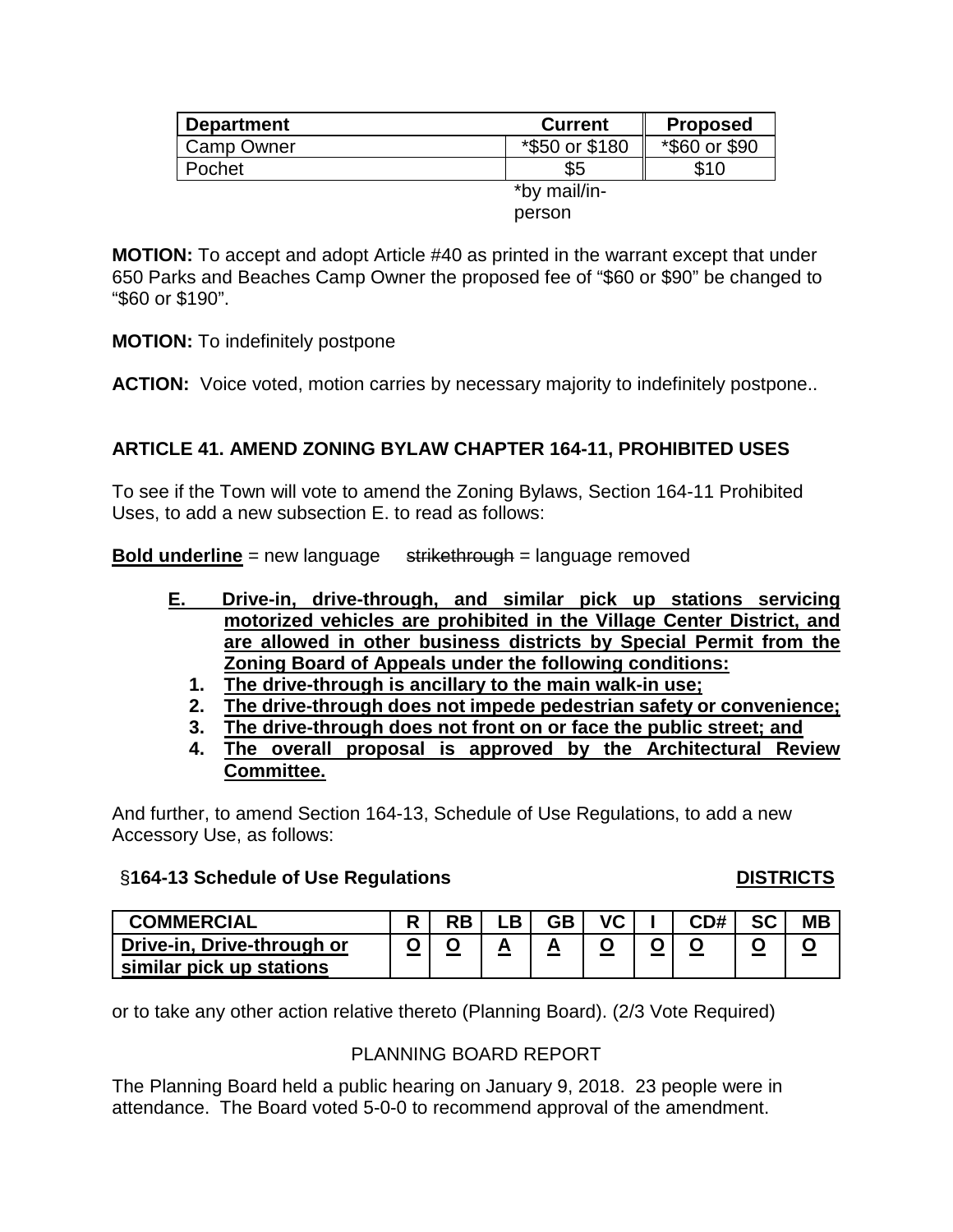This article will fill a gap in the bylaw that was revealed when CVS proposed to locate a drive-thru window on the West Road side of Skaket Corners on the former Hearth & Kettle site. The proposal would have created a vehicle-oriented business and interfered with people walking to the store. The project was ultimately withdrawn, but highlighted the need to address drive-thru proposals.

Drive-thrus are currently prohibited in the Village Center District under Section 164-19.1. The proposed bylaw amendment would allow drive-thrus in the Limited and General Business Districts only by Special Permit, with specific requirements:

- Drive-thru is ancilliary to the main walk-in use
- It does not impede pedestrian safety or convenience
- The drive-thru cannot be located on the street side of a building
- Architectural Review approval is required.

The Planning Board thinks that under these conditions, drive-thru facilities should be allowed.

**MOTION:** To accept and adopt Article #41 as printed in the warrant.

**ACTION:** Voice voted, motion carries by the necessary 2/3 majority.

# **ARTICLE 42. AMEND ZONING BYLAW 164-24 – SOIL REMOVAL**

To see if the Town will vote to amend the Zoning Bylaws, Section 164-24 Soil Removal, to add a new subsection to read as follows:

**Bold underline** = new language strikethrough = language removed

#### **§164-24 Soil Removal and Filling**

- **A.** No top soil, gravel, loam or stone in the Town may be removed to be transported outside the Town of Orleans, except from established pit, stockpile or surplus, unless authorized by a special permit from the Board of Appeals.
- **B.** No top soil, sub soil, gravel, loam, sand, stone, or other earth in the Town may be removed to be transported either outside the Town or from place to place within the Town of Orleans, nor may any land be filled unless the entire area of such removal or filling be graded and replanted with soil improving plants, with a permanent cover crop or by reforestation so that any scars resulting from such removal shall not remain unplanted for a period of longer than six months, with the exception of the Town Disposal Area.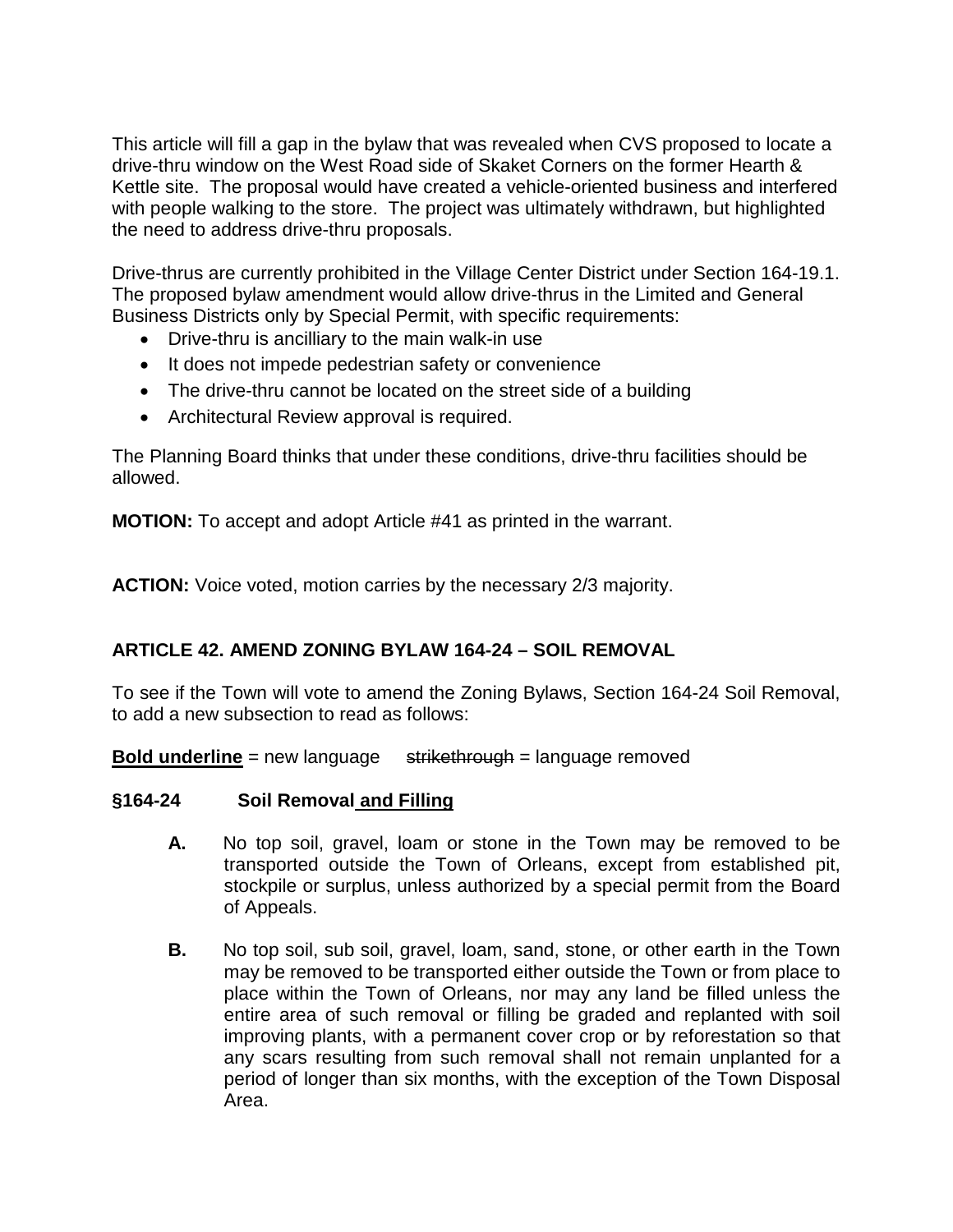**Any fill material added to land within the Town must be clean, and free of hazardous materials. The filling must be completed within six (6) months of commencement, and any new filling of land on the same parcel shall not be commenced for a period of two (2) years from the time of completion of the original filling activity.**

- **C. Removal or filling of top soil, gravel, loam, sand or stone which exceeds 2,000 cubic yards in volume shall require the granting of a Special Permit from the Zoning Board of Appeals. In reviewing a Special Permit application, the Board shall require the following:**
	- **1. A professionally prepared, stamped plan shall be submitted showing existing and proposed topography, elevation of seasonal high ground water, quantities of material to be removed or filled, proposed drainage, and a replanting plan. A schedule of proposed activities must be provided.**
	- **2. No excavation may be closer than 10 feet to the seasonal high groundwater table.**
	- **3. No Special Permit shall be issued for more than three years.**
	- **4. Proposed methods to control noise and dust. Hours of operation shall be limited to between 7:00 AM and 5:00 PM.**
	- **5. Filling with debris, stumps, or hazardous materials is prohibited.**

or to take any other action relative thereto (Planning Board). (2/3 Vote Required)

# PLANNING BOARD REPORT

The Planning Board held a public hearing on January 9, 2018. 23 people were in attendance. The Board voted 5-0-0 to recommend approval of the amendment.

This amendment is brought in response to expressed concerns that the Town regulations on soil removal and filling are not sufficiently protective of the community. Currently, the Town has no volume limitations or time limits on soil removal or filling activities. The bylaw requires that any removed or filled land area must be graded and planted with "soil improving plants" within 6 months of commencement of the activities. There is no permit required, which makes it difficult to determine the date of commencement.

What is proposed are two additions to the bylaw:

- 1. Fill may not contain any hazardous materials, and filling must be completed within 6 months, and shall not be recommenced for 2 years after completion.
- 2. Removal or filling which exceeds 2,000 cubic yards shall require a Special Permit, the granting of which has several conditions
	- A plan is required showing existing and proposed topography, quantities, and a replanting plan.
	- No excavation may be nearer than 10 feet to the groundwater table.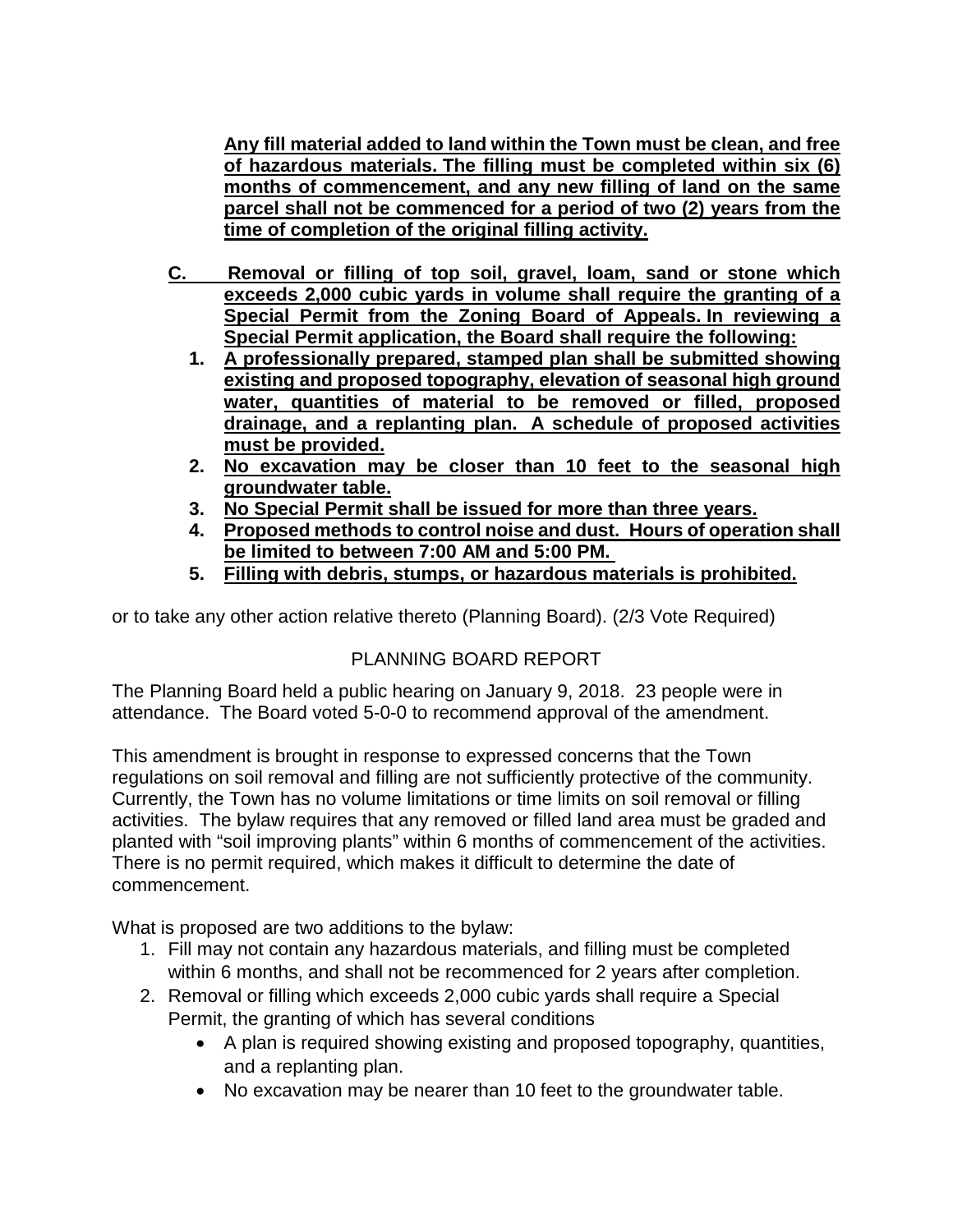- Noise and dust must be controlled.
- Hours of operation are limited to 7AM to 5PM.

This amendment is responsive to the expressed concerns of neighbors who experienced the filling of land by an abutter over a period of time and think that it needs to be better regulated.

**MOTION:** To accept and adopt Article #42 as printed in the warrant.

**ACTION:** Voice voted, motion carries by the necessary 2/3 majority.

# **ARTICLE 43. AMEND ZONING BYLAW 164-31 – APARTMENT DEVELOPMENT (REVIEW PERIOD)**

To see if the Town will vote to amend the Zoning Bylaws, Section 164-31. Apartment Development, as follows:

**Bold underline** = new language strikethrough = language removed

#### **§164-31 Apartment Development**

- A. Applicability.Apartments may be developed only in districts as provided in §164-13. A Special Permit for apartments shall be granted only in accordance with Subsections B through F of this section and only upon the specific findings being made by the Board of Appeals:
	- (8) A copy of any Special Permit application under this section shall be filed with the Planning Board when the application is filed with the Town Clerk, and the Planning Board shall review it and make recommendations to the Board of Appeals within forty-five (45) **thirty-five (35)** days of the filing date. The Board of Appeals shall consider any such recommendation in its review of the project.

or to take any other action relative thereto (Planning Board). (2/3 Vote Required)

# PLANNING BOARD REPORT

The Planning Board held a public hearing on March 27. 15 people were in attendance. There were no comments this proposal. The Board voted 5-0-0 to recommend approval of the article.

This housekeeping amendment adjusts the time period for the Planning Board to make a recommendation to the ZBA to 35 days, as required by state law.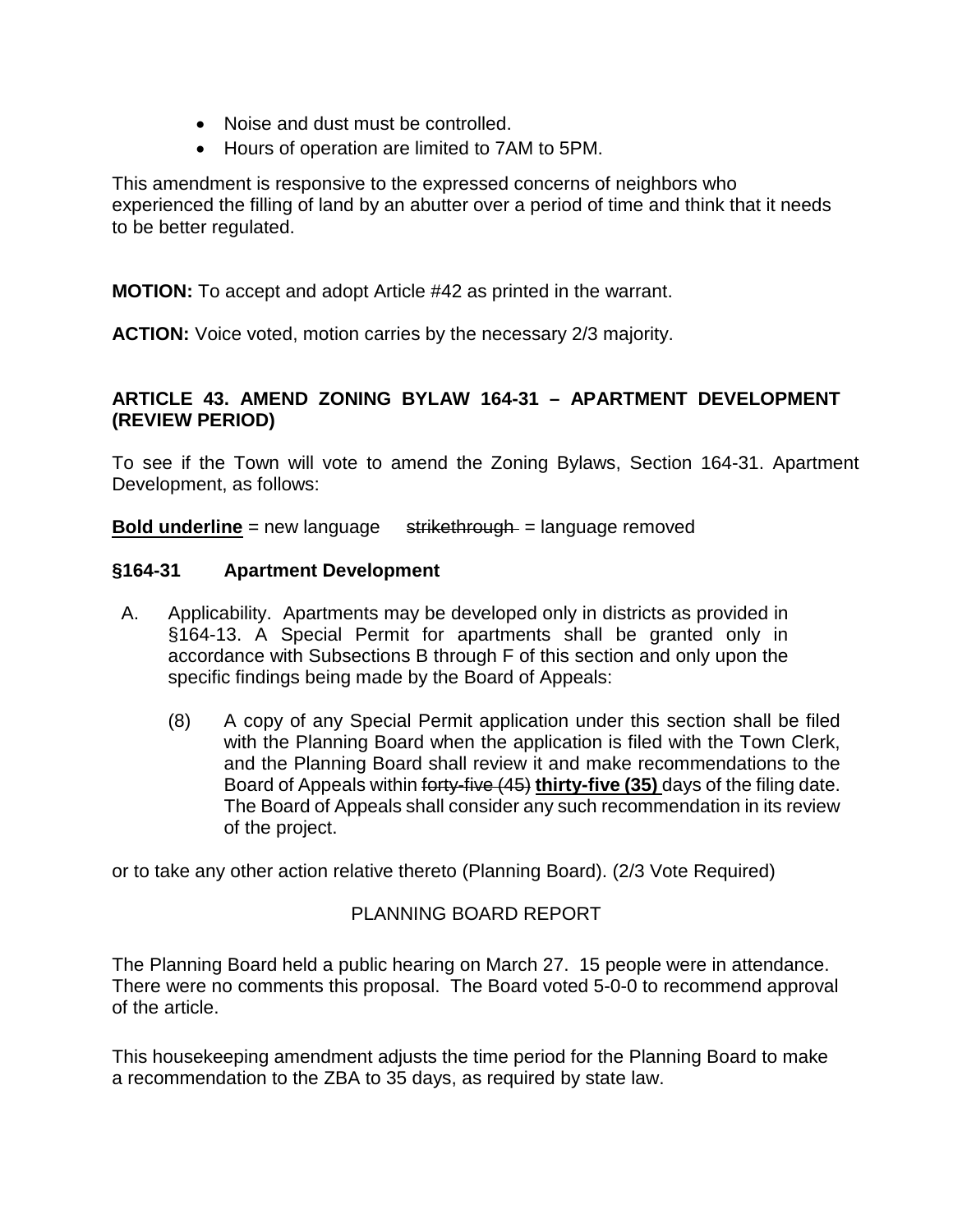**MOTION:** To accept and adopt Article #43 as printed in the warrant.

**ACTION:** Voice voted, motion carries unanimously.

# **ARTICLE 44. AMEND ZONING BYLAW 164-31 – APARTMENT DEVELOPMENT (LOT SIZE)**

To see if the Town will vote to amend the Zoning Bylaws, Section 164-31. Apartment Development, as follows:

**Bold underline** = new language strikethrough = language removed<br>§164-31 **Apartment Development §164-31 Apartment Development** 

- B. Dimensional Requirements
	- 1. Lot Area and Density
	- a. Lot Area. Minimum lot area for apartment development shall be as follows:

| <b>RB District:</b> | 60,000 s.f. of contiguous buildable upland   |
|---------------------|----------------------------------------------|
| LB, GB Districts:   | 30,000 s.f. of contiguous buildable upland   |
| VC District:        | 20,000 0 s.f. of contiguous buildable upland |

or to take any other action relative thereto (Planning Board). (2/3 Vote Required)

#### PLANNING BOARD REPORT

The Planning Board held a public hearing on March 27. 15 people were in attendance. The Board heard comments in support of the article. The Board voted 5-0-0 to recommend your approval of the article as printed in the Warrant.

This amendment reduces the minimum lot size for apartments in the Village Center District to zero. Orleans, as we all know, needs residential dwellings, but not necessarily more commercial space spread around the district. Under this proposal, the number of apartments would be based on lot size, calculated by the Village Center density allowance of up to 10 units per acre. A half-acre parcel could have 5 units, and so on. Presently, half of the parcels in the Village Center are less than the 20,000 s.f., meaning they could not apply for a Special Permit for apartments.

It is an established Town goal to improve the residential component of the Village Center District. We've studied this area extensively, and voters have consistently agreed that the Village Center is the Town's core district for future residential growth.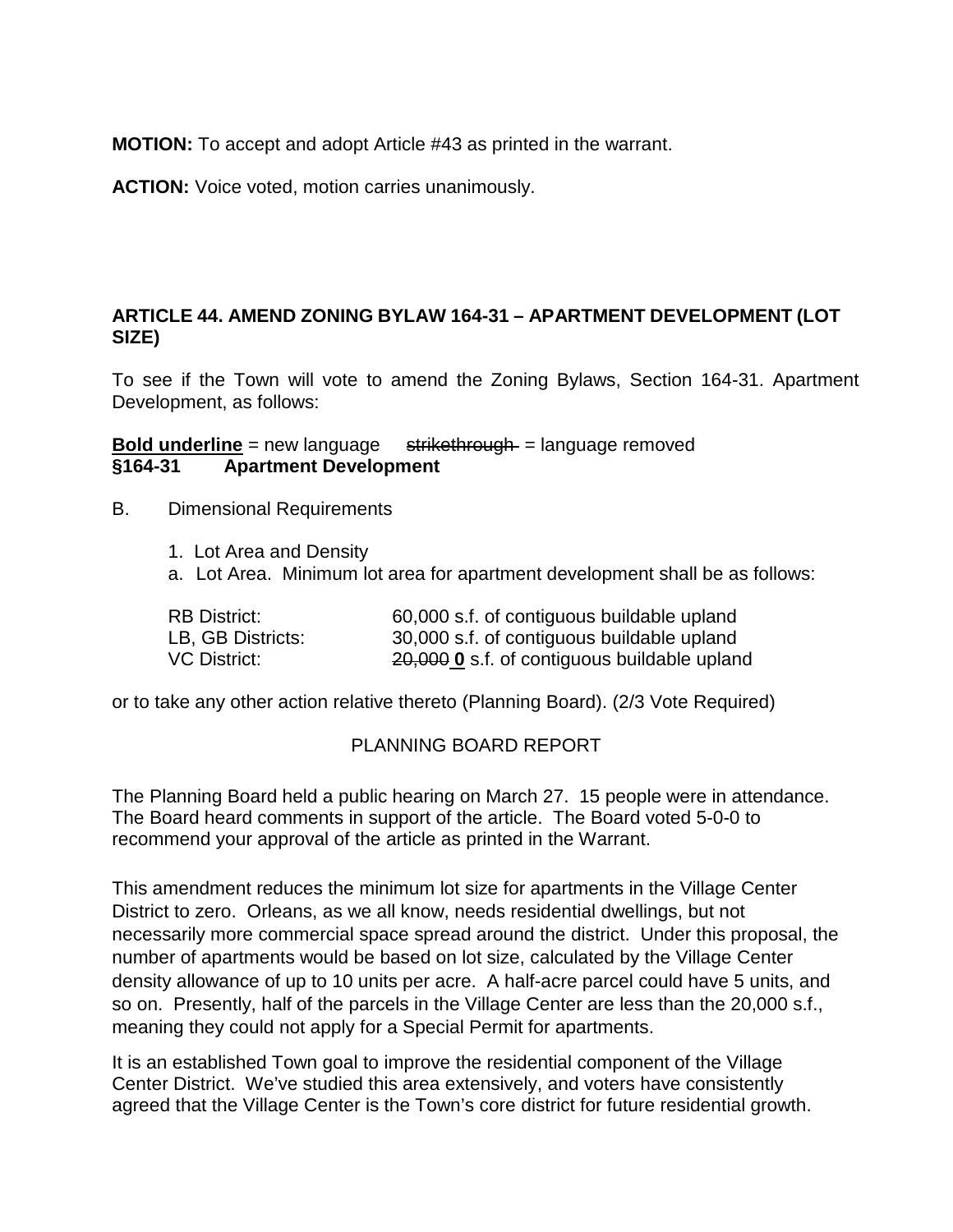During the public hearing, the Planning Board considered reducing lot size in other zoning districts along Route 6A. Those districts are not as well studied, and we did not have a consensus to move forward on other districts at this time.

The Planning Board recommends your approval of the article to allow additional residential development in the Village Center District.

It is an established Town goal to improve the residential component of the Village Center District. We've studied this area extensively, and voters have consistently agreed that the Village Center is the Town's core district for future residential growth.

During the public hearing, the Planning Board considered reducing lot size in other zoning districts along Route 6A. Those districts are not as well studied, and we did not have a consensus to move forward on other districts at this time.

The Planning Board recommends your approval of the article to allow additional residential development in the Village Center District. PLANNING BOARD *(2/3 VOTE REQUIRED)*

**MOTION:** To accept and adopt Article #44 as printed in the warrant.

**ACTION:** Voice voted, motion carries by the necessary 2/3 majority.

#### **ARTICLE 45. ACCEPT GENERAL LAWS – QUARTERLY TAX PAYMENT SYSTEM**

To see if the Town will vote to accept Massachusetts General Laws Chapter 59, § 57C for the purpose of adopting a quarterly tax payment system, said change to take effect FY 2019 and to act fully thereon; or to take any other action relative thereto. (Simple Majority Vote Required)

**MOTION:** To accept and adopt Article # 45 as printed in the warrant.

**ACTION:** Voice voted, motion carries by the necessary majority

#### **ARTICLE 46. ACCEPT GENERAL LAWS – OFFICE HOURS ON SATURDAY**

To see if the Town will vote to accept the provisions of Massachusetts General Laws Chapter 41, § 110A which authorizes any public office in the Town to remain closed on any or all Saturdays as may be determined from time to time, to the same extent as if such Saturday were a legal holiday; or take any other action relative thereto. (Simple Majority Vote Required)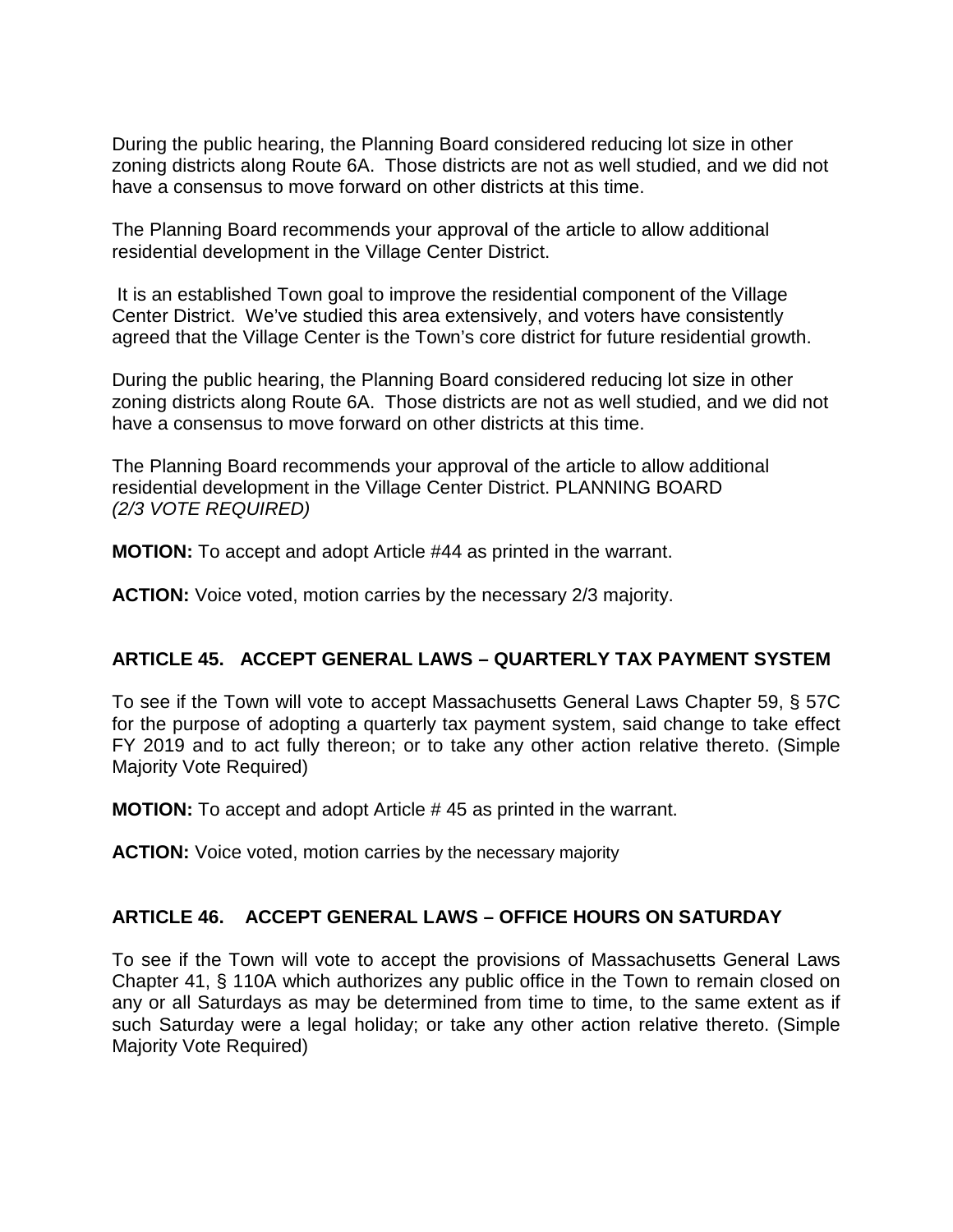**MOTION:** To accept and adopt Article #46 as printed in the warrant.

**ACTION:** Voice voted, motion carries by the necessary simple majority.

# **ARTICLE 47. FUND SURVEY OF BEACH ROAD – BY PETITION**

To see if the Town will vote to:

Raise and appropriate, borrow and/or transfer from available funds the sum of Seventy Five Thousand and 00/100 Dollars (\$75,000.00) for the purpose of performing a survey of Beach Road to be utilized for consideration of laying out Beach Road as a public way and for the potential constructions of a Safe Pedestrian Sidewalk along the entire length of Beach Road, or to take any other action relative thereto. (3/4 Vote Required)

**MOTION:** To accept and adopt Article #48 as printed in the warrant except that the phrase "to be utilized for consideration of laying out Beach Road as a public way and for the potential constructions of a Safe Pedestrian Sidewalk along the entire length of Beach Road" is deleted, and by inserting in place thereof the phrase "so that the resulting data can be used to evaluate options to provide safety for pedestrians and cyclists" and that the sum of Seventy-Five Thousand Dollars and 00/100 (\$75,000.00) be raised and appropriated for this purpose.

**MOTION:** To call the question.

**ACTION:** Voice voted, motion carries by the necessary 2/3 majority to call the question.

**ACTION ON MAIN MOTION:** Voice voted, motion fails to receive the necessary 3/4 majority

# **ARTICLE 48. AMEND GENERAL BYLAW TO PROHIBIT MARIJUANA ESTABLISHMENTS IN ORLEANS – BY PETITION**

To see if the Town will vote to:

To amend the General Bylaws of the Town of Orleans as contained in the Town Code by adding thereto a new Chapter 64 as follows:

"The operation of any marijuana establishment as defined in M.G.L. c.94G, §1, including without limitation, a marijuana cultivator, marijuana testing facility, marijuana product manufacturer, marijuana retailer or any other type of licensed marijuana-related business, within the Town is prohibited. This prohibition shall not apply to the sale, distribution or cultivation of marijuana for medical purposes, licensed under Chapter 369 of the Acts of 2012 and currently permitted in the Town of Orleans.

"The adoption of this provision is subsequently subject to a vote of the voters of the Town of Orleans pursuant to the provisions of M.G.L. c. 94G as follows: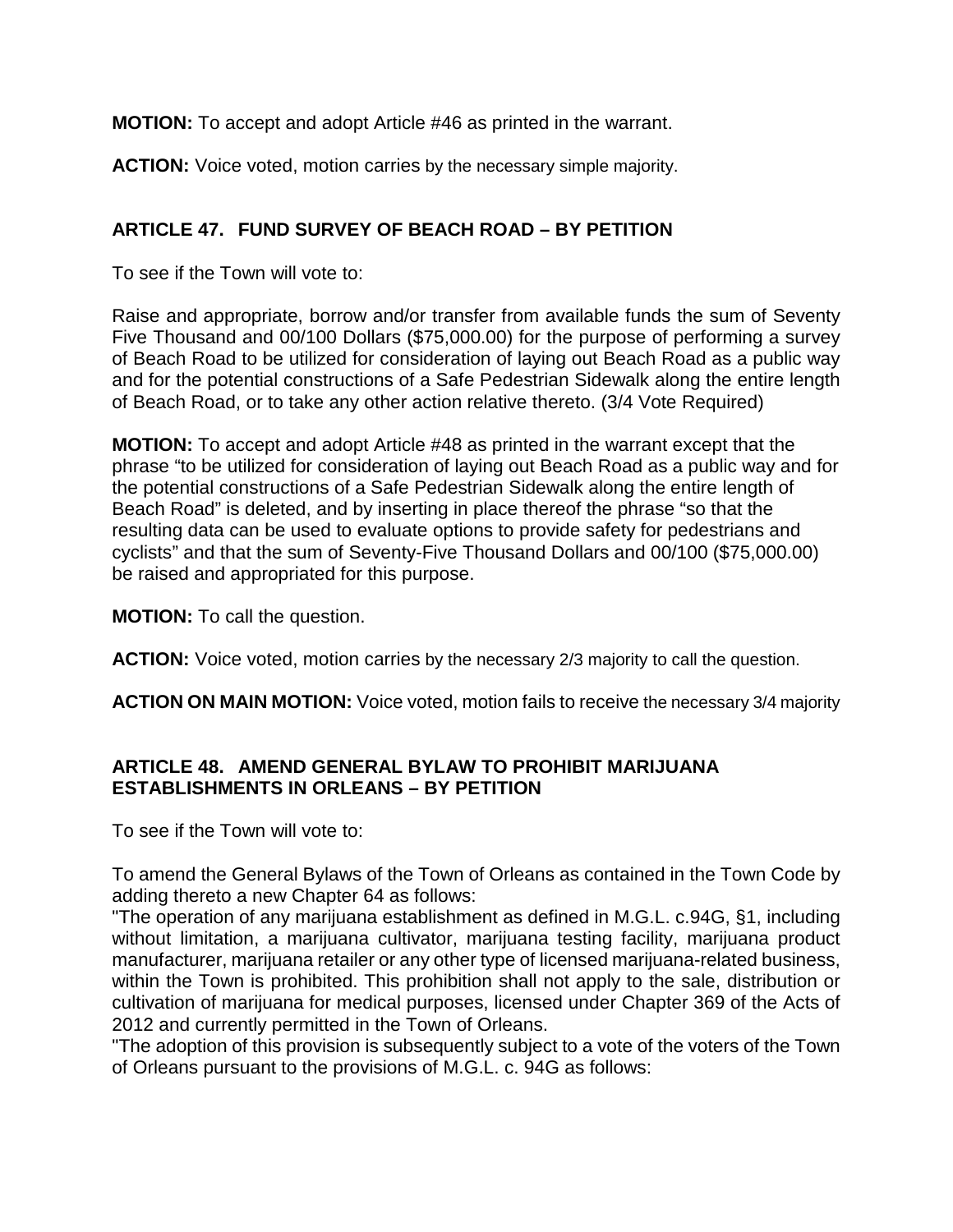"Shall the Town of Orleans ratify and, adopt the action of its Town Meeting held on May 8, 2017 in the passage and approval of a general bylaw provision adding a new Chapter 64 to the Code of the Town of Orleans as follows:

"The operation of any marijuana establishment as defined in M.G.L. c. 94G, §1, including without limitation, a marijuana cultivator, marijuana testing facility, marijuana product manufacturer, marijuana retailer or any other type of licensed marijuana-related business, within the Town is prohibited. This prohibition shall not apply to the sale, distribution or cultivation of marijuana for medical purposes, licensed under Chapter 369 of the Acts of 2012 and currently permitted in the Town of Orleans", or to take any other action relative thereto. (Simple Majority Vote Required)

**MOTION:** To accept and adopt Article #48 revised as follows:

That the General Bylaws of the Town of Orleans as contained in the Town Code be amended by adding the following new Chapter 64 as follows:

Chapter 64 Prohibition of Marijuana Establishments

Section 64-1

The operation of any marijuana establishment as defined in M.G.L. Chapter 94G, Section 1 including without limitation, a marijuana cultivator, marijuana testing facility, marijuana product manufacturer, marijuana retailor or any other type of licensed marijuana-related business, within the Town is prohibited. This prohibition shall not apply to the sale, distribution cultivation of marijuana for medical purposes, licensed under Chapter 369 of the Acts of 2012 and currently permitted in the Town of Orleans.

**MOTION:** To move the question.

**ACTION:** Voice vote, motion passes by necessary majority 2/3 majority to move the question

**ACTION ON MAIN MOTION.** Standing vote, YES = 80 , NO = 152, article fails to attain the necessary simple majority.

# **ARTICLE 49. AMEND ZONING BYLAW CHAPTER 164-40.4.3 TO EXTEND MORATORIUM ON MARIJUANA ESTABLISHMENTS**

To see if the Town will vote to amend the Town's Zoning Bylaw Section 164-40.4.3 Temporary Moratorium on Recreational Marijuana Establishments and Marijuana Retailers to read as follows:

**Section 164-40.4. Temporary Moratorium on Recreational Marijuana Establishments and Marijuana Retailers**

# **§3 Temporary Moratorium.**

For the reasons set forth above and notwithstanding any other provision of the Zoning Bylaw to the contrary, the Town hereby adopts a temporary moratorium on the use of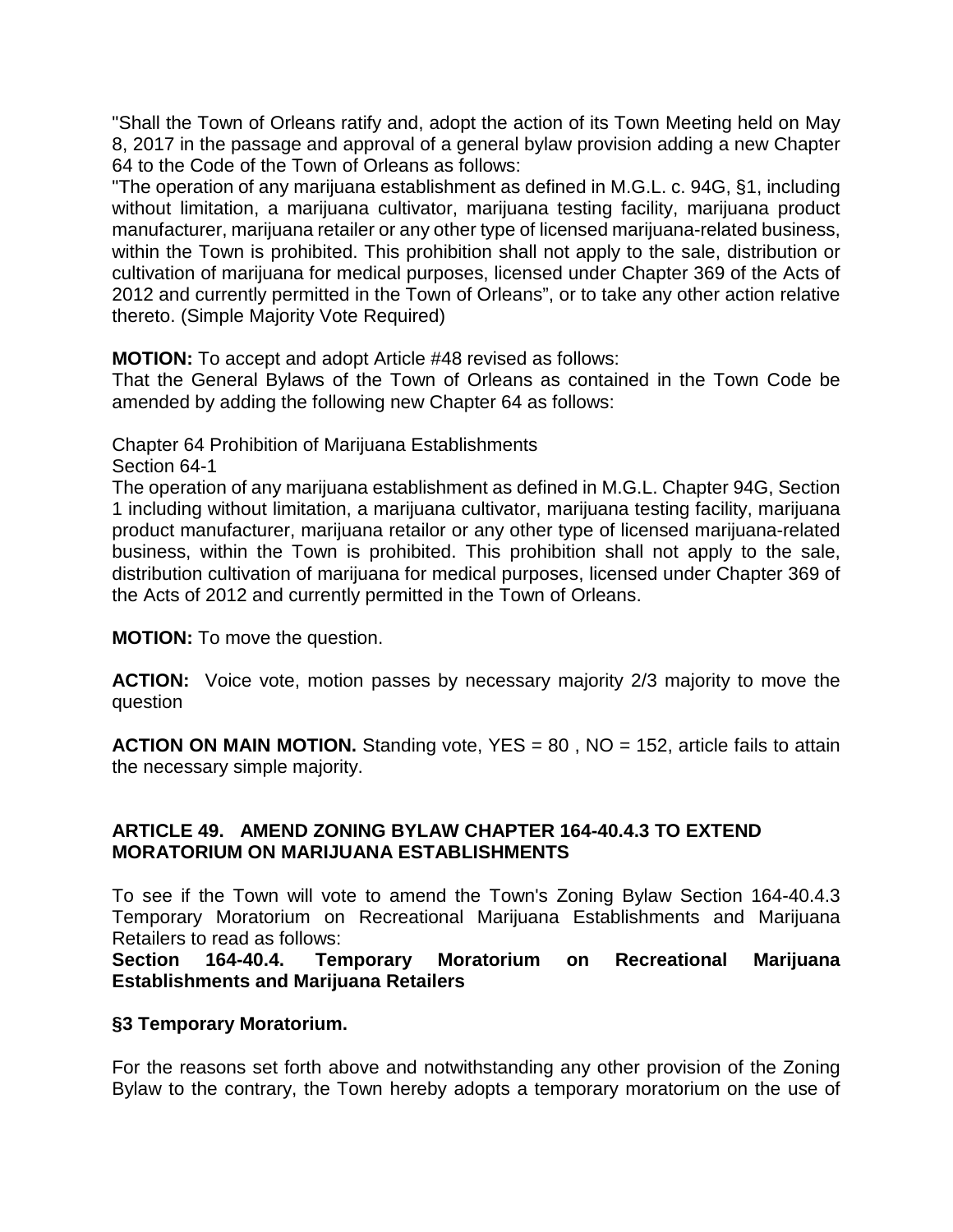land or structures for Recreational Marijuana Establishments and Marijuana Retailers. The moratorium shall be in effect through June 30, 2018 **December 30, 2018.** During the moratorium period, the Town shall undertake a planning process to address the potential impacts of recreational marijuana in the Town, consider the Cannabis Control Commission regulations regarding Recreational Marijuana Establishments and Marijuana Retailers and related uses, determine whether the Town shall restrict any, or all, licenses for Recreational Marijuana Establishments and Marijuana Retailers, determine whether the Town will prohibit on-site consumption at Recreational Marijuana Establishments and Marijuana Retailers and shall consider adopting new provisions of the Zoning Bylaw to address the impact and operation of Recreational Marijuana Establishments and Marijuana Retailers and related uses or to take any other action relative thereto. (Planning Board) (2/3 Vote Required)

# PLANNING BOARD REPORT

The Planning Board held a public hearing on January 9, 2018. 23 people attended. The Board voted 5-0-0 to recommend approval of this zoning amendment.

Town Meeting last year placed a moratorium on Marijuana Establishments until June 30, 2018. We request that the moratorium be extended 6 months to December 30, 2018. This will allow the Town to compare its bylaw language to the regulations of the Cannabis Control Commission and adjust the bylaw accordingly. Any proposed regulations could be brought to a Fall Town Meeting in 2018.

**MOTION:** To accept and adopt Article #49 as printed in the warrant.

**MOTION:** To call the question.

**ACTION:** Voice voted, motion carries unanimously to call the question.

**ACTION ON MAIN MOTION:** Standing Vote, YES = 94, NO = 111, article fails to attain the necessary 2/3 majority.

# **ARTICLE 50. ACCEPT LOCAL OPTION TAX ON RETAIL MARIJUANA SALE (3%)**

To see if the Town will vote to accept the provisions of Massachusetts General Laws c.64N, Sec. 3, and impose a local tax on the transfer of marijuana or marijuana products by a marijuana retailer operating within the Town of Orleans to anyone other than a marijuana establishment at a rate of 3 per cent of the total sales price received by the marijuana retailer as a consideration for the sale of marijuana or marijuana related products, or take any other action related thereto. (Simple Majority Vote Required)

**MOTION:** To accept and adopt Article #50 as printed in the warrant and that the tax be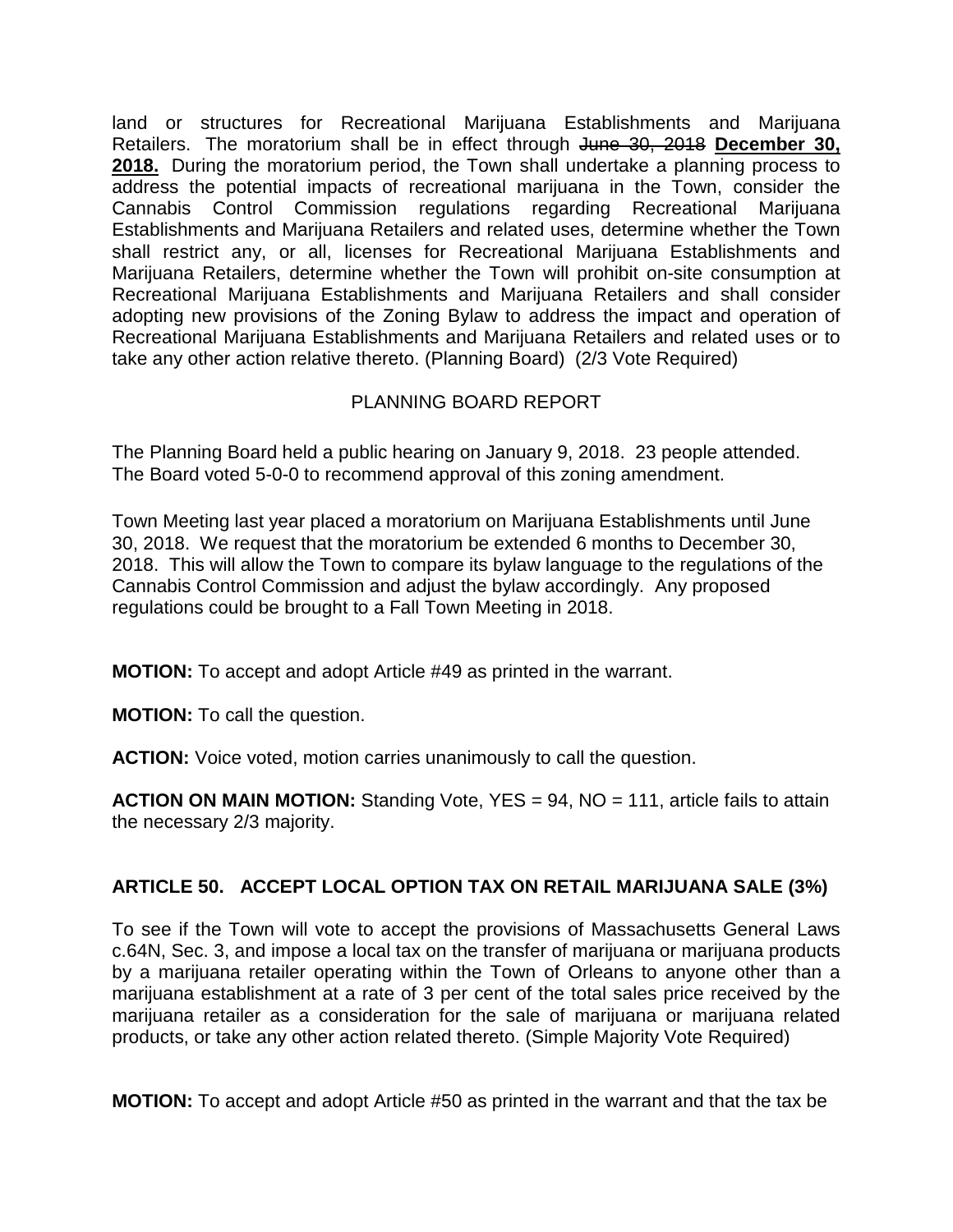imposed commencing July 1, 2018.

**ACTION:** Voice voted, motion carries unanimously.

#### **ARTICLE 51. DESIGNATE END OF PORTANIMICUT ROAD AS PAW WAH LANDING, AND DESIGNATE 141 PORTANIMICUT ROAD AS SMITH BEACH – BY PETITION**

To see if the Town will vote to:

Officially name the public landing at the end of Portanimicut Road in South Orleans "Paw Wah Landing", and that the 141 Portanimicut property purchased by the Town in 2016 officially be named "Smith Beach". The naming of the 141 Portanimicut property as "Smith Beach" would acknowledge the generosity of the Smith/Gilmore Family. This parcel of land has been known to the local community as Smith Beach for many, many years. Naming the town landing "Paw Wah Landing" rather than the family name of the donors would acknowledge the "legend of Pompmo", referred to as a Medicine Man (Pompmo is the Native American term for "medicine man"), and Pompmo is thought to have resided at the end of Portanimicut Road. This naming would also be in keeping with Paw Wah Pond and Paw Wah Conservation Area that is directly across from the landing.

Naming the landing Paw Wah Landing is acknowledgement enough of the generosity of the two families, the Bergers and the Smiths, whose donation of property allowed for the bulkhead and launching ramp to be built giving the community at large access to Little Pleasant Bay. These donations of land, where the bulkhead and launching ramp are located, were done without any compensation in any form in 1960. The value to the community of having access to Pleasant Bay is immeasurable in monetary terms. It is important that we as a community continue to acknowledge and maintain the historical value and legacy of the people that resided here long before any who reside here now; or to take any other action relative thereto. (2/3 Majority Vote Required)

**MOTION:** To accept and adopt Article #51 as printed in the warrant.

**ACTION:** Voice voted, motion carries by the necessary 2/3 majority.

#### **ARTICLE 52. DESIGNATE 141 PORTANIMICUT ROAD AS SMITH LANDING – BY PETITION**

To see if the Town will vote to:

Designate 141 Portanimicut Road and included real estate as Smith Landing, or to take any other action relative thereto. (2/3 Majority Vote Required)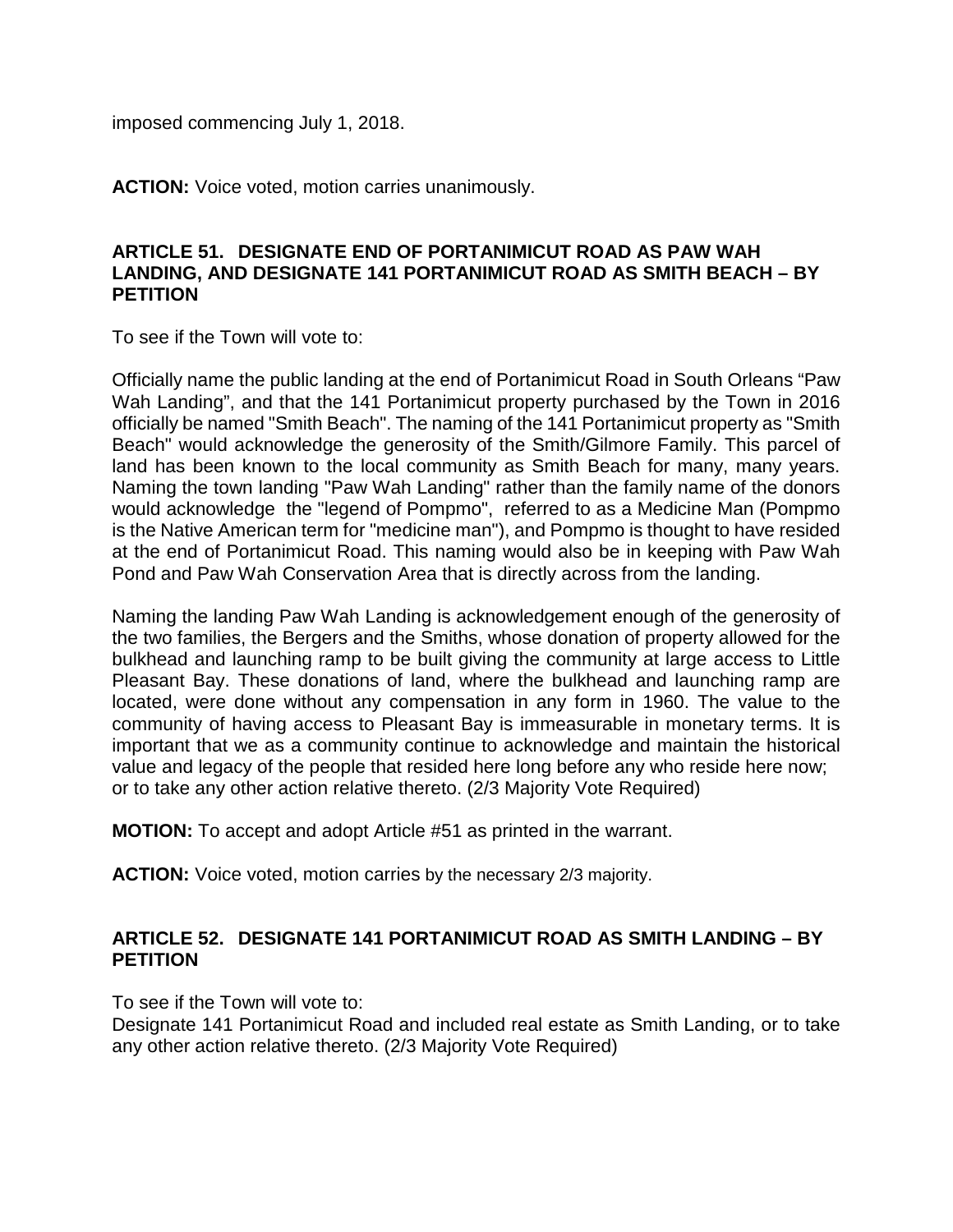#### **MOTION:** To indefinitely postpone.

**ACTION:** Voice voted, motion carries unanimously.

# **ARTICLE 53. AMEND GENERAL BYLAW CH. 40 – PERSONNEL AND FUND NON-UNION EMPLOYEE COLA**

To see if the Town will vote to approve a 2% cost of living wage increase for the period of July 1, 2018 to June 30, 2019 (FY19) for those employees who are covered by the Personnel Bylaw Compensation Plans and those employees covered by individual contracts and employment agreements; or take any action relative thereto. (Simple Majority Vote Required)

**MOTION:** To indefinitely postpone.

**ACTION:** Voice voted, motion carries unanimously.

# **ARTICLE 54. FUND ORLEANS POLICE FEDERATION CONTRACT (FY19)**

To see if the Town will vote to raise and appropriate and/or transfer from available funds a sufficient sum of money to be added to the FY19 Salaries Account for the Police Department budget for employees covered under the collective bargaining agreement between the Town and the Orleans Police Federation, or to take any other action relative thereto. (Simple Majority Vote Required)

**MOTION:** To indefinitely postpone.

**ACTION:** Voice voted, motion carries unanimously.

#### **ARTICLE 55. FUND ORLEANS PERMANENT FIREFIGHTERS ASSOCIATION CONTRACT (FY19)**

To see if the Town will vote to transfer from available funds a sufficient sum of money to be added to the FY19 Salary Accounts for the Fire Department budget for employees covered under the collective bargaining agreement between the Town and the Orleans Permanent Firefighters Association, Local 2675 I.A.F.F., or to take any other action relative thereto. (Simple Majority Vote Required)

**MOTION:** To indefinitely postpone.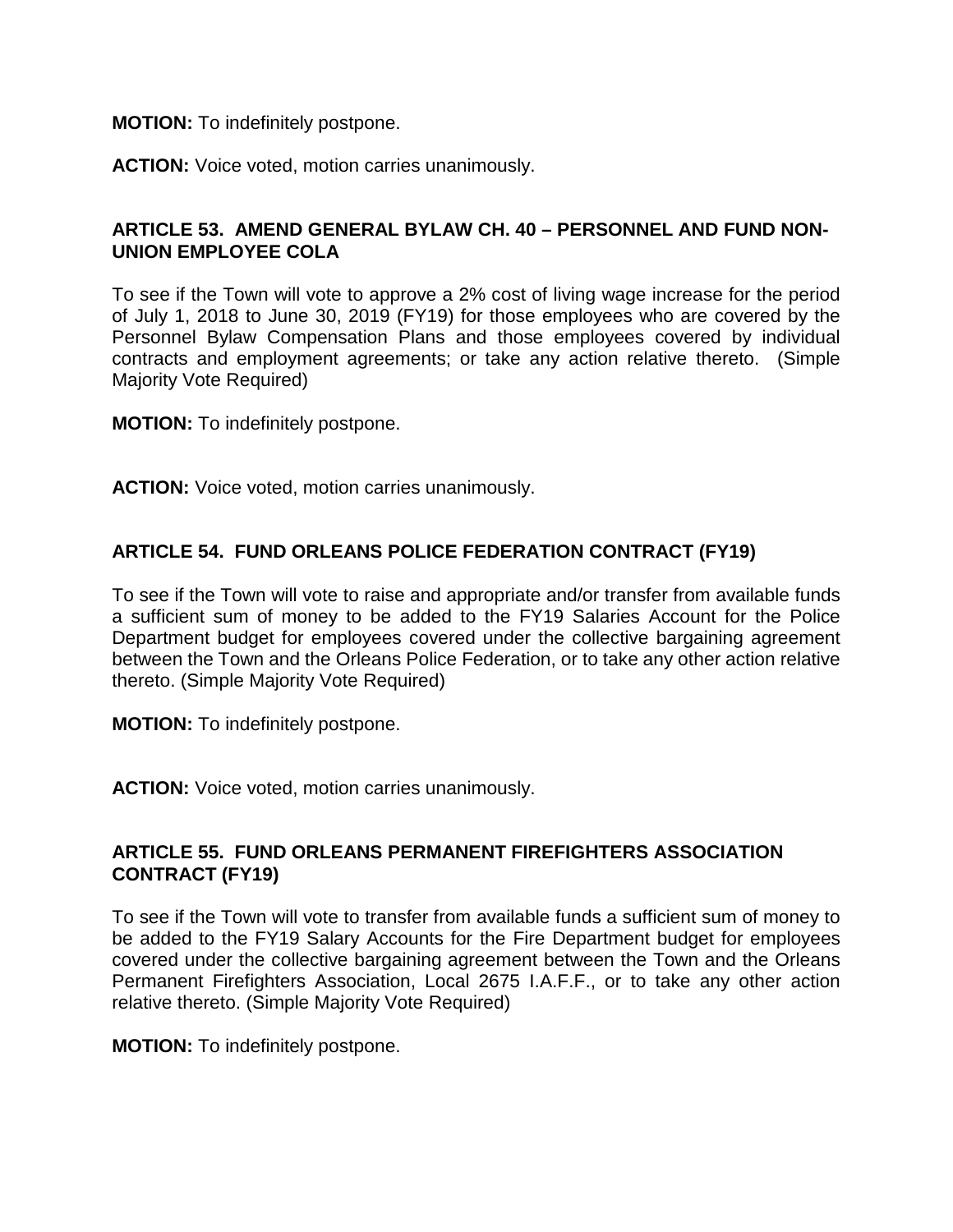**ACTION:** Voice voted, motion carries unanimously.

# **ARTICLE 56. FUND ORLEANS MANAGERS UNION CONTRACT (FY19)**

To see if the Town will vote to raise and appropriate and/or transfer from available funds a sufficient sum of money to be added to the FY19 Salaries Accounts for various Town departments with employees covered under the collective bargaining agreement between the Town and the Orleans Managers Union, or to take any other action relative thereto. (Simple Majority Vote Required)

**MOTION:** To indefinitely postpone.

**ACTION:** Voice voted, motion carries unanimously.

# **ARTICLE 57. FUND CLERICAL AND TECHNICAL UNION CONTRACT (FY 19)**

To see if the Town will vote to raise and appropriate and/or transfer from available funds a sufficient sum of money to be added to the FY19 Salaries Accounts for various Town departments with employees covered under the collective bargaining agreement between the Town and the United Steelworkers Local Union 9158 Unit #2, Clerical and Technical Union, or to take any other action relative thereto. (Simple Majority Vote Required)

**MOTION:** To indefinitely postpone.

**ACTION:** Voice voted, motion carries unanimously.

#### **ARTICLE 58. FUND STEELWORKERS UNION CONTRACT (FY 19)**

To see if the Town will vote to raise and appropriate and/or transfer from available funds a sufficient sum of money to be added to the FY19 Salaries Accounts for various Town departments with employees covered under the collective bargaining agreement between the Town and the United Steelworkers Local Union 13507, or to take any other action relative thereto. (Simple Majority Vote Required)

**MOTION:** To indefinitely postpone.

**ACTION:** Voice voted, motion carries unanimously.